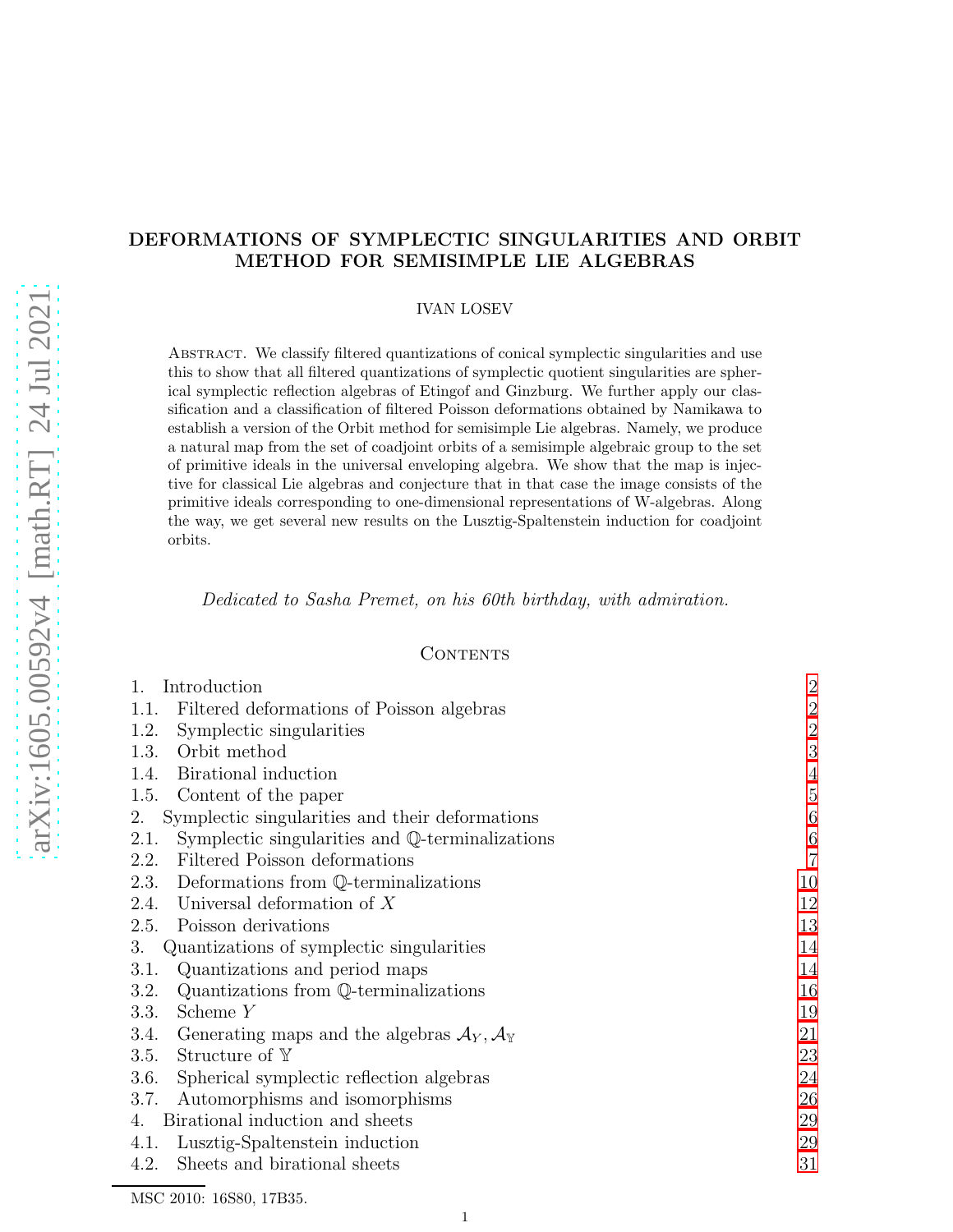| 4.3. Structure of Q-terminalizations         | 32 |
|----------------------------------------------|----|
| 4.4. Computation of Weyl groups              | 34 |
| 4.5. Consequences                            | 36 |
| 5. W-algebras and Orbit method               | 38 |
| 5.1. W-algebras                              | 38 |
| Restriction functor for HC bimodules<br>5.2. | 39 |
| 5.3. Orbit method                            | 40 |
| 5.4. Toward description of the image         | 42 |
| References                                   | 43 |

### 1. INTRODUCTION

<span id="page-1-1"></span><span id="page-1-0"></span>1.1. Filtered deformations of Poisson algebras. Our general setting is as follows. Let A be a finitely generated Poisson algebra over  $\mathbb C$  that is equipped with

- an algebra grading  $A = \bigoplus_{i=0}^{\infty} A_i$  such that  $A_0 = \mathbb{C}$  (such a grading will be called positive)
- and the Poisson bracket has degree  $-d$ , where d is a positive integer.

A basic example is as follows. We take a symplectic vector space V and a finite group  $\Gamma$  of its linear symplectomorphisms. Then we can take the algebra  $A = \mathbb{C}[V]^{\Gamma}$  of  $\Gamma$ -invariants in  $\mathbb{C}[V]$ , this is a graded Poisson subalgebra of  $\mathbb{C}[V]$  with  $d=2$ .

We are interested in filtered deformations of A, i.e., in filtered associative algebras  $\mathcal A$ together with an isomorphism gr  $\mathcal{A} \xrightarrow{\sim} A$  of graded algebras. We only consider two classes of deformations that are compatible with the bracket on  $A$ . First, we consider filtered Poisson deformations, i.e., commutative algebras  $\mathcal{A}^0$  equipped with a Poisson bracket decreasing the filtration degree by d such that gr  $\mathcal{A}^0 \stackrel{\sim}{\rightarrow} A$  becomes a Poisson algebra isomorphism. Second, we consider filtered quantizations A. Those are non-commutative algebras such that the Lie bracket decreases filtration degree by d and gr  $\mathcal{A} \xrightarrow{\sim} A$  is an isomorphism of Poisson algebras.

We want to describe filtered Poisson deformations and filtered quantizations of A up to an isomorphism (of deformations). This problem doesn't have a nice solution if we do not impose any restrictions on A. We will assume that  $X := \text{Spec } A$  has symplectic singularities. In this case, filtered Poisson deformations were classified by Namikawa, [\[N3\]](#page-43-0), while the classification of quantizations is one of the main results of the present paper (Theorem [3.4\)](#page-16-0).

<span id="page-1-2"></span>1.2. Symplectic singularities. Recall, following Beauville, [\[Be\]](#page-42-1), the definition of a variety with symplectic singularities. Let X be a normal algebraic variety such that  $X^{reg}$ carries a symplectic form,  $\omega^{reg}$ . Since X is normal, the form  $\omega^{reg}$  gives rise to the Poisson bracket on  $\mathcal{O}_X$  so X becomes a Poisson algebraic variety.

Let  $\widehat{X}$  be a resolution of singularities for X. We say that X has symplectic singularities if  $\omega^{reg}$  extends to a regular form on  $\hat{X}$ . In fact, this is independent of the choice of  $\hat{X}$ . Below in this section, we will assume that  $X := \text{Spec}(A)$  has symplectic singularities.

Symplectic quotient singularities  $V/\Gamma$  provide an example of symplectic singularities, [\[Be\]](#page-42-1). Another classical example arises as follows. We take a semisimple Lie algebra g and the nilpotent cone  $\mathcal{N} \subset \mathfrak{g}^*$ . Then  $X := \mathcal{N}$  has symplectic singularities (for  $\hat{X}$  we can take the Springer resolution  $T^*(G/B)$ .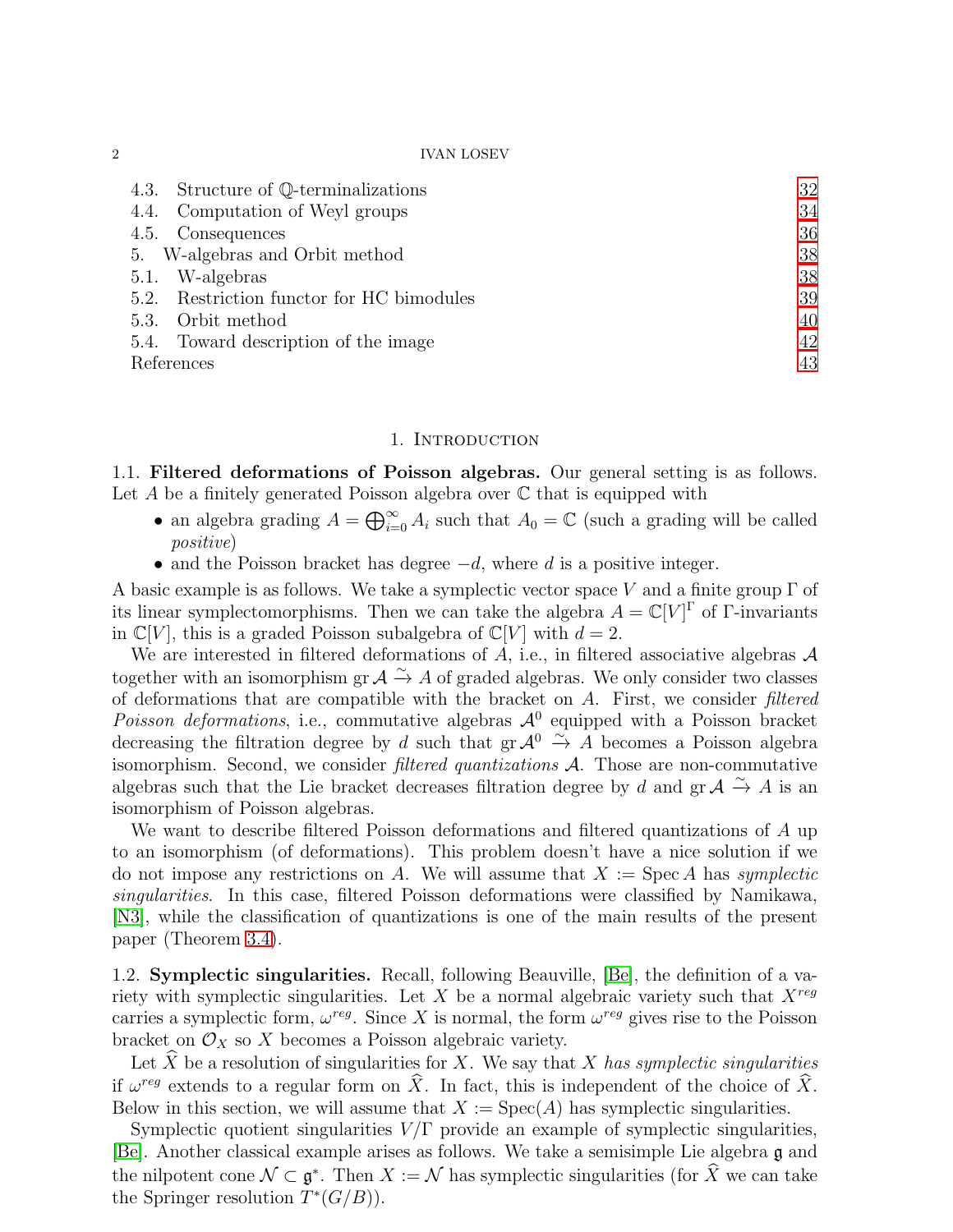Return to the general situation:  $X := \text{Spec}(A)$  with symplectic singularities, where A a positively graded algebra. Namikawa has constructed a "Cartan space"  $\mathfrak{P}(=\mathfrak{P}_X)$  and a "Weyl group"  $W(= W_X)$  for X. The latter acts on the former as a crystallographic reflection group. In the case of the nilpotent cone, we recover the Cartan subalgebra and the Weyl group of g.

The simplest form of the main result of [\[N3\]](#page-43-0) can be stated as follows: the filtered Poisson deformations are canonically indexed by the points of the quotient  $\mathfrak{P}/W$ . In this paper, we will show that the filtered quantizations of A are indexed by the points of the same quotient  $\mathfrak{B}/W$ .

Let us explain how the quantizations are constructed in the general case. The variety X admits distinguished partial resolutions called Q-factorial terminalizations. The filtered Poisson deformations/quantizations of X are essentially produced by taking global sections of Poisson deformations/quantizations of  $\mathcal{O}_{\tilde{X}}$ , where X is a Q-factorial terminalization of X. The filtered Poisson deformations/quantizations of  $\mathcal{O}_{\tilde{X}}$  are parameterized by the points of  $\mathfrak{P}$ . Moreover, *W*-conjugate parameters give rise to isomorphic algebras of global sections, see e.g. [\[BPW,](#page-42-2) Proposition 3.10].

In the case when  $X = \mathcal{N}$  our result says that all filtered quantizations of  $\mathbb{C}[\mathcal{N}]$  are obtained as the central reductions of the universal enveloping algebra  $U(\mathfrak{g})$ .

In the case of  $A = \mathbb{C}[V]^{\Gamma}$  filtered deformations of A were constructed algebraically by Etingof and Ginzburg, [\[EG\]](#page-42-3), as spherical subalgebras  $eH_{t,c}e$  in symplectic reflection algebras  $H_{t,c}$ , where  $t \in \mathbb{C}$  and c is a vector in a space of dimension dim  $\mathfrak{P}$ . The algebra  $eH_{t,c}e$  is a filtered Poisson deformation of  $\mathbb{C}[V]^{\Gamma}$  when  $t=0$ , and is a filtered quantization when  $t = 1$ . Results of Bellamy, [\[Bel\]](#page-42-4), show that any filtered Poisson deformation of  $\mathbb{C}[V]^{\Gamma}$ is isomorphic to  $eH_{0,c}e$  for some c. The results of the present paper show that every filtered quantization of  $\mathbb{C}[V]^{\Gamma}$  has the form  $eH_{1,c}e$  for some c. The connection to deformations of Q-terminalizations turns out to be an important tool to study the symplectic reflection algebras, [\[Lo10\]](#page-43-1).

<span id="page-2-0"></span>1.3. Orbit method. One of the general principles of Lie representation theory is that interesting irreducible representations of Lie groups or Lie algebras should have to do with the orbits of the coadjoint representation of the corresponding group. The most famous manifestation of this principle is Kirillov's orbit method, [\[Ki\]](#page-42-5), that describes irreducible unitary representations of nilpotent Lie groups. Namely, let G be a nilpotent Lie group. Kirillov has constructed a natural bijection between  $\mathfrak{g}^*/G$ , the set of coadjoint G-orbits, and the set of isomorphism classes of irreducible unitary representations of G.

An algebraic version of this result was found by Dixmier, [\[D1\]](#page-42-6), see also [\[D2,](#page-42-7) Section 6]. Namely, let g be a nilpotent Lie algebra over C. Consider the universal enveloping algebra  $U(\mathfrak{g})$ . Recall that by a *primitive ideal* in an associative algebra one means the annihilator of a simple module. One of the points of considering primitive ideals is that, while the set of isomorphism classes of irreducible representations is huge and wild for almost all g, the set of primitive ideals has reasonable size and it is often possible to describe it. In [\[D1\]](#page-42-6), Dixmier has proved that the set  $Prim(\mathfrak{g})$  of primitive ideals in  $U(\mathfrak{g})$  is in a natural bijection with  $\mathfrak{g}^*/G$ .

For a long time, there was, and still is, a question of how to adapt the Orbit method to semisimple Lie groups or algebras that are far more interesting than nilpotent ones from the representation theoretic perspective. In this paper, we study the algebraic version and seek to find an analog of Dixmier's result. The classification of primitive ideals in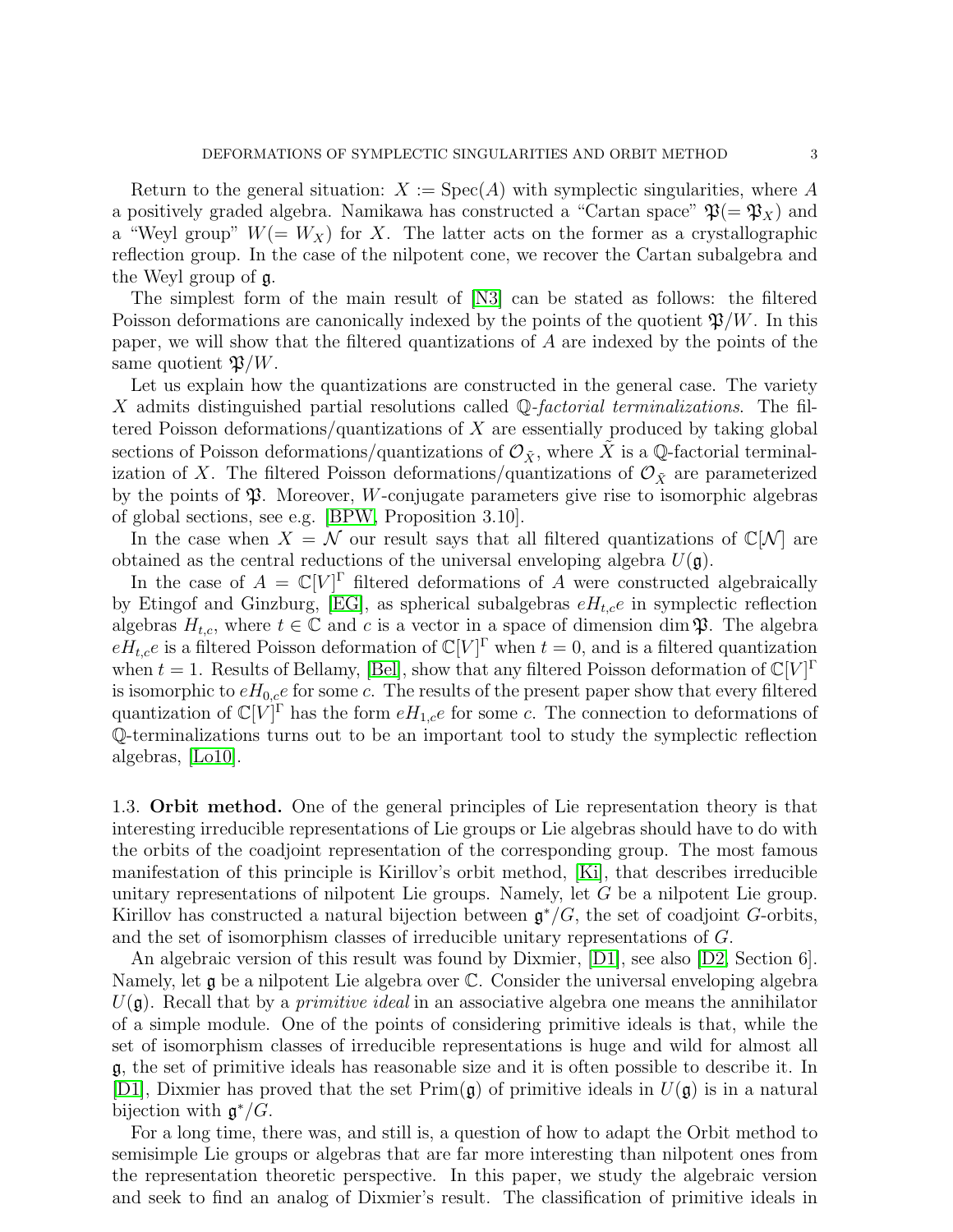$U(\mathfrak{g})$  is known, thanks to the work of Barbasch, Joseph, Lusztig, Vogan and others, see [\[CM,](#page-42-8) Section 10] for a review, but a connection with (co)adjoint orbits is very subtle and indirect. The algebraic version of the Orbit method was studied previously, for example, in [\[V1,](#page-43-2) [McG\]](#page-43-3).

To explain our result, we need the notion of a *Dixmier algebra* (due to Vogan, [\[V1\]](#page-43-2)). Let G be a semisimple algebraic group,  $\mathfrak g$  its Lie algebra.

**Definition 1.1.** By a Dixmier algebra we mean an algebra  $A$  equipped with a rational action of G together with a quantum comoment map  $U(\mathfrak{g}) \to \mathcal{A}$  such that  $\mathcal{A}$  is finitely generated as a  $U(\mathfrak{g})$ -module.

In Theorem [5.3,](#page-40-0) we will produce a natural embedding,  $\mathbb{O}_1 \mapsto \mathcal{A}(\mathbb{O}_1)$ , of  $\mathfrak{g}^*/G$  into the set of isomorphism classes of Dixmier algebras. All algebras occurring in the image are completely prime, i.e., have no zero divisors.

For the classical Lie algebras, we can get a stronger result. Let  $\mathcal{J}(\mathbb{O}_1)$  denote the kernel of  $U(\mathfrak{g}) \to \mathcal{A}(\mathbb{O}_1)$ . In Theorem [5.3,](#page-40-0) we will see that the map  $\mathbb{O}_1 \mapsto \mathcal{J}(\mathbb{O}_1)$  is injective provided g is classical (we also expect this to be the case when g is exceptional). The ideals in the image correspond to 1-dimensional representations of W-algebras and, for g classical, we expect that all such ideals occur in the image<sup>[1](#page-3-1)</sup>.

<span id="page-3-0"></span>1.4. **Birational induction.** Let us elaborate on how the embedding of  $\mathfrak{g}^*/G$  into the set of completely prime Dixmier algebras is constructed. First, we will identify  $\mathfrak{g}^*/G$  with the set of equivalence classes of birationally minimal induction data defined as follows.

Take a Levi subalgebra  $\mathfrak{l} \subset \mathfrak{g}$ , a nilpotent orbit  $\mathbb{O}' \subset \mathfrak{l}^*$ , and  $\xi \in (\mathfrak{l}/[\mathfrak{l},\mathfrak{l}])^*$ . Following Lusztig and Spaltenstein, [\[LS\]](#page-43-4), we include l into a parabolic subalgebra  $\mathfrak{p} = \mathfrak{l} \times \mathfrak{n}$ . We write  $\mathfrak{p}^{\perp}$  for the annihilator of  $\mathfrak{p}$  in  $\mathfrak{g}^*$ . Consider the generalized Springer map  $G \times^P (\xi +$  $\overline{\mathbb{O}}' + \mathfrak{p}^{\perp}$   $\rightarrow$   $\mathfrak{g}^*$ . Here we view  $\xi + \overline{\mathbb{O}}' + \mathfrak{p}^{\perp}$  as a closed subvariety in  $\mathfrak{n}^{\perp}$ , this subvariety is P-stable. The image of the generalized Springer map is the closure of a single G-orbit and it is generically finite onto its image. We denote this map considered as a map onto its image by  $\pi$ .

The following definition introduces an important terminology to be used in the paper.

<span id="page-3-2"></span>**Definition 1.2.** Recall that I stands for a Levi subalgebra of  $\mathfrak{g}, \mathbb{O}'$  for a nilpotent orbit in  $\mathfrak{l}^*$  and  $\xi$  for an element of  $(\mathfrak{l}/[\mathfrak{l},\mathfrak{l}])^*$ .

- A triple  $(I, \mathbb{O}', \xi)$  is called an *induction datum*.
- The orbit  $\mathbb{O}_{\xi}$  is said to be *induced* from  $(\mathfrak{l}, \mathbb{O}', \xi)$ .
- When  $\pi$  is generically injective, i.e., birational, we will say that  $\mathbb{O}_{\xi}$  is *birationally* induced from  $(I, \mathbb{O}', \xi)$ .
- We say that  $\mathbb{O}'$  is *birationally rigid* if it cannot be birationally induced from a proper Levi.
- If  $\pi$  is birational and  $\mathbb{O}'$  is birationally rigid, then we say that  $(1, \mathbb{O}', \xi)$  is a birationally minimal induction datum.

The group G acts naturally on the set of induction data and one can show that the map  $(0, \mathbb{O}', \xi) \mapsto \mathbb{O}_{\xi}$  is a bijection between the set of G-equivalence classes of the birationally minimal induction data and the set  $\mathfrak{g}^*/G$  of coadjoint orbits, see Theorem [4.4.](#page-31-1)

Now pick a coadjoint orbit  $\mathbb{O}_1$  and let  $(\mathfrak{l}, \mathbb{O}', \xi)$  be the corresponding birationally minimal induction datum. Let  $G/H$  denote the open G-orbit in  $G \times P(\overline{O} + \mathfrak{n})$ . This is a finite cover

<span id="page-3-1"></span><sup>&</sup>lt;sup>1</sup>This conjecture has been recently proved in [\[T\]](#page-43-5).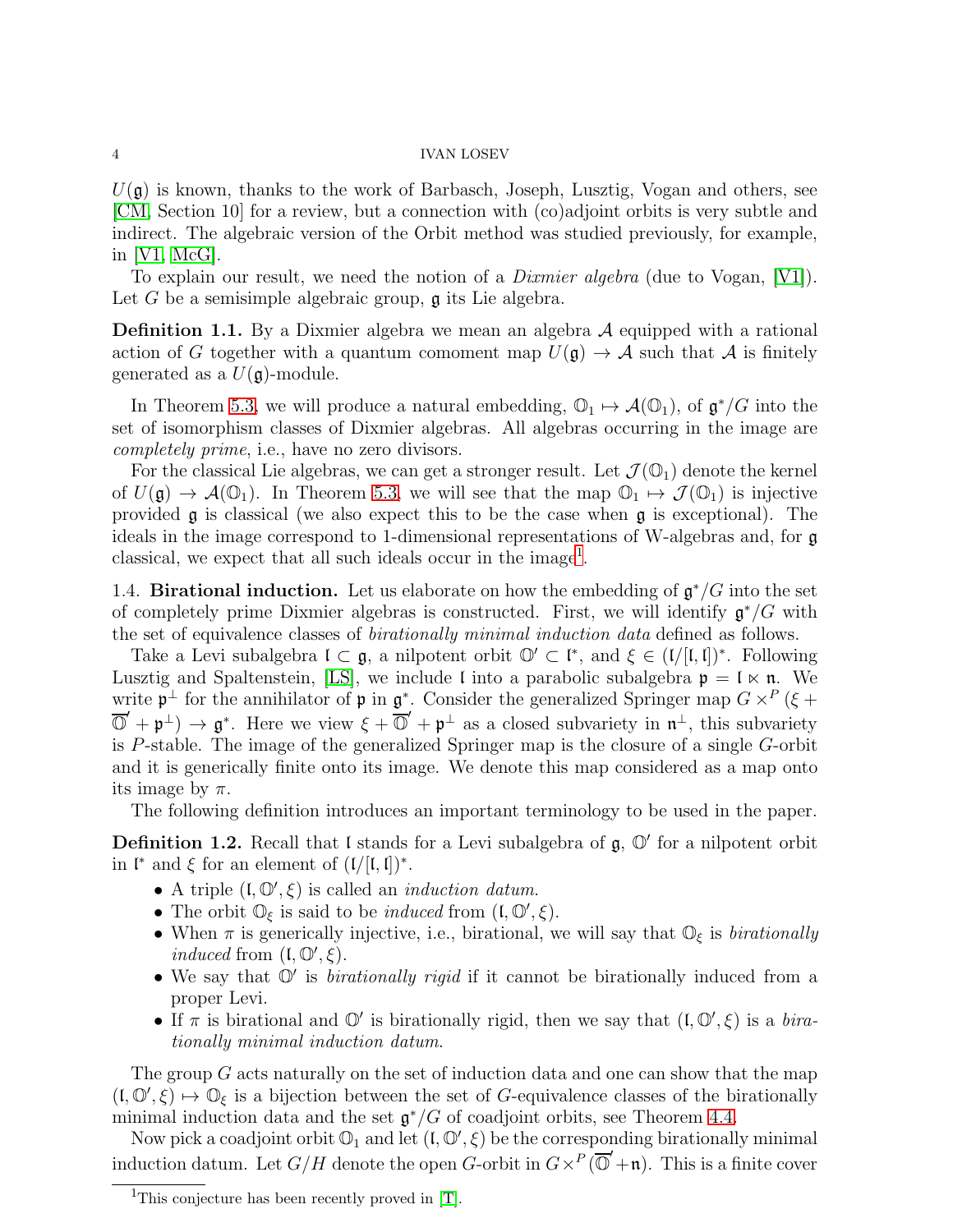of some nilpotent orbit  $\mathbb{O}$  and hence a symplectic variety. Moreover,  $X := \text{Spec}(\mathbb{C}[G/H])$ has symplectic singularities and  $\mathfrak{P} = (1/[\mathfrak{l}, \mathfrak{l}])^*$ , see Proposition [4.7.](#page-33-1) We let  $\mathcal{A}(\mathbb{O}_1)$  to be the quantization of  $\mathbb{C}[X]$  corresponding to the parameter  $\xi$ . This is the Dixmier algebra that we assign to  $\mathbb{O}_1$ .

Remark 1.3. In this paper, we only need to consider induction from coadjoint orbits. More generally, one can consider induction from their covers. Many geometric results of this paper generalize to that setting, see, for example, [\[Ma2\]](#page-43-6),[\[N5\]](#page-43-7).

## <span id="page-4-0"></span>1.5. Content of the paper. Let us describe the content of this paper.

In Section [2](#page-5-0) we discuss symplectic singularities, their Q-factorial terminalizations and their deformations. In Section [2.1](#page-5-1) we introduce the notion of a symplectic singularity following Beauville, give some examples and discuss the Q-factorial terminalizations. In Section [2.2](#page-6-0) we recall the notion of a filtered Poisson deformation of a not necessarily affine Poisson variety and the classification of such deformations of Q-factorial terminalizations following [\[N1\]](#page-43-8). In Section [2.3](#page-9-0) we apply this to studying Poisson deformations of conical symplectic singularities. In Section [2.4](#page-11-0) we recall results of Namikawa, [\[N4,](#page-43-9) [N3\]](#page-43-0), on the universal conical Poisson deformation of a conical symplectic singularity. The only new results in Section [2](#page-5-0) are contained in Section [2.5,](#page-12-0) where we study the negative degree Poisson derivations of the algebra of functions on a conical symplectic singularity.

In Section [3](#page-13-0) we study quantizations of conical symplectic singularities. We start, Section [3.1,](#page-13-1) by recalling the general definition of a filtered quantization and classification results in the symplectic case obtained in [\[BeKa,](#page-42-9) [Lo5\]](#page-43-10). In Section [3.2](#page-15-0) we produce quantizations of a conical symplectic singularity starting from those of its Q-terminalization following [\[BPW\]](#page-42-2). Also in that section we state the main classification result, Theorem [3.4.](#page-16-0) This theorem is then proved in the three subsequent sections. Then, in Section [3.6](#page-23-0) we treat the case of symplectic quotient singularities and show that in this case all quantizations are spherical symplectic reflection algebras of Etingof and Ginzburg, [\[EG\]](#page-42-3). Finally, in Section [3.7,](#page-25-0) we study the question of when filtered Poisson deformations (resp., quantizations) are isomorphic as filtered Poisson (resp., associative) algebras.

In Section [4](#page-28-0) we study various questions related to the geometry of coadjoint orbits. In Section [4.1](#page-28-1) we recall some basic results on the Lusztig-Spaltenstein induction. In Section [4.2](#page-30-0) we recall sheets in semisimple Lie algebras, introduce the related notion of birational sheets and state a result, Theorem [4.4,](#page-31-1) describing their structure. In Section [4.3](#page-31-0) we study Q-terminalizations of normalizations of nilpotent orbit closures giving conceptual proofs of results previously obtained by Namikawa, [\[N2\]](#page-43-11), and Fu, [\[F\]](#page-42-10). Then we compute Weyl groups of these normalizations and their suitable covers, Section [4.4,](#page-33-0) generalizing results of Namikawa, [\[N3,](#page-43-0) Section 2]. We use results of Sections [4.3](#page-31-0) and [4.4](#page-33-0) to prove Theorem [4.4](#page-31-1) in Section [4.5.](#page-35-0)

In Section [5](#page-37-0) we establish our version of the orbit method. We start by recalling results and constructions related to W-algebras. In Section [5.1](#page-37-1) we present their construction following [\[Lo1,](#page-43-12) [Lo2\]](#page-43-13). Then in Section [5.2](#page-38-0) we recall the restriction functor for Harish-Chandra bimodules from [\[Lo2\]](#page-43-13) and its basic properties. Section [5.3](#page-39-0) is the main part, there we state and prove Theorem [5.3](#page-40-0) that provides a map  $\mathfrak{g}^*/G \to \mathrm{Prim}(\mathfrak{g})$ . We discuss the image of this map in Section [5.4.](#page-41-0)

Acknowledgements. This paper would have never appeared without help from Pavel Etingof and Dmitry Kaledin. I would like to thank them as well as Yoshinori Namikawa, Sasha Premet, and David Vogan for stimulating discussions. Finally, I would like to thank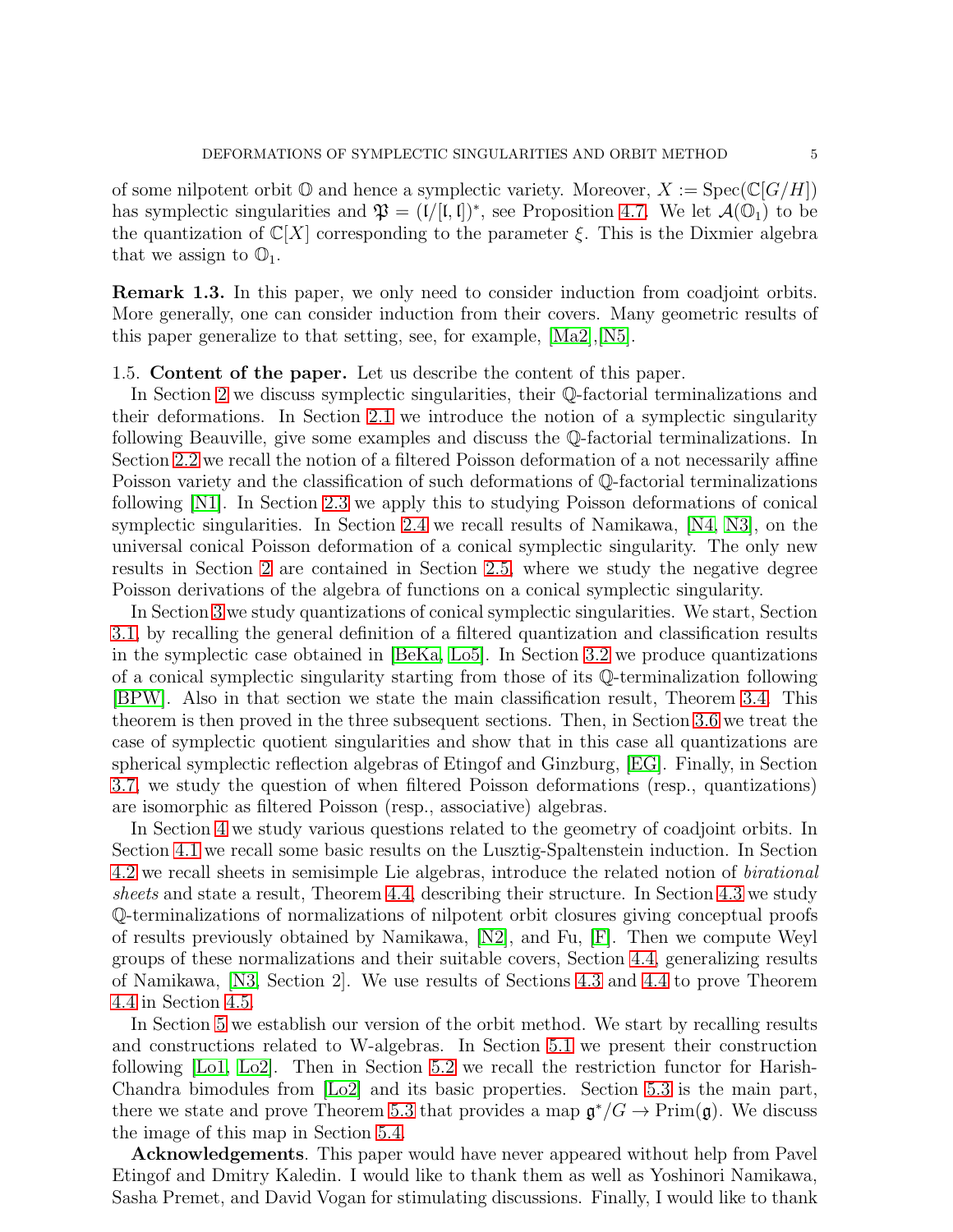the referees for numerous comments that helped me to improve the exposition. I am very happy to dedicate the paper to Sasha Premet on his 60th birthday, this paper, as well as much of my other work, is inspired by his fascinating results. The paper was partially supported by the NSF under grants DMS-1161584, DMS-1501558. This work has also been funded by the Russian Academic Excellence Project '5-100'.

## 2. Symplectic singularities and their deformations

<span id="page-5-1"></span><span id="page-5-0"></span>2.1. Symplectic singularities and  $\mathbb Q$ -terminalizations. Let X be a normal Poisson algebraic variety over  $\mathbb C$  such that the smooth locus  $X^{reg}$  is a symplectic variety. Let  $\omega^{reg}$ denote the symplectic form on  $X^{reg}$ . Following [\[Be,](#page-42-1) Definition 1.1], we say that X has symplectic singularities if there is a projective resolution of singularities  $\rho : \hat{X} \to X$  such  $\rho^*(\omega^{reg})$  extends to a regular (but not necessarily symplectic) 2-form on  $\hat{X}$ . Once such  $\hat{X}$ exists, for any other projective resolution  $\rho_1 : \hat{X}_1 \to X$ , the form  $\rho_1^*(\omega^{reg})$  also extends to a regular 2-form, see [\[Be,](#page-42-1)  $(1.2)$ ].

Now let  $X$  be an affine Poisson variety. We say that  $X$  is *conical* if there is an algebra grading  $\mathbb{C}[X] = \bigoplus_{i=0}^{\infty} \mathbb{C}[X]_i$  and a positive integer d such that

- $\mathbb{C}[X]_0 = \mathbb{C}$ .
- $\{f,g\} \in \mathbb{C}[X]_{i+j-d}$  for any  $i, j$  and  $f \in \mathbb{C}[X]_i, g \in \mathbb{C}[X]_j$ .

By a conical symplectic singularity we mean a conical variety with symplectic singularities. Let us give two classical examples of conical symplectic singularities, see [\[Be,](#page-42-1)  $(2.5),(2.6)$ ].

<span id="page-5-2"></span>**Example 2.1.** Let V be a symplectic vector space and  $\Gamma \subset Sp(V)$  be a finite subgroup. Then  $V/\Gamma$  is a conical symplectic singularity with  $d=2$ .

**Example 2.2.** Let  $\mathfrak{g}$  be the Lie algebra of an algebraic group. Then  $\mathfrak{g}^*$  is a Poisson algebraic variety whose symplectic leaves are coadjoint orbits. Assume that g is semisimple. Let  $\mathbb O$  be a nilpotent orbit in  $\mathfrak g^*$ . The algebra  $\mathbb C[\mathbb O]$  is finitely generated, in fact, it is the normalization of  $\mathbb{C}[\overline{\mathbb{O}}]$ . The variety  $X := \mathrm{Spec}(\mathbb{C}[\mathbb{O}])$  is a conical symplectic singularity with  $d=1$ .

We will need the definition and some properties of  $\mathbb Q$ -factorial terminalizations. Let X be a normal algebraic variety. Recall that  $X$  is called  $\mathbb{Q}$ -factorial if for any Weil divisor a nonzero integral multiple is Cartier.

<span id="page-5-3"></span>**Proposition 2.3** (Proposition 2.1 in [\[Lo10\]](#page-43-1)). Let X have symplectic singularities. Then there is a birational projective morphism  $\rho : \tilde{X} \to X$ , where X has the following properties:

- (a)  $X$  is an irreducible, normal, Poisson variety (and hence has symplectic singularities).
- (b) X is  $\mathbb{Q}$ -factorial.
- (c)  $X$  has terminal singularities.
- (d) codim  $\tilde{X}^{sing} \geq 4$ .
- (e) If X is, in addition, conical, then  $\tilde{X}$  admits a  $\mathbb{C}^{\times}$ -action such that  $\rho$  is  $\mathbb{C}^{\times}$ equivariant.

Below we will say that  $\tilde{X}$  is a Q-factorial terminalization (or Q-terminalization) of X.

Example 2.4. Consider the situation of Example [2.1.](#page-5-2) Suppose, first, that Γ does not contain *symplectic reflections*, i.e., elements  $\gamma$  with  $rk(\gamma - id) = 2$ . Then X itself satisfies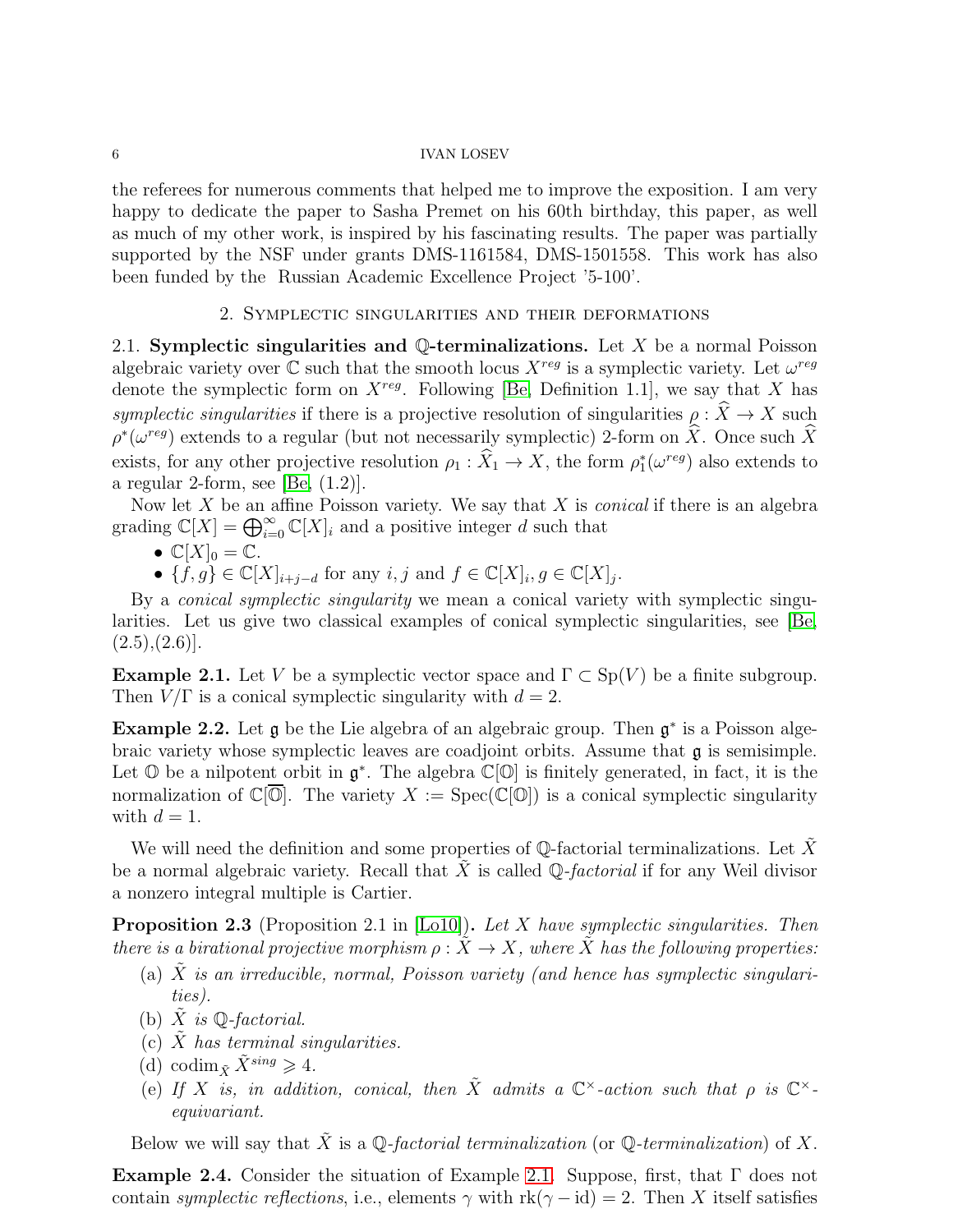properties (a)-(e). An opposite extreme is when X has a symplectic resolution of singularities. This happens, for example, when  $\Gamma$  is a so called *wreath-product* group  $\Gamma = S_n \ltimes \Gamma_1^n$ , where  $\Gamma_1$  is a finite subgroup of  $SL_2(\mathbb{C})$  and  $V = \mathbb{C}^{2n}$ .

Q-terminalizations of the varieties  $Spec(\mathbb{C}[\mathbb{O}])$  will be considered in more detail in Section [4.3.](#page-31-0)

To finish let us provide an important property of a terminalization  $\tilde{X}$ .

<span id="page-6-1"></span>**Proposition 2.5.** If X is affine, then  $\mathbb{C}[\tilde{X}^{reg}] = \mathbb{C}[\tilde{X}] = \mathbb{C}[X]$ ,  $H^i(\tilde{X}, \mathcal{O}_{\tilde{X}}) = 0$  for all  $i > 0$ , and  $H^{i}(\tilde{X}^{reg}, \mathcal{O}_{\tilde{X}}) = 0$  for  $i = 1, 2$ .

*Proof.* While this is classical (see, e.g., the proof of  $[N1, \text{ Lemma } 12]$ ), we provide a proof for reader's convenience.

Let *i* denote the inclusion  $\tilde{X}^{reg} \hookrightarrow \tilde{X}$ . Since  $\tilde{X}, X$  are singular symplectic, (a) of Proposition [2.3,](#page-5-3) they have rational singularities, see [\[Be,](#page-42-1) Proposition 2.3]. In particular, they are Cohen-Macaulay. Thanks to this, we have  $\iota_* \mathcal{O}_{\tilde{X}^{reg}} = \mathcal{O}_{\tilde{X}}$ ,  $R^i \iota_* \mathcal{O}_{\tilde{X}^{reg}}$  for  $0 < i <$ codim<sub> $\tilde{X}^{sing} - 1$ , i.e., by (d) of Proposition [2.3,](#page-5-3) for  $i = 1, 2$ . This reduces the proof</sub> to showing that  $\mathbb{C}[\tilde{X}] = \mathbb{C}[X]$  and  $H^i(\tilde{X}, \mathcal{O}_{\tilde{X}}) = 0$  for  $i > 0$ . These two claims follow because  $X \to X$  is proper and birational and X has rational singularities.

## <span id="page-6-0"></span>2.2. Filtered Poisson deformations. Let  $X'$  be a Poisson variety.

We are going to recall three notions of Poisson deformations of  $X'$ .

We can talk about formal Poisson deformations of X'. Let  $\widehat{B}$  be a quotient of  $\mathbb{C}[[\hbar_1,\ldots,\hbar_k]]$ for some  $k > 0$ . By definition, a *formal Poisson deformation* of X' over  $\hat{B}$  a pair  $(X'_{\hat{B}}, \iota)$ , where

- $X'_{\hat{B}}$  is a flat formal Poisson scheme over the formal spectrum  $\text{Specf}(\widehat{B})$
- and  $\iota$  is an isomorphism  $X'_{\widehat{B}} \times_{\text{Specf}(\widehat{B})} \text{pt} \stackrel{\sim}{\to} X'$  of Poisson schemes.

An isomorphism of deformations  $(X_{\widehat{B}}'^1, \iota^1), (X_{\widehat{B}}'^2, \iota^2)$  is an isomorphism of formal Poisson schemes  $X'^{1}_{\widehat{B}} \stackrel{\sim}{\to} X'^{2}_{\widehat{B}}$  over  $\text{Specf}(\widehat{B})$  such that the induced isomorphism  $X'^{1}_{\widehat{B}} \times_{\text{Specf}(\widehat{B})} \text{pt} \stackrel{\sim}{\to}$  $X'^{2}_{\widehat{B}} \times_{\mathrm{Specf}(\widehat{B})}$  pt intertwines  $\iota^1$  with  $\iota^2$ .

Now suppose that X' is equipped with a  $\mathbb{C}^{\times}$ -action such that the Poisson bracket has degree  $-d$  for some  $d \in \mathbb{Z}_{>0}$ . Let  $\widehat{B}$  be the completion at 0 of a positively graded algebra. In this situation we can talk about graded formal Poisson deformation of  $X'$ . By definition, this is a formal deformation  $(X'_{\widehat{B}}, \iota)$  together with an algebraic action of  $\mathbb{C}^\times$  on  $X'_{\widehat{B}}$  subject to the following properties:

- (i) The action rescales the Poisson bracket by  $t \mapsto t^{-d}$ .
- (ii) It is compatible with the action on  $\ddot{B}$ .
- (iii) And  $\iota$  is  $\mathbb{C}^{\times}$ -equivariant.

An isomorphism of graded formal deformations is defined similarly to that of formal deformations.

Let  $B$  be a positively graded algebra. We can introduce the notion of a *graded Pois*son deformation  $X'_B$  of  $X'$  similarly to the notion of a graded formal deformation. The difference is that now  $X'_B$  is an actual scheme over  $Spec(B)$ . We note that from a graded deformation one can naturally get a graded formal deformation: replacing B with its completion at 0 and  $X'_B$  by the formal neighborhood of  $X'$  in  $X'_B$  to be denoted by  $X''_B$ .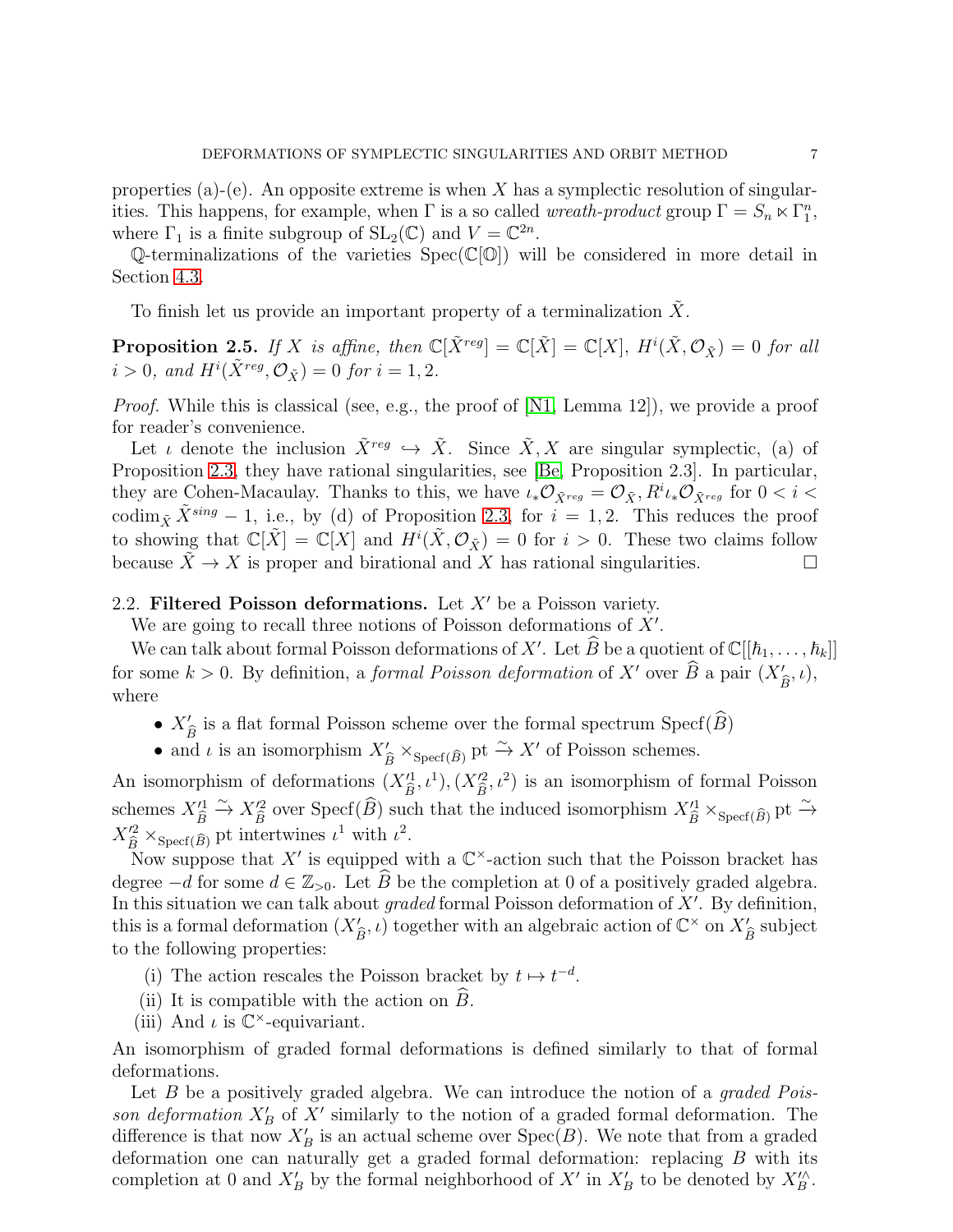<span id="page-7-0"></span>**Proposition 2.6.** Let  $\tilde{X}$  be a Q-factorial terminalization of a conical symplectic singularity. Set  $\mathfrak{P} := H^2(\tilde{X}^{reg}, \mathbb{C})$ . Then there is a universal graded deformation  $\tilde{X}_{\mathfrak{P}}$  of  $\tilde{X}$ over  $\mathfrak{P}$ . The universal property is understood as follows: for any graded Poisson deformation  $\tilde{X}_B$  over  $\text{Spec}(B)$  there is a unique  $\mathbb{C}^{\times}$ -equivariant morphism  $\text{Spec}(B) \to \mathfrak{P}$  and an isomorphism of graded deformations  $\text{Spec}(B) \times_{\mathfrak{P}} \tilde{X}_{\mathfrak{P}} \xrightarrow{\sim} \tilde{X}_B$  (which is not required to be unique).

*Proof.* The proof is in several steps and is based on [\[N1\]](#page-43-8).

Step 1. Namikawa proved that the Poisson deformation functor of  $\tilde{X}$  is pro-representable, [\[N1,](#page-43-8) Theorem 14] and unobstructed [\[N1,](#page-43-8) Corollary 15]. This means that there is a universal formal deformation of  $\tilde{X}$ . This is the direct limit of the schemes denoted by  $X_n^{univ}$ in the discussion before [\[N1,](#page-43-8) Lemma 20]. Since the Poisson deformation functor is unobstructed, the base of the universal deformation is the formal neighborhood of 0 in the space of deformations of X over the dual numbers. By  $[N1, Proposition 13]$ , this space coincides with the similarly defined space for  $\bar{X}^{reg}$ . By [\[N1,](#page-43-8) Lemma 12], the latter space coincides with  $\mathfrak{P} = H^2(\tilde{X}^{reg}, \mathbb{C})$ . We write  $\mathfrak{P}^{\wedge}$  for the formal neighborhood of 0 in  $\mathfrak{P}$  and  $\tilde{X}_{\mathfrak{P}}^{\wedge}$  for the universal formal deformation of  $\tilde{X}$ .

Step 2. By [\[N1,](#page-43-8) Lemma 20],  $\tilde{X}_{\mathfrak{P}}^{\wedge}$  is a graded formal deformation over  $\mathfrak{P}^{\wedge}$ . We claim that it is universal. Let  $\widehat{B}$  be the completion of a positively graded algebra at 0 and  $\tilde{X}_{\widehat{B}}$  be a graded formal deformation of  $\tilde{X}$ . By Step 1, we have a unique morphism  $\operatorname{Specf}(\widehat{B}) \to \mathfrak{P}^{\wedge}$ and an isomorphism of formal Poisson deformations  $\tilde{X}_{\widehat{B}} \stackrel{\sim}{\to} \tilde{X}_{\widehat{B}}^1 := \text{Specf}(\widehat{B}) \times_{\mathfrak{P}^\wedge} \tilde{X}_{\mathfrak{P}}^\wedge$ . By the uniqueness of the former,  $\text{Specf}(\widehat{B}) \to \mathfrak{P}^{\wedge}$  is  $\mathbb{C}^{\times}$ -equivariant. So  $\tilde{X}_{\widehat{B}}^1$  becomes a graded formal deformation. We need to prove that we can choose a  $\mathbb{C}^{\times}$ -equivariant Poisson isomorphism  $\tilde{X}_{\hat{B}} \stackrel{\sim}{\rightarrow} \tilde{X}_{\hat{B}}^1$ . The proof is standard but we provide it for reader's convenience.

Let **m** denote the maximal ideal in  $\widehat{B}$ . Set  $B_k := \widehat{B}/\mathfrak{m}^k$ . We write  $\tilde{X}_k, \tilde{X}_k^1$  for the base changes of  $\tilde{X}_{\widehat{B}}, \tilde{X}_{\widehat{B}}^1$  to  $\text{Spec}(B_k)$ . Note that for  $k = 1$ , both of these schemes are just  $\tilde{X}$ . It is enough to show that, for all  $k > 0$ , any  $\mathbb{C}^{\times}$ -equivariant isomorphism of Poisson deformations  $\varphi_k : \tilde{X}_k \to \tilde{X}_k^1$  can be lifted to a  $\mathbb{C}^{\times}$ -equivariant isomorphism of deformations  $\tilde{X}_{k+1} \xrightarrow{\sim} \tilde{X}_{k+1}^1$ .

Note that a Poisson deformation of an arbitrary Poisson variety  $X'$  over an Artinian base  $B$  gives a sheaf of Poisson  $B$ -algebras on  $X'$  that deforms the structure sheaf: we take the structure sheaf of  $X'_B$  and sheaf theoretically pull it back to X'. We get a deformation of  $\mathcal{O}_{X'}$  over B. Conversely, from such a sheaf, say  $\mathcal{O}_{X',B}$ , we can get a deformation of X' over Spec $(B)$ : we cover X' with open affine subsets,  $X' = \bigcup U_i$ , and glue the affine schemes Spec( $\Gamma(U_i, \mathcal{O}_{X',B})$ ) along their intersections Spec( $\Gamma(U_i \cap U_j, \mathcal{O}_{X',B})$ ). We get a Poisson deformation  $X'_B$  over B.

Denote the sheaves on  $\tilde{X}$  corresponding to  $\tilde{X}_{k+1}, \tilde{X}_{k+1}^1$  by  $\mathcal{O}_{k+1}, \mathcal{O}_{k+1}^1$ . We have a  $\mathbb{C}^{\times}$ equivariant isomorphism of sheaves of Poisson algebras  $\varphi_k : \mathcal{O}_k \overset{\sim}{\to} \mathcal{O}_k^1$ . We know that there is a lift to an isomorphism  $\mathcal{O}_{k+1} \stackrel{\sim}{\to} \mathcal{O}_{k+1}^1$ . What we need to show that it can be chosen to be  $\mathbb{C}^{\times}$ -equivariant. Let  $A_{\tilde{X}}$  denote the set of lifts. This is an affine space with associated vector space  $PDer(\mathcal{O}_{\tilde{X}}) \otimes \mathfrak{m}^k/\mathfrak{m}^{k+1}$ , where PDer stands for the space of Poisson derivations. We need to show that  $\mathbb{C}^{\times}$  has a fixed point on  $A_{\tilde{X}}$ . Note that any affine space admits a canonical embedding into a vector space equipped with a linear function, say t, the image of the embedding is the level set  $t = 1$ . Let  $\mathsf{V}_{\tilde{X}}$  be this space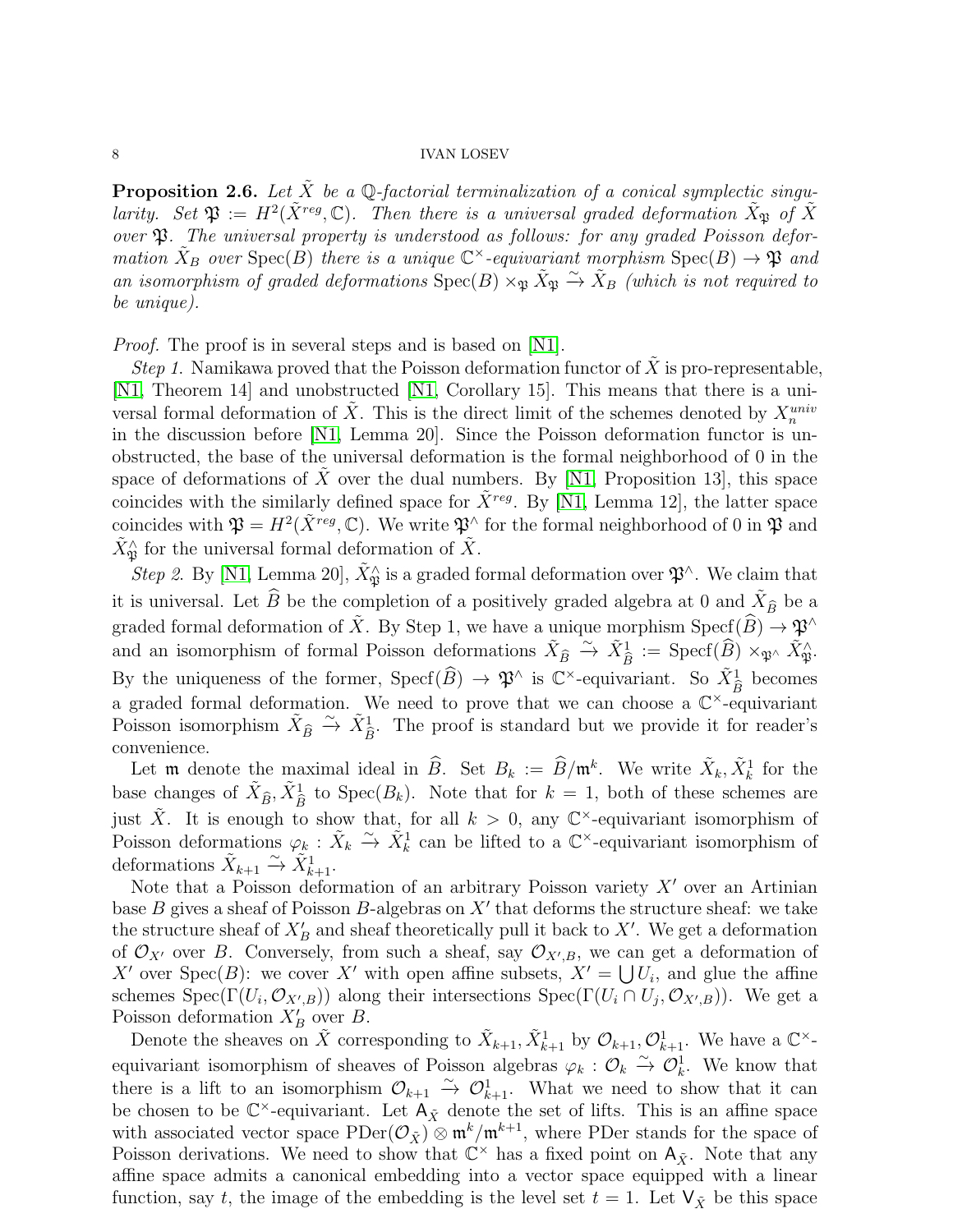for  $A_{\tilde{Y}}$ . It embeds as a subspace in the space of  $B_{k+1}$ -linear homomorphisms of sheaves  $\text{Hom}_{B_{k+1}}(\tilde{\mathcal{O}}_{k+1}, \tilde{\mathcal{O}}_{k+1}^1)$  as follows. For  $z \neq 0$ , the level set  $t = z$  embeds as the subset of all maps  $\psi$  such that  $z^{-1}\psi$  is an algebra homomorphism giving  $\varphi_k$  after base change to  $B_k$ . The level set  $t = 0$  embeds as  $\text{PDer}(\mathcal{O}_{\tilde{X}}) \otimes \mathfrak{m}^k / \mathfrak{m}^{k+1}$  (these maps vanish on  $\mathfrak{m} \mathcal{O}_{k+1}$ and have image in  $\mathfrak{m}^k \mathcal{O}_{k+1}^1$ ). We need to show that the action of  $\mathbb{C}^\times$  on  $\mathsf{V}_{\tilde{X}}$  is rational (i.e. comes from a grading), the existence of a fixed point in  $A_{\tilde{X}}$  will follow.

By a result of Sumihiro, [\[S\]](#page-43-14), we can cover  $\tilde{X}$  with open affine  $\mathbb{C}^{\times}$ -stable subsets  $U_i, i =$  $1, \ldots, m$ . Restricting sheaves  $\mathcal{O}_{k+1}, \mathcal{O}_{k+1}^1$  to  $U_i$  we get graded Poisson flat  $B_{k+1}$ -algebras  $\mathcal{O}_{k+1}(U_i), \mathcal{O}_{k+1}^1(U_i)$ . We can consider the subspaces  $\mathsf{V}_{U_i} \subset \text{Hom}_{B_{k+1}}(\mathcal{O}_{k+1}(U_i), \mathcal{O}_{k+1}^1(U_i))$ defined similarly to  $V_{\tilde{X}}$ . We have a  $\mathbb{C}^{\times}$ -equivariant embedding  $V_{\tilde{X}} \hookrightarrow \bigoplus_{i} V_{U_i}$  by restriction. So it is enough to show that the  $\mathbb{C}^{\times}$ -action on  $V_{U_i}$  is rational.

The algebra  $\mathcal{O}_{k+1}(U_i)$  is generated by homogeneous elements, say  $f_1, \ldots, f_\ell$ , of degrees  $d_1,\ldots,d_\ell$ . Note that every element of  $\mathsf{V}_{U_i} \subset \text{Hom}_{B_{k+1}}(\mathcal{O}_{k+1}(U_i), \mathcal{O}_{k+1}^1(U_i))$  is uniquely determined by the images of  $f_1, \ldots, f_\ell$ . This gives a  $\mathbb{C}^\times$ -equivariant embedding  $\mathsf{V}_{U_i} \hookrightarrow \bigoplus_{k=1}^\ell (U_i) \langle -d_i \rangle$ , where in the brackets we have a grading shift. The action of  $\mathbb{C}^\times$  on  $\int_{j=1}^{\ell} \mathcal{O}_{k+1}^1(U_i)\langle -d_j\rangle$ , where in the brackets we have a grading shift. The action of  $\mathbb{C}^{\times}$  on the target of this embedding is manifestly rational. This finishes the proof of the claim that  $\tilde{X}_{\mathfrak{P}}^{\tilde{\wedge}}$  is a universal graded formal deformation.

Step 3. By [\[N1,](#page-43-8) Lemma 22], the formal scheme  $\tilde{X}_{\mathfrak{P}}^{\wedge}$  over  $\mathfrak{P}^{\wedge}$  with an action of  $\mathbb{C}^{\times}$ admits the algebraization: a graded Poisson deformation  $\tilde{X}_{\mathfrak{P}}$  over  $\mathfrak{P}$  such that the formal neighborhood of  $\tilde{X}$  in  $\tilde{X}_{\mathfrak{P}}$  is identified with  $\tilde{X}_{\mathfrak{P}}^{\wedge}$ . We claim that  $\tilde{X}_{\mathfrak{P}}$  has the required universal property.

Indeed, let  $\tilde{X}_B$  be another graded deformation. Then we have the graded formal deformation  $\tilde{X}_{B}^{\wedge}$  over the completion  $\widehat{B}_{\sim}$  of B. By Step 2, we have a unique  $\mathbb{C}^{\times}$ -equivariant morphism of formal schemes  $Specf(\widehat{B}) \to \mathfrak{P}^{\wedge}$  and an isomorphism of graded formal deformations

<span id="page-8-0"></span>(2.1) 
$$
\operatorname{Specf}(\widehat{B}) \times_{\mathfrak{P}^\wedge} \widetilde{X}_{\mathfrak{P}}^\wedge \xrightarrow{\sim} \widetilde{X}_{B}^\wedge.
$$

The morphism  $\mathrm{Specf}(\overline{B}) \to \mathfrak{P}^{\wedge}$  is induced by the unique  $\mathbb{C}^{\times}$ -equivariant morphism  $Spec(B) \to \mathfrak{P}$ . The source of [\(2.1\)](#page-8-0) is the formal neighborhood of  $\tilde{X}$  in  $Spec(B) \times_{\mathfrak{P}} \tilde{X}_{\mathfrak{P}}$ . The proof of [\[N1,](#page-43-8) Proposition A.5] shows that the algebraizations  $Spec(B) \times_{\mathfrak{P}} \tilde{X}_{\mathfrak{P}}, \tilde{X}_B$  are uniquely recovered from their formal neighborhoods of  $\tilde{X}$  together with the  $\mathbb{C}^{\times}$ -action. This shows that [\(2.1\)](#page-8-0) comes from a unique isomorphism of graded Poisson deformations  $\mathrm{Spec}(B) \times_{\mathfrak{P}} \tilde{X}_{\mathfrak{P}} \xrightarrow{\sim} \tilde{X}$  $\Box$ 

<span id="page-8-1"></span>Remark 2.7. In this remark we relate results of [\[N1\]](#page-43-8) to those of [\[KV\]](#page-42-11). Kaledin and Verbit-sky, [\[KV,](#page-42-11) Theorem 3.6], show that for a <u>smooth</u> symplectic variety X' with  $H^{i}(X', \mathcal{O}_{X'}) =$ 0 for  $i = 1, 2$ , there is a universal formal deformation with base being the formal neighborhood of 0 in  $H^2(X', \mathbb{C})$ . The vanishing condition above holds for  $X' = \tilde{X}^{reg}$  thanks to Proposition [2.5.](#page-6-1)

Using the construction relating Poisson deformations over Artinian bases to sheaves (Step 2 of the proof of Proposition [2.6\)](#page-7-0) we can relate the Poisson deformations of  $X$  to those  $\tilde{X}^{reg}$ . Namely, given a deformation  $\tilde{X}_B$  over an Artinian base Spec $(B)$ , we form the corresponding sheaf  $\mathcal{O}_{\tilde{X},B}$ , restrict it to  $\tilde{X}^{reg}$  via the sheaf-theoretic pullback and take the corresponding deformation of  $\tilde{X}^{reg}$ . To get back we apply the pushforward for  $\iota : \tilde{X}^{reg} \to \tilde{X}$ . As we have pointed out in the proof of Proposition [2.5,](#page-6-1)  $R^1 \iota_* \mathcal{O}_{\tilde{X}^{reg}} = 0$ . Any deformation of  $\mathcal{O}_{\tilde{X}^{reg}}$  over B has a filtration with successive quotients  $\mathcal{O}_{\tilde{X}^{reg}}$ . An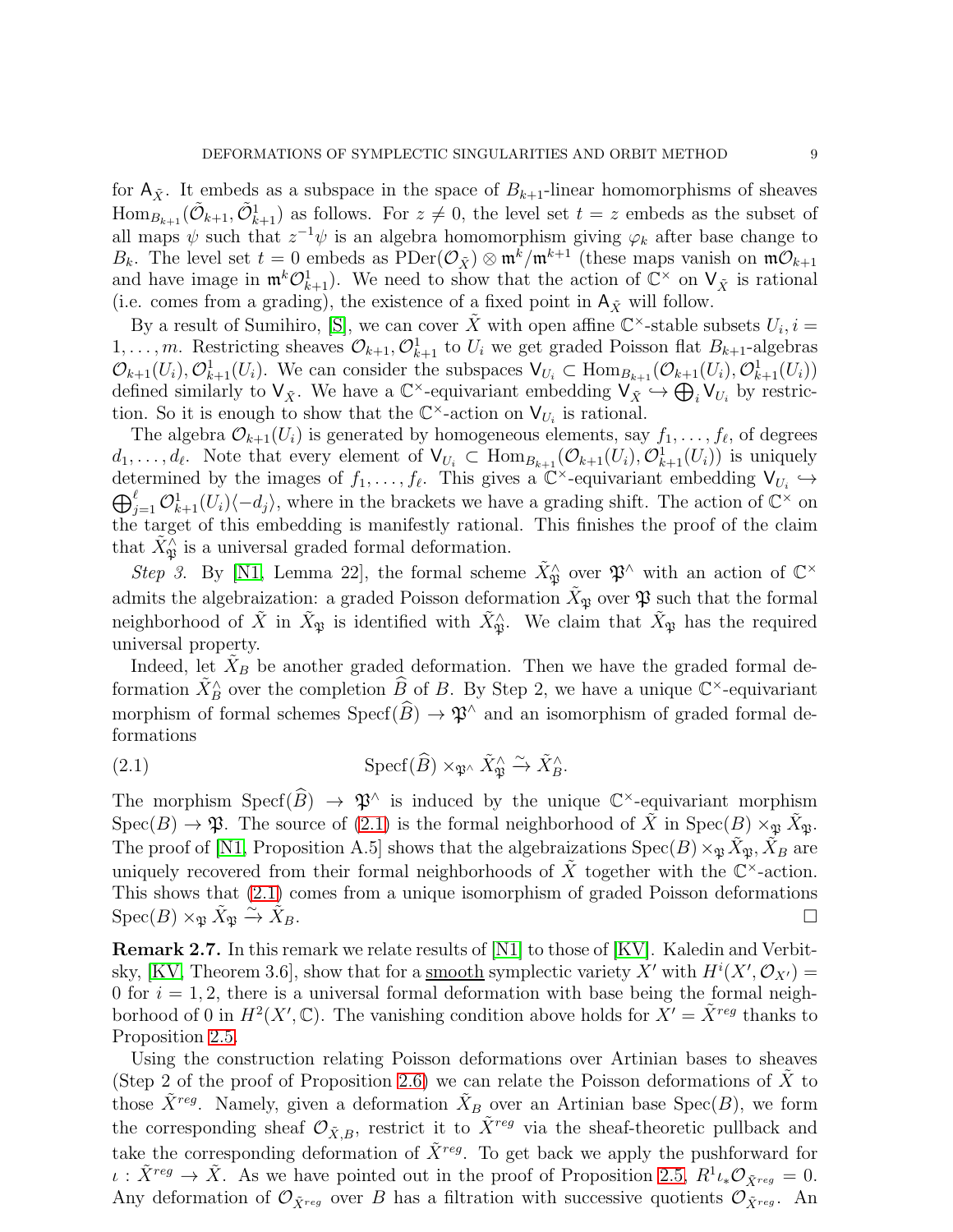easy argument using the long exact sequence in cohomology shows that  $\iota_*$  sends any deformation of  $\mathcal{O}_{\tilde{X}^{reg}}$  to a deformation of  $\mathcal{O}_{\tilde{X}}$  over B. So we get a bijection between the deformations of  $\mathcal{O}_{\tilde{X}^{reg}}$ ,  $\mathcal{O}_{\tilde{X}}$  over B.

It follows that the Poisson deformation functors for  $\tilde{X}$  and  $\tilde{X}^{reg}$  are isomorphic. In particular, the existence of the universal formal deformation for  $\tilde{X}$  implies that for  $\tilde{X}^{reg}$ and vice versa.

We also note that in the setting of [\[KV\]](#page-42-11) we can talk about graded formal deformations of X' if it comes with a  $\mathbb{C}^{\times}$ -action that rescales the Poisson bracket by  $t \mapsto t^{-d}$ . Similarly to Step 2 of Proposition [2.6,](#page-7-0) the universal deformation over the formal neighborhood of 0 in  $H^2(X', \mathbb{C})$  is a universal graded formal deformation.

<span id="page-9-0"></span>2.3. Deformations from  $\mathbb{Q}$ -terminalizations. Let A be a positively graded Poisson algebra with deg{ $\{\cdot,\cdot\} = -d$ . For example, we can take  $A = \mathbb{C}[X]$ , where X is a conical symplectic singularity.

By a *filtered Poisson deformation* of A we mean a pair  $(\mathcal{A}^0, \iota)$ , where

- $\mathcal{A}^0$  is a  $\mathbb{Z}_{\geqslant 0}$ -filtered Poisson algebra,  $\mathcal{A}^0 = \bigcup_{i \in \mathbb{Z}} \mathcal{A}^0_{\leqslant i}$ , such that  $\{\mathcal{A}^0_{\leqslant i}, \mathcal{A}^0_{\leqslant j}\}\subset$  $\mathcal{A}^0_{\leqslant i+j-d},$
- and  $\iota$  is an isomorphism gr  $\mathcal{A}^0 \xrightarrow{\sim} A$  of graded Poisson algebras.

We note that to give a filtered Poisson deformation of A is the same as to give a graded Poisson deformation of  $Spec(A)$  over  $Spec(\mathbb{C}[\hbar])$ , where  $\hbar$  has degree 1. Indeed, starting with  $\mathcal{A}^0$  we can form its Rees algebra  $R_{\hbar}(\mathcal{A}^0)$  and set  $X_{\hbar} := \text{Spec}(R_{\hbar}(\mathcal{A}^0))$ . The isomorphism  $\iota$  gives rise to an isomorphism pt  $\times_{Spec(\mathbb{C}[\hbar])} X_{\hbar} \stackrel{\sim}{\to} Spec(A)$  that makes  $X_{\hbar}$ into a graded Poisson deformation of  $Spec(A)$ . Conversely, starting with a graded Poisson deformation  $X_{\hbar}$  we set  $\mathcal{A}^0 := \mathbb{C}[X_{\hbar}]/(\hbar - 1)$  getting a filtered Poisson deformation of A.

We proceed to a construction of filtered Poisson deformations of  $\mathbb{C}[X]$ . Let X stand for a Q-factorial terminalization of X. We set  $\mathfrak{P} := H^2(\tilde{X}^{reg}, \mathbb{C})$  and let  $\tilde{X}_{\mathfrak{P}}$  be the universal graded deformation of  $\tilde{X}$ , see Proposition [2.6.](#page-7-0) Our primary goal in this section is to construct filtered Poisson deformations of  $\mathbb{C}[X]$  out of  $X_{\mathfrak{P}}$ .

First, we are going to describe the structure of the space  $\mathfrak P$  following [\[N4\]](#page-43-9) and [\[N3\]](#page-43-0).

Kaledin,  $[K1,$  Theorem 2.3, proved that X has finitely many symplectic leaves. Moreover, he proved that for any leaf  $\mathcal{L} \subset X$ , there is a formal slice to  $\mathcal{L}$  in X: if we pick a point  $x \in \mathcal{L}$  and let  $X^{\wedge x}, \mathcal{L}^{\wedge x}$  denote the formal neighborhoods of x in X and  $\mathcal{L}$ , respectively, then there is an affine formal Poisson scheme  $\Sigma'$  with  $X^{\wedge_x} \cong \mathcal{L}^{\wedge_x} \times \Sigma'.$ 

Let  $\mathcal{L}_1, \ldots, \mathcal{L}_k$  be the codimension 2 symplectic leaves of X. The formal slice  $\Sigma'_i$  to  $\mathcal{L}_i$  in X is an ADE type Kleinian singularity  $(\mathbb{C}^2)^{\wedge}$   $/\Gamma_i$  (here  $\bullet^{\wedge}$  stands for the formal neighborhood at 0) so we can consider the Weyl group  $W_i$ ,  $i = 1, \ldots, k$  of that ADE type. We write  $\Sigma_i$  for  $\mathbb{C}^2/\Gamma_i$ ,  $\tilde{\Sigma}_i$  for its minimal resolution and set  $\widehat{\mathfrak{P}}_i := H^2(\tilde{\Sigma}_i, \mathbb{C})$ . The space  $\mathfrak{P}_i$  is the Cartan space for  $W_i$ .

Choose a point  $x \in \mathcal{L}_i$ . The preimage of x in  $\tilde{X}$  is the same as the preimage of  $0 \in \Sigma_i$ in  $\tilde{\Sigma}_i$ , see the discussion in the beginning of [\[N3,](#page-43-0) Section 1]. So this preimage is the union of  $\mathbb{P}^1$ 's intersecting according to the Dynkin diagram of the root system associated to W<sub>i</sub>. The fundamental group  $\pi_1(\mathcal{L}_i) (= \pi_1(\mathcal{L}_i, x))$  acts on the preimage via the monodromy action. Hence it acts on  $\mathfrak{P}_i, W_i$  by diagram automorphisms. Let  $\mathfrak{P}_i \subset \mathfrak{P}_i, W_i \subset W_i$ denote the fixed points. Following Namikawa, see the discussion in the beginning of [\[N3,](#page-43-0) Section 1], define the Namikawa-Weyl group as  $W(=W_X) := \prod_{i=1}^k W_i$ .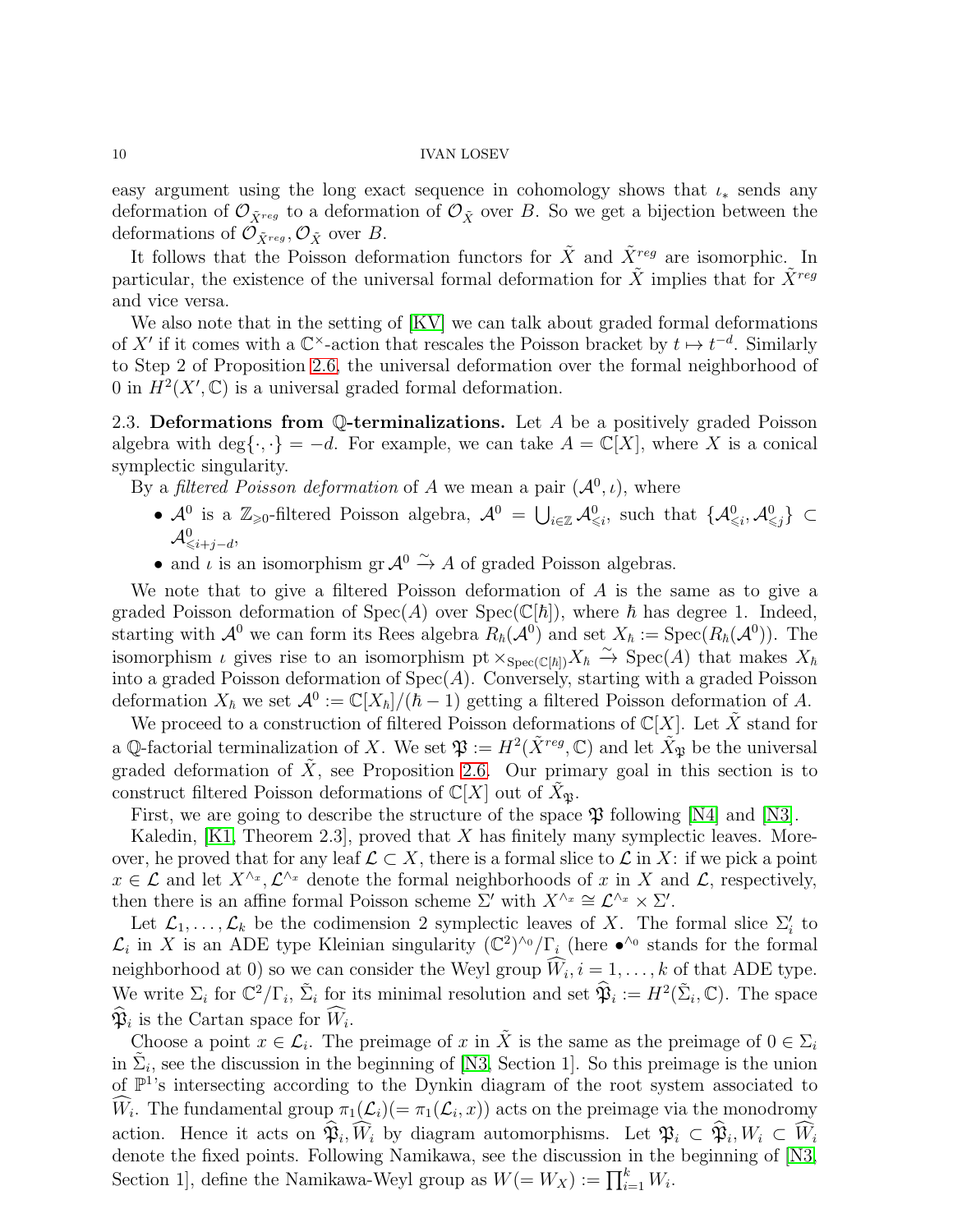<span id="page-10-1"></span>**Lemma 2.8.** We have  $\mathfrak{P} = H^2(X^{reg}, \mathbb{C}) \oplus \bigoplus_{i=1}^k \mathfrak{P}_i$ .

*Proof.* Let  $X^1$  denote the complement in X to the union of all symplectic leaves with codimension 4 or higher. So  $X^1 = X^{reg} \sqcup \bigsqcup_{i=1}^k \mathcal{L}_i$ . According to [\[N4,](#page-43-9) Proposition 4.2],  $\mathfrak{P} = H^2(X^1, \mathbb{C}) \oplus \bigoplus_{i=1}^k \mathfrak{P}_i$ . What we need to do therefore is to show that  $H^2(X^1, \mathbb{C}) =$  $H^2(X^{reg}, \mathbb{C}).$ 

Pick a point  $x \in \mathcal{L}_i$ . Let  $\Sigma \subset X$  be a slice to  $\mathcal{L}_i$  through x in the complex analytic category. Using Hamiltonian flows for suitable analytic functions in a neighborhood of  $x$ (and shrinking  $\Sigma$  if necessary) we can identify a complex analytic neighborhood of x with  $B \times \Sigma$ , where B is a neighborhood of x in  $\mathcal{L}_i$ . Since X is normal,  $\Sigma$  is also normal as a complex analytic space. It is 2-dimensional so it must be a Kleinian singularity of the same type as  $\Sigma_i$ .

Pick tubular neighborhoods  $Y_1, \ldots, Y_k$  of  $\mathcal{L}_1, \ldots, \mathcal{L}_k$  and set  $Y_i^{\times}$  $\mathcal{I}_i^{\times} := Y_i \setminus \mathcal{L}_i$ . So, by the previous paragraph, topologically  $Y_i$  is a locally trivial fibration over  $\mathcal{L}_i$  with fiber  $D/\Gamma_i$ , where D is an open unit ball in  $\mathbb{C}^2$ . In particular,  $H^j(Y_i, \mathbb{C}) = H^j(\mathcal{L}_i, \mathbb{C})$  for all j. Also note that  $\Gamma_i$  acts freely on  $D^{\times}$ . It follows that  $H^j(D^{\times}/\Gamma_i,\mathbb{C})=H^j(\mathbb{S}^3,\mathbb{C})^{\Gamma_i}$ , in particular, this homology group is zero when  $j = 1, 2$ . It follows that  $H^{j}(Y_i^{\times})$  $I_i^{\times}, \mathbb{C}$  =  $H^j(\mathcal{L}_i, \mathbb{C})$  for  $j = 1, 2$ . Hence the pullback homomorphism  $H^j(Y_i, \mathbb{C}) \to H^j(Y_i^{\times})$  $\zeta_i^{\times}, \mathbb{C}$  is an isomorphism for  $j = 1, 2$ . The Mayer-Vietoris exact sequence for the covering  $X^1 = X^{reg} \cup (\bigsqcup Y_i)$  gives

$$
H^1(X^{reg}, \mathbb{C}) \oplus \bigoplus_{i=1}^k H^1(Y_i, \mathbb{C}) \to \bigoplus_{i=1}^k H^1(Y_i^{\times}, \mathbb{C}) \to H^2(X^1, \mathbb{C})
$$
  

$$
\to H^2(X^{reg}, \mathbb{C}) \oplus \bigoplus_{i=1}^k H^2(Y_i, \mathbb{C}) \to \bigoplus_{i=1}^k H^2(Y_i^{\times}, \mathbb{C}).
$$

By the argument above in this paragraph the first and the last map restrict to isomorphisms  $\bigoplus_{i=1}^k H^j(Y_i, \mathbb{C}) \to \bigoplus_{i=1}^j H^1(Y_i^{\times})$  $\zeta_i^{\times}, \mathbb{C}$ . It follows that the pull-back map  $H^2(X^1, \mathbb{C}) \to$  $H^2(X^{reg}, \mathbb{C})$  is an isomorphism.

Let us proceed to producing filtered Poisson deformations of  $\mathbb{C}[X]$  from  $X_{\mathfrak{P}}$ .

<span id="page-10-2"></span>Proposition 2.9. The following is true:

- (1) The algebra  $\mathbb{C}[X_{\mathfrak{B}}]$  is finitely generated and free as a module over  $\mathbb{C}[\mathfrak{B}]$ . Moreover, we have  $\mathbb{C}[X_{\mathfrak{B}}]/(\mathfrak{P}) = \mathbb{C}[X]$ .
- (2) The group W acts on  $\mathbb{C}[\tilde{X}_{\mathfrak{B}}]$  by graded Poisson algebra automorphisms and the action is compatible with that on  $\mathfrak{P}$ . The induced action on  $\mathbb{C}[X]$  is trivial.

*Proof.* Let X be the flat deformation of X over  $\mathfrak{P}/W$  established in [\[N4\]](#page-43-9), before Theorem 5.5 there. Combining [\[N4,](#page-43-9) (14)] with [\[N3,](#page-43-0) Theorem 1.1] we get the following commutative diagram



<span id="page-10-0"></span>Consider the induced morphism

(2.2) 
$$
\tilde{X}_{\mathfrak{P}} \to \mathfrak{P} \times_{\mathfrak{P}/W} \mathcal{X}.
$$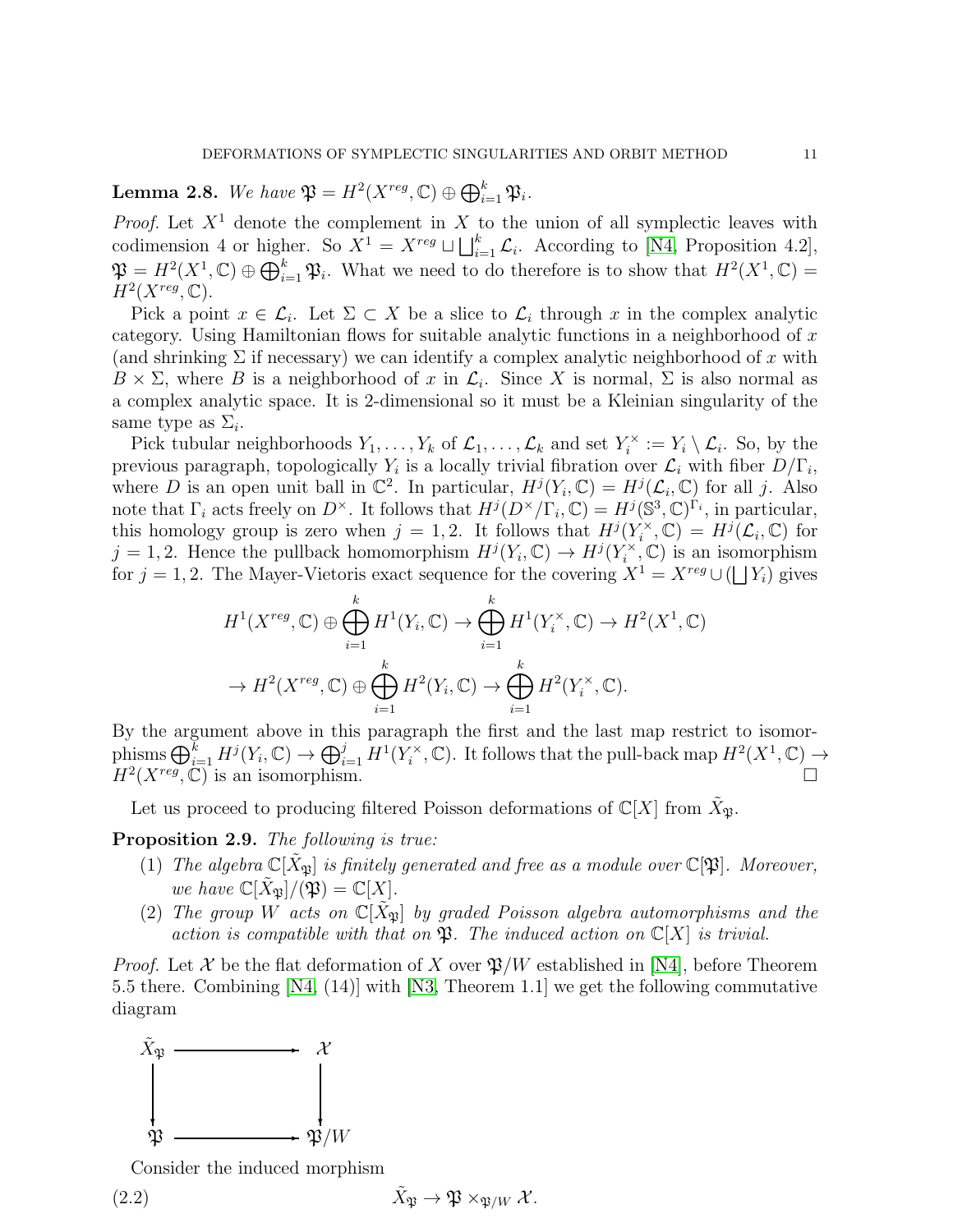It is projective by the construction. We claim that

 $(*)$  the target is normal and  $(2.2)$  is birational.

This claim implies that  $\mathbb{C}[\tilde{X}_{\mathfrak{P}}] \xrightarrow{\sim} \mathbb{C}[\mathfrak{P} \times_{\mathfrak{P}/W} \mathcal{X}]$ . This, in turn, implies (2). Also note that X is flat over  $\mathfrak{P}/W$  by the construction in [\[N4,](#page-43-9) (5.4)] and carries a  $\mathbb{C}^{\times}$ -action compatible with that on  $\mathfrak{P}/W$  because X is obtained by algebraization of a formal deformation. So  $\mathbb{C}[\mathcal{X}]$  is a flat graded module over  $\mathbb{C}[\mathfrak{P}]^W$ . Hence it is free. So (\*) implies (1) as well.

Let us prove that  $\mathfrak{P} \times_{\mathfrak{P}/W} \mathcal{X}$  is normal. As we have seen in the proof of Proposition [2.5,](#page-6-1) the variety X is Cohen-Macaulay. Since  $\mathfrak{P} \times_{\mathfrak{P}/W} \mathcal{X}$  is flat over  $\mathfrak{P}$ , deforms X and comes with a contracting  $\mathbb{C}^{\times}$ -action, the variety X is also Cohen-Macaulay. To show that it is normal we need to check that it is smooth outside of a codimension 2 locus. Equivalently, we need to show that the morphism  $\mathfrak{P} \times_{\mathfrak{P}/W} \mathcal{X} \to \mathfrak{P}$  is smooth outside of a codimension 2 locus. The variety X is normal hence smooth outside of a codimension 2 locus. Thanks to the contracting  $\mathbb{C}^{\times}$ -action the same is true for the other fibers of  $\mathfrak{P} \times_{\mathfrak{P}/W} \mathcal{X} \to \mathfrak{P}$ . So the variety  $\mathfrak{P} \times_{\mathfrak{P}/W} \mathcal{X}$  is smooth outside of a codim 2 locus. Hence it is normal.

Now we prove that [\(2.2\)](#page-10-0) is birational. For a Zariski generic point  $\lambda \in \mathfrak{P}$  the induced morphism of fibers  $\tilde{X}_{\lambda} \to \mathcal{X}_{W\lambda}$  is an isomorphism, see [\[N4,](#page-43-9) Theorem 5.5,(c)]. This shows  $(2.2)$  is birational and completes the proof.

Let us write  $X_{\mathfrak{P}}$  for  $Spec(\mathbb{C}[\tilde{X}_{\mathfrak{P}}])$  (i.e.,  $\mathfrak{P} \times_{\mathfrak{P}/W} \mathcal{X}$  from the previous proof) and  $X_{\lambda}$  for the fiber of  $X_{\mathfrak{P}} \to \mathfrak{P}$  over  $\lambda$ .

Now let us examine the situation when  $X_{\lambda}$ ,  $X_{\lambda}$  give isomorphic filtered Poisson deformations.

<span id="page-11-1"></span>**Proposition 2.10.** We have  $\mathbb{C}[X_\lambda] \cong \mathbb{C}[X_{\lambda'}]$  as filtered Poisson deformations of  $\mathbb{C}[X]$  if and only if  $\lambda' \in W \lambda$ .

This follows from results of [\[N3\]](#page-43-0) (but also can be proved independently). We postpone the proof until the next section. Note also that our present setting is different from that of Proposition [2.6:](#page-7-0) there we considered varieties that are Q-factorial terminal and Poisson deformations were parameterized by  $H^2(?, \mathbb{C})$ . Here X is, generally, not of this form.

**Remark 2.11.** Recall the decomposition  $\mathfrak{P} = H^2(X^{reg}, \mathbb{C}) \oplus \bigoplus_{i=1}^k \mathfrak{P}_i$ . We can write a deformation parameter  $\lambda$  as  $(\lambda_0, \lambda_1, \ldots, \lambda_k)$  according to this decomposition. Then  $\lambda_0 \in H^2(X^{reg}, \mathbb{C})$  controls the deformation of  $X^{reg}$ , while  $\lambda_i$  controls the deformation of the slice  $\Sigma_i, i = 1, \ldots, k$  induced by the deformation of X. We will not use this claim in what follows.

<span id="page-11-0"></span>2.4. Universal deformation of X. In [\[N4,](#page-43-9) Theorem 5.1], Namikawa has proved that the Poisson deformation functor of  $X$  is unobstructed. Here is variant of his result for graded Poisson deformations.

<span id="page-11-2"></span>**Proposition 2.12.** Recall that  $X$  is a conical symplectic singularity. There is a positively graded polynomial algebra B and a graded Poisson B-algebra A such that  $\mathbb{C} \otimes_B A \overset{\sim}{\rightarrow} \mathbb{C}[X]$ with the following universal property:

• For any finitely generated positively graded algebra B' and a graded Poisson B'algebra  $A'$  such that  $\mathbb{C} \otimes_{B'} A' \stackrel{\sim}{\to} \mathbb{C}[X]$  there is a unique graded algebra homomorphism  $B \to B'$  and a B'-linear Poisson graded algebra isomorphism  $B' \otimes_B A \xrightarrow{\sim} A'$ intertwining the isomorphisms  $\mathbb{C} \otimes_{B'} A' \overset{\sim}{\to} \mathbb{C}[X] \overset{\sim}{\to} \mathbb{C} \otimes_B A$ .

In the notation of [\[N4,](#page-43-9) (14)] we have  $B = \mathbb{C}[x_1, \ldots, x_d]$  and  $A = \mathbb{C}[\mathcal{X}]$ .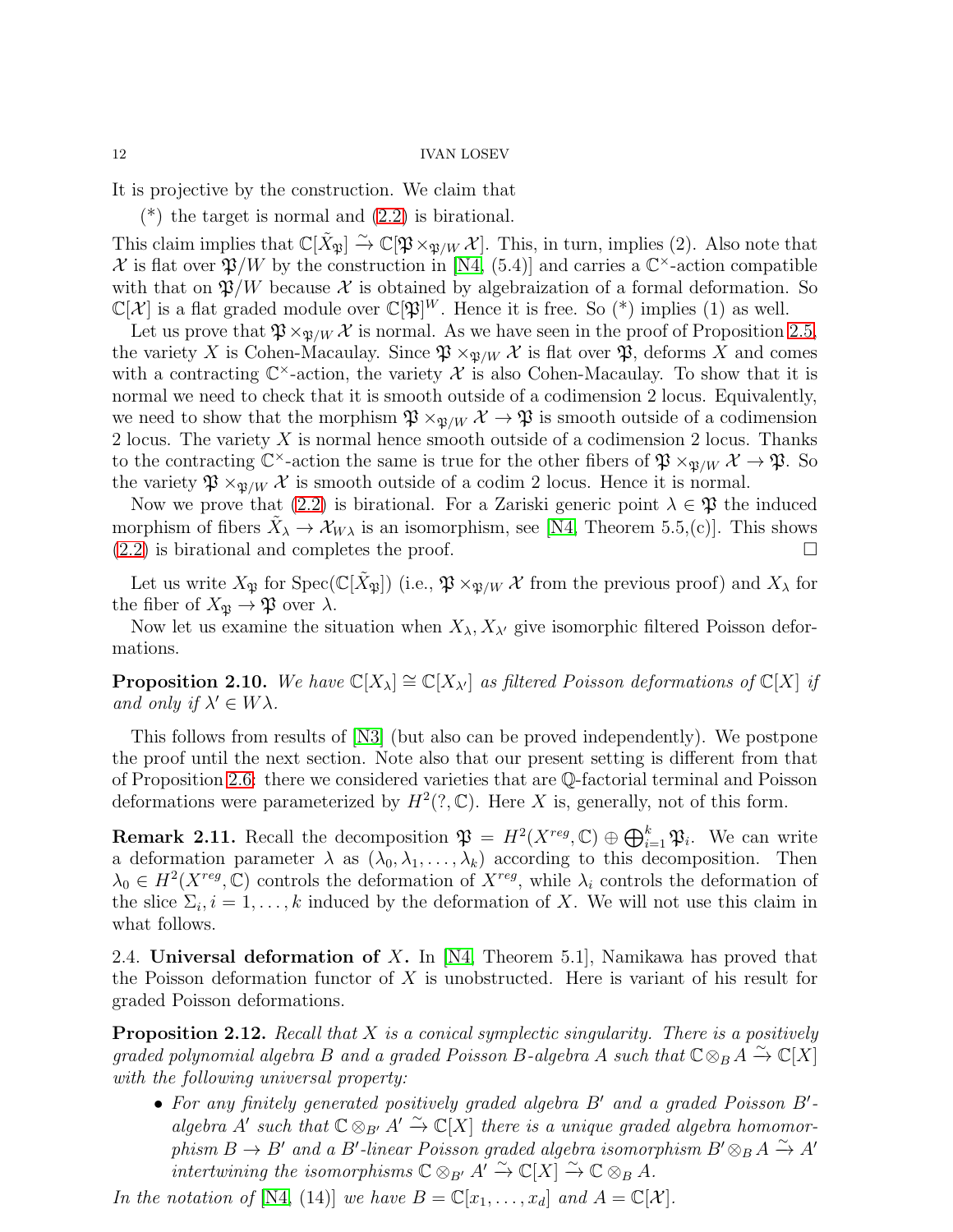*Proof.* By [\[N4,](#page-43-9) Theorem 5.1], the formal neighborhood of X in X is the universal formal Poisson deformation of X. Arguing as in Step 2 of the proof of Proposition [2.6,](#page-7-0) we see that this formal neighborhood is a universal graded formal Poisson deformation. Then an easy analog of Step 3 of that proof shows that  $\mathcal X$  is a universal graded Poisson deformation. Translating to the language of algebras, we get the claim of this proposition.  $\Box$ 

<span id="page-12-1"></span>**Corollary 2.13.** We have  $B = \mathbb{C}[\mathfrak{P}]^W$  and  $A = \mathbb{C}[X_{\mathfrak{P}}]^W$ .

*Proof.* By [\[N3,](#page-43-0) Theorem 1.1],  $B = \mathbb{C}[\mathfrak{P}]^W$ . [\(2.2\)](#page-10-0) shows that  $\mathbb{C}[\mathcal{X}]$  is  $\mathbb{C}[X_{\mathfrak{P}}]^W$ .

Using this corollary we can give a proof of Proposition [2.10.](#page-11-1)

Proof of Proposition [2.10.](#page-11-1) Recall, see the discussion in the beginning of Section [2.3,](#page-9-0) that the filtered deformations of  $\mathbb{C}[X]$  are in one-to-one correspondence with graded deformations of X over  $\mathbb{C}[\hbar]$ . In particular,  $\mathbb{C}[X_\lambda]$  corresponds to the graded deformation  $\mathbb{C} \times_{\mathfrak{P}/W} X_{\mathfrak{P}}/W$ , where the morphism  $\mathbb{C} \to \mathfrak{P}/W$  is given by  $z \mapsto W(\lambda z^d)$ . Thanks to the universal property of  $X_{\mathfrak{B}}/W$ , Proposition [2.12,](#page-11-2) Corollary [2.13,](#page-12-1) we see that an isomorphism  $\mathbb{C}[X_\lambda] \cong \mathbb{C}[X_{\lambda'}]$  of filtered Poisson deformation is equivalent to the coincidence of the morphisms  $\mathbb{C} \to \mathfrak{P}/W$  coming from  $\lambda$  and  $\lambda'$ , which, in turn, is equivalent to  $\lambda' \in W\lambda$ .  $\mathcal{C} \in W\lambda.$ 

<span id="page-12-0"></span>2.5. Poisson derivations. Here is the main result of this section.

<span id="page-12-3"></span>**Proposition 2.14.** Let, as before,  $X$  be a conical symplectic singularity. Then all Poisson derivations of  $\mathbb{C}[X]$  are Hamiltonian.

The crucial step in the proof is the following lemma (that is classical for symplectic resolutions) whose proof in the generality we need was communicated to me by Kaledin.

<span id="page-12-4"></span>**Lemma 2.15.** We have  $H^1(\tilde{X}^{reg}, \mathbb{C}) = 0$ .

*Proof.* Let us write  $\mathcal{O}^{an}$  for the sheaves of holomorphic functions on  $\tilde{X}$  and its open subvarieties. We have the exponential exact sequence

$$
H^0(\tilde{X}^{reg}, \mathcal{O}^{an}) \to H^0(\tilde{X}^{reg}, (\mathcal{O}^{an})^{\times}) \to H^1(\tilde{X}^{reg}, \mathbb{C}) \to H^1(\tilde{X}^{reg}, \mathcal{O}^{an})
$$

First of all, we claim that  $H^1(\tilde{X}^{reg}, \mathcal{O}^{an}) = 0$ . Indeed, we have an exact sequence

$$
H^1(\tilde{X}, \mathcal{O}^{an}) \to H^1(\tilde{X}^{reg}, \mathcal{O}^{an}) \to H^2_{\tilde{X}^{sing}}(\tilde{X}, \mathcal{O}^{an})
$$

As in the algebraic situation, the first and the third terms are zero (see, e.g., [\[Ma1,](#page-43-15) Appendix]) and so  $H^1(\tilde{X}^{reg}, \mathcal{O}^{an})$  is zero. So we get an exact sequence

(2.3) 
$$
H^{0}(\tilde{X}^{reg}, \mathcal{O}^{an}) \to H^{0}(\tilde{X}^{reg}, (\mathcal{O}^{an})^{\times}) \to H^{1}(\tilde{X}^{reg}, \mathbb{C}) \to 0.
$$

Note that, by the Hartogs theorem, we have

<span id="page-12-2"></span>
$$
H^0(\tilde{X}^{reg}, \mathcal{O}^{an}) \cong H^0(\tilde{X}, \mathcal{O}^{an}), H^0(\tilde{X}^{reg}, (\mathcal{O}^{an})^{\times}) \cong H^0(\tilde{X}, (\mathcal{O}^{an})^{\times}).
$$

From the analog of [\(2.3\)](#page-12-2) for  $\tilde{X}$ , we conclude that  $H^1(\tilde{X}^{reg}, \mathbb{C}) \cong H^1(\tilde{X}, \mathbb{C})$ . So we need to show that the latter space vanishes.

Let  $\pi : \overline{X} \to \overline{X}$  be a resolution of singularities. By [\[K2,](#page-42-13) Corollary 1.5], we have  $R^1(\rho \circ \pi)_* \mathbb{C}_{\overline{X}} = 0$  (recall that  $\rho$  stands for the morphism  $\tilde{X} \to X$ ) and  $R^1 \pi_* \mathbb{C}_{\overline{X}} = 0$ . Since, obviously,  $\pi_* \mathbb{C}_{\overline{X}} = \mathbb{C}_{\tilde{X}}$ , we use the standard spectral sequence for the composition of derived functors to check that  $R^1 \rho_* \mathbb{C}_{\tilde{X}} = 0$ . Since X is conical (and hence contractible), this implies that  $H^1(\tilde{X}, \mathbb{C}) = 0$ .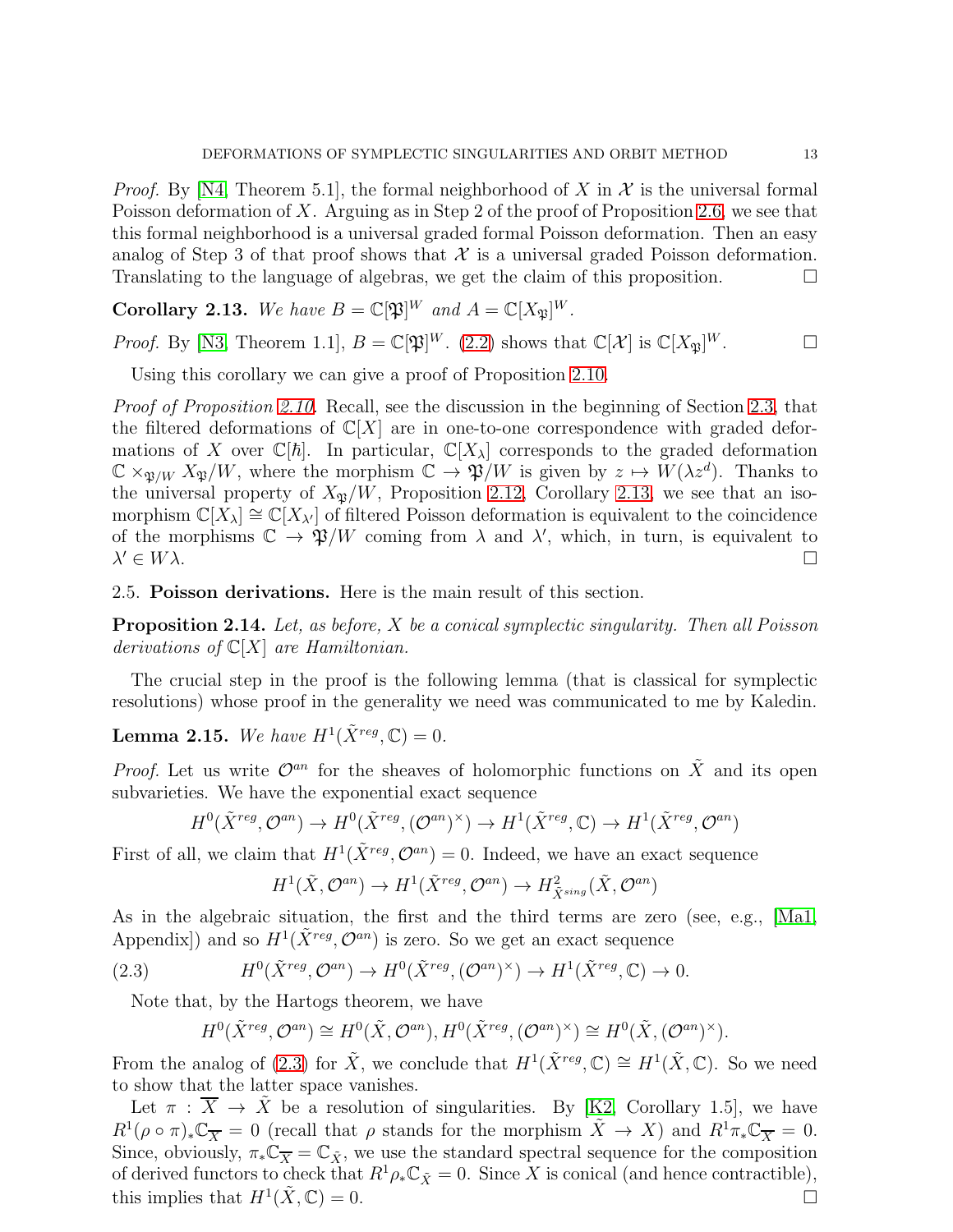*Proof of Proposition [2.14.](#page-12-3)* We will show that all Poisson vector fields on X lift to  $\tilde{X}^{reg}$ , then our claim will follow from Lemma [2.15.](#page-12-4)

Recall the open subvariety  $X^1 \subset X$  from the proof of Lemma [2.8.](#page-10-1) Let  $\tilde{X}^1$  be the preimage of  $X^1$  in  $\tilde{X}$ . We claim that

<span id="page-13-2"></span>(2.4) 
$$
\operatorname{codim}_{\tilde{X}} \tilde{X} \setminus \tilde{X}^1 \geq 2.
$$

Assume the contrary. Let Z be an irreducible divisor inside  $\tilde{X} \backslash \tilde{X}^1$ . Let  $D_1, \ldots, D_k$  denote the irreducible components of the preimage of  $X^1 \setminus X^{reg}$  in  $\tilde{X}$ . Since  $H^i(\tilde{X}^{reg}, \mathcal{O}^{an}) = 0$ for  $i = 1, 2$ , we see that  $H^2(\tilde{X}^{reg}, \mathbb{C})$  coincides with the complexified analytic Picard group of  $\tilde{X}^{reg}$ . Let us write  $[D_1], \ldots, [D_k], [Z]$  for the classes of the line bundles corresponding to these divisors in  $H^2(\tilde{X}^{reg}, \mathbb{C})$ . Recall, Lemma [2.8,](#page-10-1) that  $H^2(\tilde{X}^{reg}, \mathbb{C}) =$  $H^2(X^{reg}, \mathbb{C}) \oplus \text{Span}([D_1], \ldots, [D_k])$ . Since [Z] projects to zero in  $H^2(X^{reg}, \mathbb{C})$ , it must lie in  $\text{Span}([D_1], \ldots, [D_k]).$ 

Thanks to [\[BCHM,](#page-42-14) Corollary 1.4.3], we can contract all divisors in  $\tilde{X}$  but  $Z$ , we get a normal variety X' with a morphism  $X' \to X$ . We also have a rational map  $\tilde{X} \to X'$  that is defined outside of a codimension 2 locus in X because X is proper over X. It is easy to see that  $Z$  defines a nontorsion class in the analytic Picard group of  $X<sup>'reg</sup>$ . Indeed, if this class is torsion, then we have an analytic function on  $X'$  whose vanishing locus is exactly  $Z$ . It must be pulled back from an analytic function on  $X$  whose vanishing locus has complement of codimension at least 2 and is nonempty, which is impossible. Since Z defines a nontorsion class in the analytic Picard group of  $X<sup>'reg</sup>$ , we apply pullback to  $\tilde{X}$ to see that  $[Z] \notin \text{Span}([D_1], \ldots, [D_k])$ , a contradiction. This shows [\(2.4\)](#page-13-2).

Let  $\xi$  be a Poisson vector field on X, equivalently, on  $\pi^{-1}(X^{reg}) \subset \tilde{X}^{reg}$ . What we need to show is that  $\xi$  extends to a regular vector field on  $\pi^{-1}(X^{\wedge x})$ , where x is a point in a codimension 2 leaf in X. This in turn will follow if we check that the restriction of  $\xi$  to  $X^{\wedge_x}$  is Hamiltonian. But  $X^{\wedge_x}$  is a symplectic quotient singularity. Note that any Poisson vector field on  $(V/\Gamma)^{\wedge o}$  lifts to a Γ-invariant Poisson vector field on  $V^{\wedge o}$ . It follows that any Poisson vector field on  $(V/\Gamma)^{\wedge o}$  and hence on  $X^{\wedge x}$  is Hamiltonian. This completes the proof.  $\Box$ 

### 3. Quantizations of symplectic singularities

## <span id="page-13-1"></span><span id="page-13-0"></span>3.1. Quantizations and period maps. This section is a quantum counterpart of Section [2.2.](#page-6-0)

Let A be a graded Poisson algebra with bracket of degree  $-d$ , where d is a positive integer. By a *filtered quantization* of A one means a pair  $(A, \iota)$ , where

- A is a filtered associative algebra,  $A = \bigcup_{i \geq 0} A_{\leq i}$ , such that  $[A_{\leq i}, A_{\leq j}] \subset A_{\leq i+j-d}$ ,
- and  $\iota$  is a graded Poisson algebra isomorphism gr  $\mathcal{A} \xrightarrow{\sim} A$ .

By an isomorphism  $\psi$  of filtered quantizations  $(\mathcal{A}, \iota), (\mathcal{A}', \iota')$  we mean a filtration preserving algebra isomorphism  $\psi : \mathcal{A} \to \mathcal{A}'$  such that  $gr \psi$  intertwines  $\iota, \iota'.$ 

Our goal is to classify the filtered quantizations of  $\mathbb{C}[X]$ , where X is a conical symplectic singularity. As with filtered Poisson deformations, we are going to produce quantizations of  $\mathbb{C}[X]$  from those of X. We now explain what one means by a filtered quantization of  $\tilde{X}$ .

Let X' be a Poisson scheme equipped with a  $\mathbb{C}^{\times}$ -action that rescales the Poisson bracket by  $t \mapsto t^{-d}$ . We assume that every point in X' has a  $\mathbb{C}^{\times}$ -stable affine open neighborhood. By a result of Sumihiro,  $[S]$ , this is the case when  $X'$  is normal. By a *filtered quantization*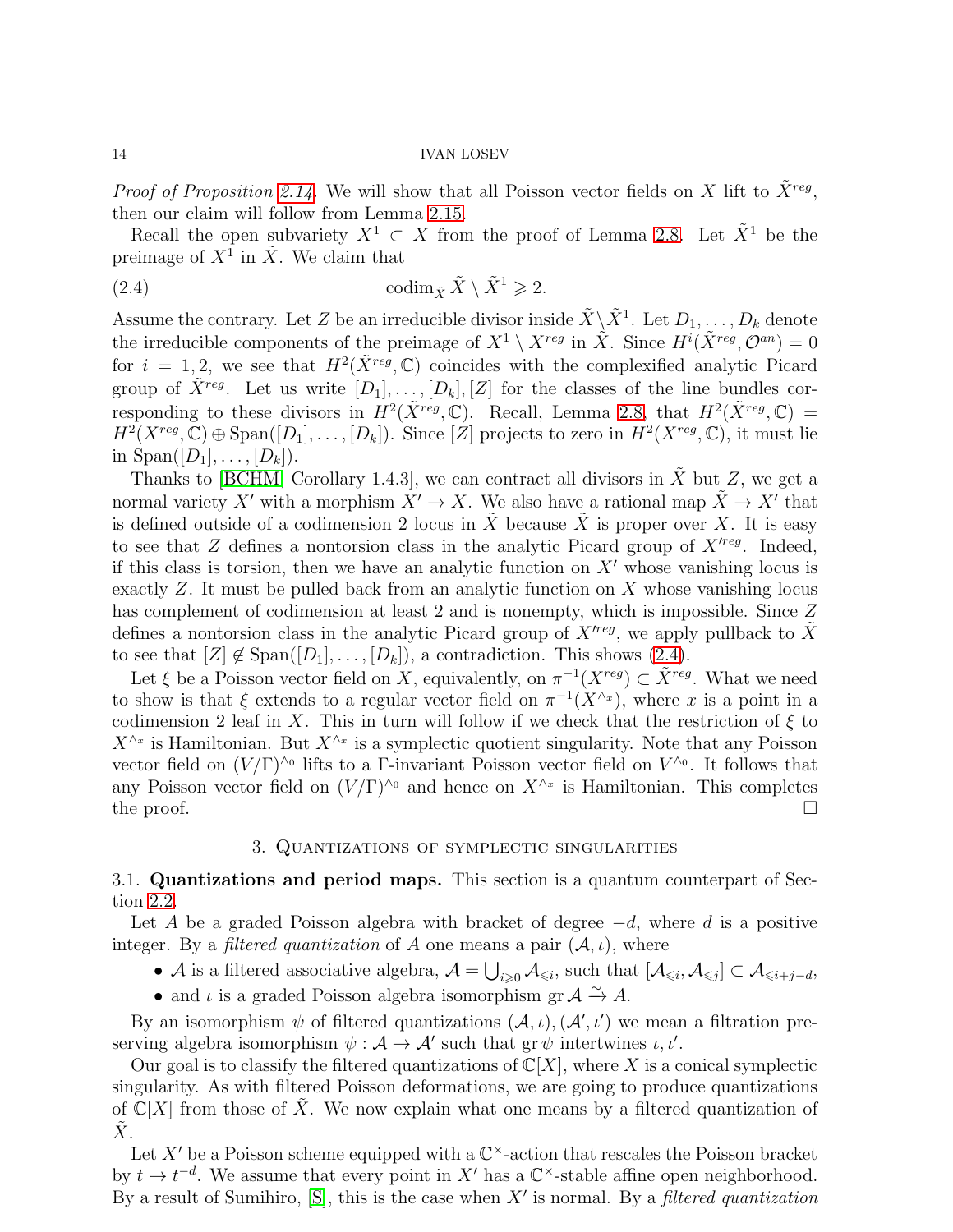$\mathcal D$  of  $X'$  we mean a sheaf of filtered associative algebras in the conical topology on  $X'$ , where the filtration is complete and separated, together with an isomorphism  $\iota$ : gr  $\mathcal{D} \stackrel{\sim}{\rightarrow}$  $\mathcal{O}_{X'}$  of graded Poisson algebras. We note that quantizations of  $\mathbb{C}[X]$  are in a natural bijection with quantizations of X via taking global sections to get from X to  $\mathbb{C}[X]$  and taking the microlocalization to get back, see the discussion on "Variations on formal microlocalization..." in [\[G,](#page-42-15) Section 1].

We can also talk about graded formal quantizations. These are pairs  $(\mathcal{D}_h, \iota)$ . Here  $\mathcal{D}_h$  is a sheaf a  $\mathbb{C}[[\hbar]]$ -algebras in the Zariski topology on X that is flat over  $\mathbb{C}[[\hbar]]$  and complete and separated in the  $\hbar$ -adic topology. We require that  $[D_{\hbar}, \mathcal{D}_{\hbar}] \subset \hbar^d \mathcal{D}_{\hbar}$ , which gives rise to a Poisson bracket on  $\mathcal{D}_{\hbar}/(\hbar)$ . We also require that  $\mathbb{C}^{\times}$  acts on  $\mathcal{D}_{\hbar}$  by C-algebra automorphisms with  $t.\hbar = t\hbar$ . For  $\iota$  we take a  $\mathbb{C}^{\times}$ -equivariant Poisson isomorphism  $\mathcal{D}_\hbar/(\hbar) \xrightarrow{\tilde{\sim}} \mathcal{O}_X.$ 

For a  $\mathbb{C}^{\times}$ -stable open affine subset  $U \subset X'$  the algebra  $\Gamma(U, \mathcal{D}_{\hbar})$  acquires a  $\mathbb{C}^{\times}$ -action. The action on  $\Gamma(U, \mathcal{D}_{\hbar})/(\hbar^k) = \Gamma(U, \mathcal{D}_{\hbar}/(\hbar^k))$  is not required to be rational. However, we can replace the  $\mathbb{C}^{\times}$ -action on  $\mathcal{D}_{\hbar}$  canonically to make the action on  $\Gamma(U, \mathcal{D}_{\hbar})/(\hbar^k)$  rational. Let us explain how to do this. Consider the subgroup  $\mathbb{C}_{fin}^{\times} \subset \mathbb{C}^{\times}$  of finite order elements. It acts diagonalizably in any, not necessarily rational, representation of  $\mathbb{C}^{\times}$ . Note that  $\Gamma(U, \mathcal{D}_{\hbar})/(\hbar^k)$  is  $\mathbb{C}^{\times}$ -equivariantly filtered with successive quotients  $\mathbb{C}[U]$ . It follows that the characters of  $\mathbb{C}_{fin}^{\times}$  in  $\Gamma(U, \mathcal{D}_{\hbar})/(\hbar^k)$  are restrictions of characters of  $\mathbb{C}^{\times}$ . There is a unique rational action of  $\mathbb{C}^\times$  on  $\Gamma(U, \mathcal{D}_\hbar)/(\hbar^k)$  extending the action of  $\mathbb{C}^\times$ , it is by algebra automorphisms. These actions glue to an action on  $\mathcal{D}_{\hbar}$  as in the previous paragraph. Below we will always assume that the action of  $\mathbb{C}^{\times}$  on  $\Gamma(U, \mathcal{D}_{\hbar})/(\hbar^k)$  is rational for all open affine subsets  $U \subset X'$ .

With this assumption there is a natural bijection between the sets of isomorphism classes of filtered quantizations and of graded formal quantizations. Namely, take a filtered quantization D of  $\mathcal{O}_{X'}$ . Form the Rees sheaf  $R_{\hbar}(\mathcal{D})$  of D and complete it in the  $\hbar$ -adic topology. Then we extend this completion (that is still a sheaf in the conical topology) to the Zariski topology by localizing. We get a graded formal quantization in the sense of [\[Lo5,](#page-43-10) Section 2.2]. Conversely, given a graded formal quantization  $\mathcal{D}_{\hbar}$  of X' we can restrict it to the conical topology. Inside this restriction we can consider the subsheaf  $\mathcal{D}_{\hbar,fin}$  of  $\mathbb{C}^{\times}$ -finite sections. Because of the rationality assumption on the action of  $\mathbb{C}^{\times}$  on  $\mathcal{D}_{\hbar}$ , we recover  $\mathcal{D}_{\hbar}$  as the  $\hbar$ -adic completion of  $\mathcal{D}_{\hbar,fin}$ . The sheaf  $\mathcal{D}_{\hbar,fin}/(\hbar - 1)$  comes with a natural filtration. This filtration is complete and separated because the  $\hbar$ -adic topology on  $\mathcal{D}_{\hbar}$  is so. So the resulting sheaf is a filtered quantization of X'. It is straightforward to see that these procedures define mutually inverse bijections between the sets of isomorphism classes of filtered and of graded formal quantizations.

Now suppose  $X'$  is smooth and symplectic. In this case a filtered quantization  $\mathcal D$  defines a class in  $H^2(X', \mathbb{C})$  to be called the *period* of  $\mathcal{D}$ , see [\[BeKa,](#page-42-9) Section 4], where the case of formal quantizations was considered, and [\[Lo5,](#page-43-10) Section 2] that treats graded formal quantizations.

The following proposition should be thought of as a quantum version of Proposition [2.6](#page-7-0) and Remark [2.7.](#page-8-1)

<span id="page-14-0"></span>**Proposition 3.1.** Assume that X' is smooth and symplectic and  $H^{i}(X', \mathcal{O}_{X'}) = 0$  for  $i = 1, 2$ . Then the following claims hold:

(1) taking the period defines a bijection between the isomorphism classes of filtered quantizations and  $\mathfrak{P} := H^2(X', \mathbb{C})$ .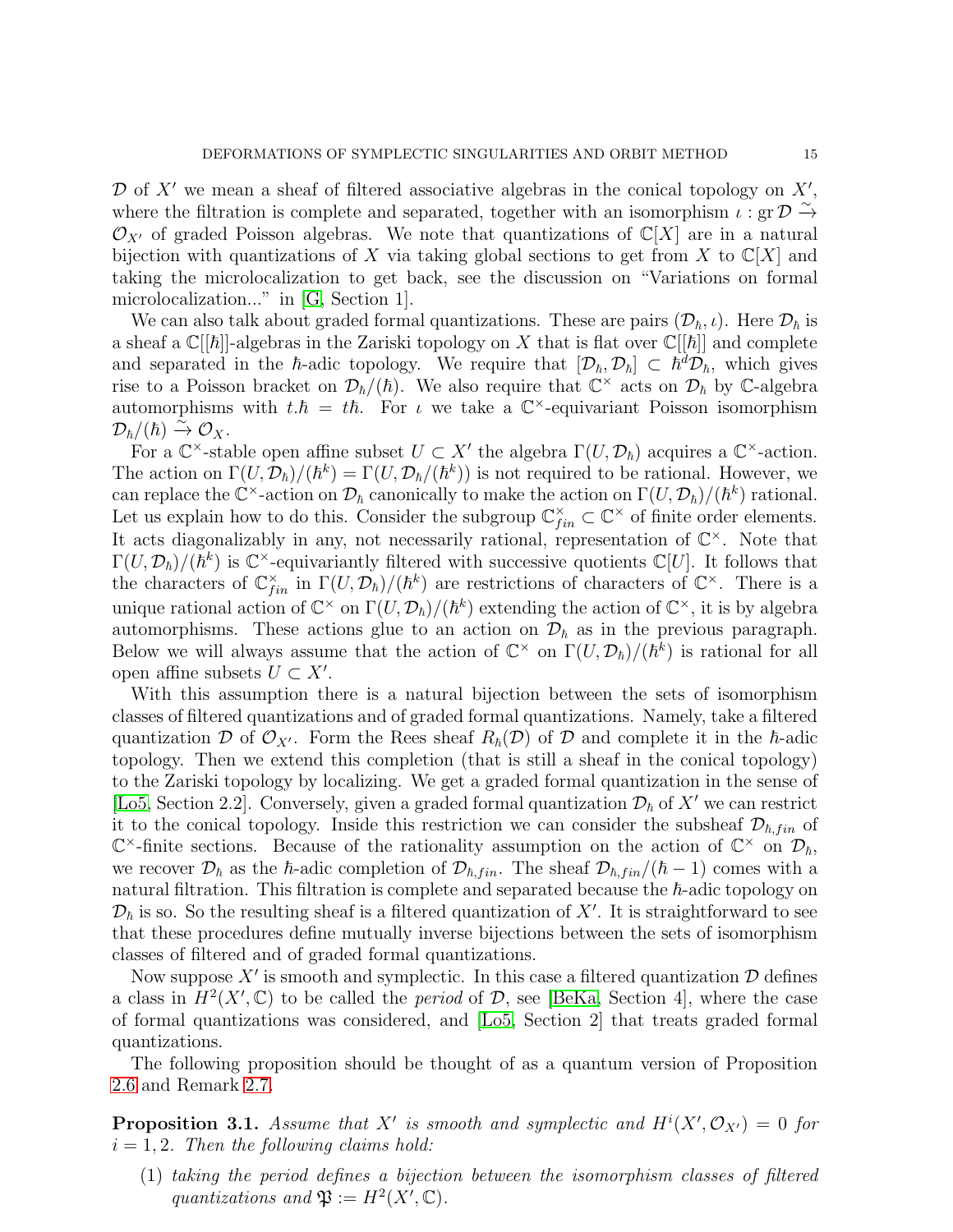(2) Moreover, there is a "universal quantization"  $\mathcal{D}'_{\mathfrak{P}}$ . This a sheaf of filtered flat  $\mathbb{C}[\mathfrak{P}]$ -algebras in the conical topology with complete and separated filtration and an isomorphism  $gr\mathcal{D}'_{\mathfrak{P}}/(\mathfrak{P}) \stackrel{\sim}{\to} \mathcal{O}_{X'}$ . The completion of  $gr\mathcal{D}'$  at  $0 \in \mathfrak{P}$  is the deformation of the universal deformation of X′ , see Remark [2.7.](#page-8-1) Moreover, the quantization  $\mathcal{D}'_\lambda$  corresponding to  $\lambda$  is obtained by specializing  $\mathcal{D}'_\mathfrak{P}$  to  $\lambda$ .

Proof. Both (1) and (2) were proved in [\[Lo5,](#page-43-10) Corollary 2.3.3] for the graded formal quantizations of  $X'$ . Let us elaborate on the proof of  $(2)$  in the setting of filtered quantizations. Take the universal graded formal deformation of  $X'$ , see Remark [2.7,](#page-8-1) and its canonical quantization as in [\[Lo5,](#page-43-10) Corollary 2.3.3]. Pull it back to X' getting a sheaf of  $\mathbb{C}[[\mathfrak{P},\hbar]]$ algebras on X' deforming  $\mathcal{O}_{X'}$ . We can convert it into a sheaf of filtered algebras as discussed before the proposition. The claim about the specializations of  $\mathcal{D}'_{\mathfrak{P}}$  (in the lan-guage of graded formal quantizations) is [\[BPW,](#page-42-2) Proposition 3.1].

Now consider the variety  $\tilde{X}$ , a Q-factorial terminalization of a conical symplectic singularity X, and set  $\mathfrak{P} := H^2(\tilde{X}^{reg}, \mathbb{C}).$ 

<span id="page-15-1"></span>Corollary 3.2. The following claims hold:

- (1) The filtered quantizations of  $\tilde{X}$  are classified by  $\mathfrak{P}$ . The filtered quantization  $\mathcal{D}_{\lambda}$ corresponding to  $\lambda$  is the pushforward of the filtered quantization  $\mathcal{D}'_{\lambda}$  of  $\tilde{X}^{reg}$  cor*responding to*  $\lambda$ .
- (2) Let  $\mathcal{D}_{\mathfrak{P}}$  denote the pushforward of the universal quantization  $\mathcal{D}'_{\mathfrak{P}}$  from  $\tilde{X}^{reg}$  to  $\tilde{X}$ . Then  $\mathcal{D}_{\lambda}$  is the specialization of  $\mathcal{D}_{\mathfrak{P}}$  to  $\lambda \in \mathfrak{P}$ .

Proof. As for Poisson deformations over Artinian bases in Remark [2.7,](#page-8-1) the sheaf theoretic pullback and pushforward define mutually inverse bijections between the sets of isomorphism classes of filtered quantizations of  $\tilde{X}^{reg}$  and of  $\tilde{X}$ , compare to [\[BPW,](#page-42-2) Proposition 3.4]. Now we use (1) of Proposition [3.1](#page-14-0) to establish (1).

Now we prove (2). Consider the sheaf  $\mathcal{D}'_{\mathfrak{P},\hbar}$  as in the proof of (2) of Proposition [3.1.](#page-14-0) For any Artinian quotient B of  $\mathbb{C}[[\mathfrak{P},\hbar]],$  the base change  $B \otimes_{\mathbb{C}[[\mathfrak{P},\hbar]]} \mathcal{D}'_{\mathfrak{P},\hbar}$  is filtered with quotients isomorphic to  $\mathcal{O}_{\tilde{X}^{reg}}$ . So  $R^1\iota_*(B \otimes_{\mathbb{C}[[\mathfrak{P},\hbar]]} \mathcal{D}'_{\mathfrak{P},\hbar}) = 0$ . Since the filtration on  $\mathcal{D}'_{\mathfrak{P},\hbar}$ induced by the maximal ideal in  $\mathbb{C}[[\mathfrak{P}\hbar]]$  is complete and separated, we get  $R^1\iota_*\mathcal{D}'_{\mathfrak{P},\hbar} = 0$ . It follows that  $\iota_*\mathcal{D}'_{\mathfrak{P},\hbar}$  is a deformation of  $\mathcal{O}_{\tilde{X}}$  over  $\mathbb{C}[[\mathfrak{P},\hbar]]$ . The sheaf  $\iota_*\mathcal{D}_{\mathfrak{P}}$  of filtered algebras is obtained from  $\iota_* \mathcal{D}'_{\mathfrak{P},\hbar}$  by passing to  $\mathbb{C}^{\times}$ -finite sections and taking the quotient by  $\hbar-1$ . Specializing this sheaf to  $\lambda$  we get a filtered quantization of X whose restriction to  $\tilde{X}^{reg}$  is  $\mathcal{D}'_{\lambda}$ . By the construction in (1), this is the quantization  $\mathcal{D}_{\lambda}$ .

<span id="page-15-0"></span>3.2. Quantizations from Q-terminalizations. Now we will produce some filtered quantizations of  $\mathbb{C}[X]$  following [\[BPW,](#page-42-2) Section 3] and state our main classification result.

Set  $\mathcal{A}_{\lambda} := \Gamma(\mathcal{D}_{\lambda}), \mathcal{A}_{\mathfrak{P}} := \Gamma(\mathcal{D}_{\mathfrak{P}})$ , where  $\mathcal{D}_{\lambda}, \mathcal{D}_{\mathfrak{P}}$  were introduced in the previous section. The following is a quantum version of Proposition [2.9.](#page-10-2)

## Proposition 3.3. The following is true:

- (1) The algebras  $\mathcal{A}_{\lambda}$ ,  $\mathcal{A}_{\mathfrak{P}}$  are filtered quantizations of  $\mathbb{C}[X], \mathbb{C}[X_{\mathfrak{P}}]$ , respectively. Moreover,  $A_{\lambda}$  is the specialization of  $A_{\mathfrak{P}}$  to  $\lambda$ .
- (2) The group W acts on  $A_{\mathfrak{B}}$  by filtered algebra automorphisms so that the associated graded action on  $\mathbb{C}[X_{\mathfrak{P}}]$  coincides with the action from Proposition [2.9.](#page-10-2) Moreover, the actions of W on  $A_{\mathfrak{B}}$  and on  $\mathfrak{P}$  are compatible.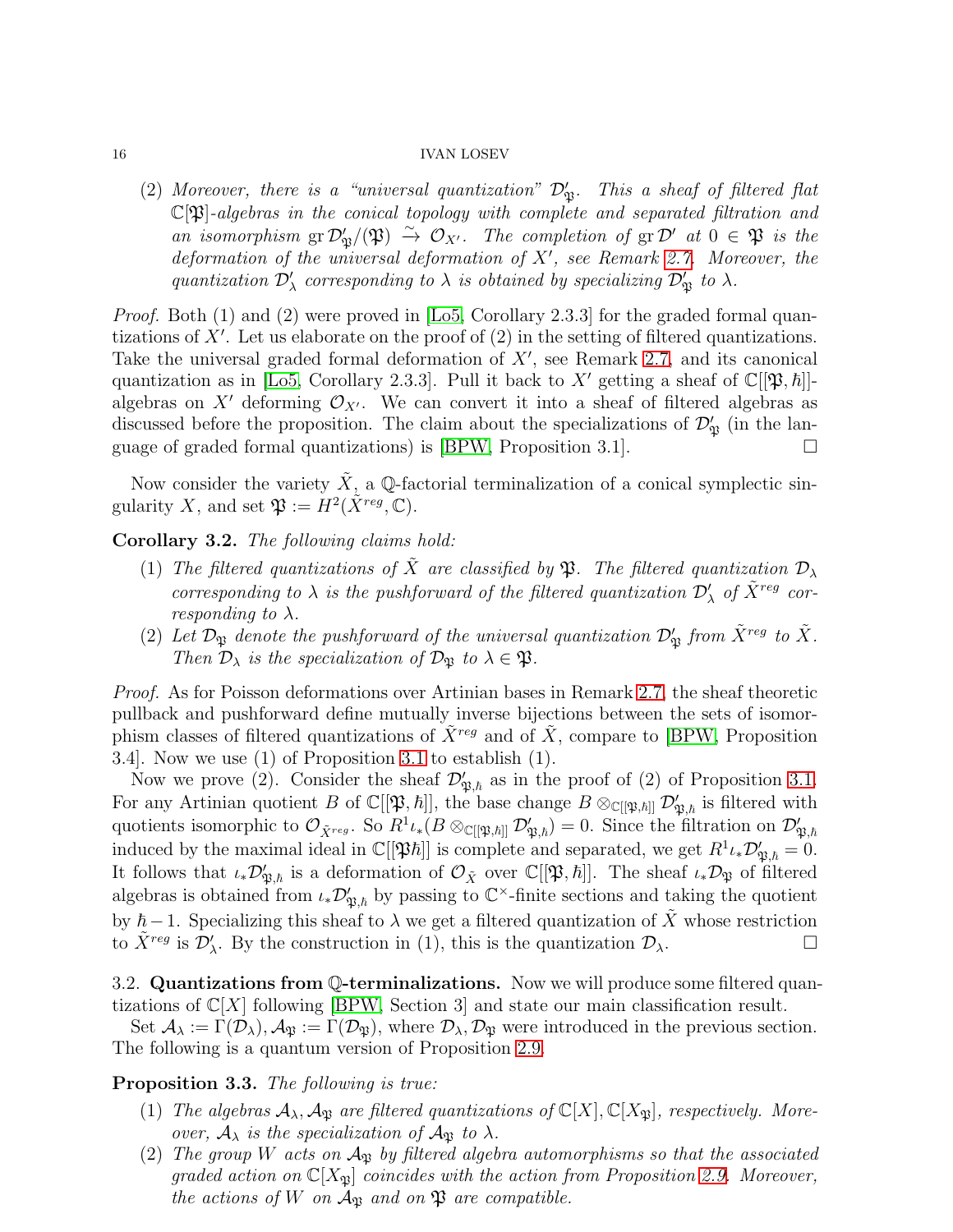Proof. The proof of (1) is standard, let us provide it for reader's convenience.

We start by proving the claim for  $\mathcal{A}_{\lambda}$ . Recall, Proposition [2.5,](#page-6-1) that  $\mathbb{C}[X] = \mathbb{C}[X]$  and  $H^i(\tilde{X}, \mathcal{O}_{\tilde{X}}) = 0$  for  $i > 0$ , in particular for  $i = 1$ . Consider the  $\hbar$ -adic completion  $\mathcal{D}_{\lambda,\hbar}$  of the Rees sheaf of  $\mathcal{D}_{\lambda}$ . This is a graded formal deformation of  $\mathcal{O}_{\tilde{X}}$ . As in the proof of (2) of Corollary [3.2,](#page-15-1)  $H^1(\tilde{X}, \mathcal{D}_{\lambda,\hbar}) = 0$ . This, in turn, implies that  $\Gamma(\mathcal{D}_{\lambda,\hbar})/(\hbar) \stackrel{\sim}{\to} \mathbb{C}[\tilde{X}]$ . The algebra  $\mathcal{A}_{\lambda} = \Gamma(\mathcal{D}_{\lambda})$  is obtained from  $\Gamma(\mathcal{D}_{\lambda,\hbar})$  by taking the  $\mathbb{C}^{\times}$ -finite sections and then passing to quotient by  $\hbar - 1$ . It follows that  $\text{gr } A_\lambda \overset{\sim}{\to} \mathbb{C}[\tilde{X}]$ . This is an isomorphism of graded Poisson algebras. So  $A_{\lambda}$  is a quantization of  $\mathbb{C}[X]$ .

Now we prove that  $\mathcal{A}_{\mathfrak{P}}$  is a quantization of  $\mathbb{C}[X_{\mathfrak{P}}]$ . Let  $\mathfrak{m}$  denote the maximal ideal of 0 in  $\mathbb{C}[\mathfrak{P}].$  For  $k > 0$ , set  $\tilde{X}_{\mathfrak{P},k} := \text{Spec}(\mathbb{C}[\mathfrak{P}]/\mathfrak{m}^k) \times_{\mathfrak{P}} \tilde{X}_{\mathfrak{P}}.$  Since  $H^i(\tilde{X}, \mathcal{O}_{\tilde{X}}) = 0$  for all  $i > 0$ , we use the long exact sequence in cohomology to show that  $H^i(\tilde{X}_{\mathfrak{P},k}, \mathcal{O}_{\tilde{X}_{\mathfrak{P},k}}) = 0$  for  $i > 0$ . Thanks to the formal function theorem, the completions of  $H^i(\tilde{X}_{\frak{P}}, \mathcal{O}_{\tilde{X}_{\frak{P}}})$  vanish. Thanks to the contracting  $\mathbb{C}^{\times}$ -action on  $\tilde{X}_{\mathfrak{P}}$ , we conclude that  $H^{i}(\tilde{X}_{\mathfrak{P}}, \mathcal{O}_{\tilde{X}_{\mathfrak{P}}}) = 0$  for  $i > 0$ . Now the proof that  $\mathcal{A}_{\mathfrak{P}}$  is a filtered quantization of  $\mathbb{C}[\tilde{X}_{\mathfrak{P}}]$  repeats the proof for  $\mathcal{A}_{\lambda}$  in the previous paragraph.

Let us show that  $\mathcal{A}_{\lambda}$  is the specialization of  $\mathcal{A}_{\mathfrak{P}}$ . Let  $\mathfrak{P}_1 \subset \mathfrak{P}$  be an affine space. We write  $\mathcal{D}_{\mathfrak{P}_1,\hbar}$  for the completion of the Rees sheaf of the specialization  $\mathcal{D}_{\mathfrak{P}_1}$  of  $\mathcal{D}_{\mathfrak{P}}$ . Similarly to the previous paragraph, the sheaf  $\mathcal{D}_{\mathfrak{P}_1,h}$  has no higher cohomology. Using the long exact sequences in cohomology and the descending induction on dim  $\mathfrak{P}_1$  one proves that  $\Gamma(\mathcal{D}_{\mathfrak{P}_1,\hbar})$  is the specialization of  $\Gamma(\mathcal{D}_{\mathfrak{P},\hbar})$ . In particular,  $\mathcal{A}_{\lambda}$  is the specialization of  $\mathcal{A}_{\mathfrak{P}}$  to  $\lambda$ .

(2) is what is proved in the proof of [\[BPW,](#page-42-2) Proposition 3.10] (note that the statement of that proposition is formally weaker). The smooth locus  $X_{\mathfrak{P}}^{reg}$  in  $X_{\mathfrak{P}}$  is preserved by W. As argued in the proof of [\[BPW,](#page-42-2) Proposition 3.10], since the restriction of  $\mathcal{D}_{\mathfrak{P}}$  to  $X^{reg}_{\mathfrak A}$  $\mathcal{F}_{\mathfrak{P}}^{reg}$  is the canonical quantization of  $X_{\mathfrak{P}}^{reg}$  $\mathcal{D}_{\mathfrak{P}}^{reg}$ , the action of W on  $\mathcal{O}_{X^{reg}_{\mathfrak{P}}}$  lifts to  $\mathcal{D}_{\mathfrak{P}}|_{X^{reg}_{\mathfrak{P}}}$  and hence to  $\Gamma(\mathcal{D}_{\mathfrak{P}}|_{X^{reg}_{\mathfrak{P}}})$ . And, as argued in the proof of [\[BPW,](#page-42-2) Proposition 3.10], the global sections coincide with  $\mathcal{A}_{\mathfrak{P}}$ . By the construction, the action of W on gr  $\mathcal{A}_{\mathfrak{P}}$  coincides with the action on  $\mathbb{C}[X_{\mathfrak{N}}]$ .

The following is one of the main results of this paper.

<span id="page-16-0"></span>**Theorem 3.4.** Any filtered quantization of  $\mathbb{C}[X]$  is isomorphic to  $\mathcal{A}_{\lambda}$  for some  $\lambda$ . Moreover,  $A_{\lambda}, A_{\lambda'}$  are isomorphic as filtered quantizations if and only if  $\lambda' \in W\lambda$ .

In fact, the algebra  $\mathcal{A}_{\mathfrak{P}}^W$  enjoys a universal property similar to that of  $\mathbb{C}[X_{\mathfrak{P}}]^W$ . This property is the subject of the next proposition, which is a more technical version of Theorem [3.4](#page-16-0) and also implies that theorem.

<span id="page-16-1"></span>**Proposition 3.5.** Let B' be a finitely generated commutative positively graded algebra and A' be a graded Poisson flat B'-algebra such that  $\mathbb{C} \otimes_{B'} A' = \mathbb{C}[X]$ . Further, let A' be a B'-algebra that is a filtered quantization of A' such that the structure map  $B' \to A'$  is a filtered algebra homomorphism whose associated graded map is  $B' \to A'$ . Then there is a unique filtered algebra homomorphism  $\mathbb{C}[\mathfrak{P}]^W \to B'$  with the following properties:

- (1) The associated graded of this homomorphism comes from the universal property of  $\mathbb{C}[X_{\mathfrak{P}}]^W/\mathbb{C}[\mathfrak{P}]^W$  (see Proposition [2.12](#page-11-2) and Corollary [2.13\)](#page-12-1).
- (2) We have a B'-linear isomorphism  $B' \otimes_{\mathbb{C}[\mathfrak{P}]} W \mathcal{A}_{\mathfrak{P}}^W \xrightarrow{\sim} \mathcal{A}'$  of filtered quantizations of  $A^{\prime}$ .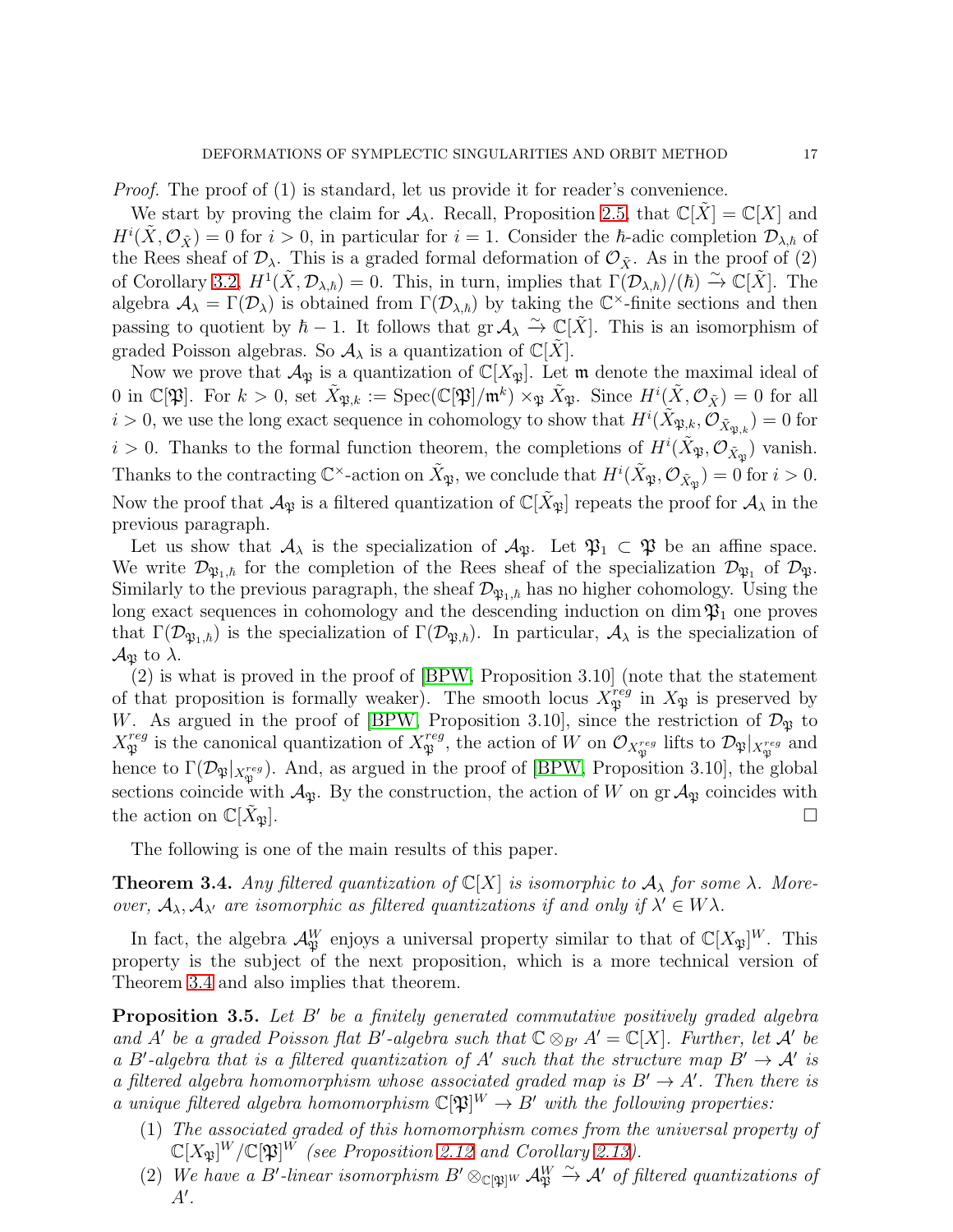Proposition [3.5](#page-16-1) follows from Proposition [3.12](#page-22-1) and Lemma [3.15](#page-23-1) that will be stated and proved later.

Our last task for this section is to explain how we can recover the parameter  $W\lambda$  from a filtered quantization  $A_{\lambda}$ . In order to do this, we will need to recall the construction and properties of quantum slice algebras following [\[Lo9,](#page-43-16) Section 3.2].

Let  $x \in \mathcal{L}_i$ . Then we can form the completions  $\mathbb{C}[X]^{\wedge_x}, \mathbb{C}[T_x \mathcal{L}_i]^{\wedge_0}, \mathbb{C}[\Sigma_i]^{\wedge_0}$ . By [\[K1,](#page-42-12) Theorem 2.3], we have an isomorphism

<span id="page-17-0"></span>(3.1) 
$$
\mathbb{C}[X]^{\wedge_x} \cong \mathbb{C}[T_x \mathcal{L}_i]^{\wedge_0} \widehat{\otimes} \mathbb{C}[\Sigma_i]^{\wedge_0}.
$$

One can lift [\(3.1\)](#page-17-0) to a quantum level. Form the Rees algebra  $R_{\hbar}(\mathcal{A}_{\lambda})$  of  $\mathcal{A}_{\lambda}$  and consider the completion  $R_{\hbar}(\mathcal{A}_{\lambda})^{\wedge x}$  at the maximal ideal of  $R_{\hbar}(\mathcal{A}_{\lambda})$  pulled back from the maximal ideal of x in  $\mathbb{C}[X]$  under  $R_{\hbar}(\mathcal{A}_{\lambda}) \rightarrow \mathbb{C}[X]$ . Then, by [\[Lo9,](#page-43-16) Lemma 3.3], we have the following decomposition

<span id="page-17-2"></span>(3.2) 
$$
R_{\hbar}(\mathcal{A}_{\lambda})^{\wedge x} \cong \mathbb{A}_{\hbar}(T_x\mathcal{L}_i)^{\wedge 0} \widehat{\otimes}_{\mathbb{C}[[\hbar]]} R_{\hbar}(\mathcal{A}_{\lambda_i}^i)^{\wedge 0},
$$

lifting [\(3.1\)](#page-17-0), where  $\mathbb{A}_{\hbar}$  stands for the homogenized Weyl algebra of a symplectic vector space.

<span id="page-17-1"></span>**Proposition 3.6.** In a quantization parameter  $\lambda = (\lambda_0, \dots, \lambda_k)$ , the component  $\lambda_0$  is the period of the quantization of  $X^{reg}$  given by restricting  $A_{\lambda}$ . The orbit  $W_i\lambda_i$  is uniquely recovered from the formal quantization  $R_h(\mathcal{A}_{\lambda_i}^i)^{\wedge o}$  of  $\mathbb{C}[\Sigma_i]^{\wedge o}$ .

*Proof.* The claim about  $\lambda_0$  is a consequence of the following general claim: if X' is such as in Proposition [3.1,](#page-14-0)  $U \subset X'$  is an open  $\mathbb{C}^{\times}$ -stable subvariety and  $\mathcal{D}'$  is the filtered quantization of X', then the period of the restriction  $\mathcal{D}'|_U$  is the pullback of the period of  $\mathcal{D}'$  to U. This general claim is a direct consequence of the construction of the period in [\[BeKa,](#page-42-9) Section 4]. To get the characterization of  $\lambda_0$  we notice that the restriction of  $\mathcal{A}_\lambda$  to  $X^{reg}$  coincides with the restriction of the quantization  $\mathcal{D}'_\lambda$  of  $\tilde{X}^{reg}$  to  $X^{reg}$ . This is because the morphism  $\tilde{X} \to X$  is an isomorphism over  $X^{reg}$ .

Now we prove the claim about  $W_i \lambda_i$  for  $i > 0$ . The proof is in two steps.

Step 1. First of all, we claim that if  $R_{\hbar}(\mathcal{A}_{\lambda_i}^i)^{\wedge o}$  and  $R_{\hbar}(\mathcal{A}_{\lambda'_i}^i)^{\wedge o}$  are isomorphic as formal quantizations of  $\mathbb{C}[\Sigma_i']$ , then  $\mathcal{A}_{\lambda_i}^i$  and  $\mathcal{A}_{\lambda_i'}^i$  are isomorphic as filtered quantizations of  $\mathbb{C}[\Sigma_i]$ . This will follow if we prove the following claim

• any  $\mathbb{C}[[\hbar]]$ -algebra isomorphism  $R_{\hbar}(\mathcal{A}_{\lambda_i}^i)^{\wedge_0} \stackrel{\sim}{\to} R_{\hbar}(\mathcal{A}_{\lambda'_i}^i)^{\wedge_0}$  that is the identity modulo  $\hbar$  is the composition of a  $\mathbb{C}[[\hbar]]$ -algebra automorphism, say  $\alpha$ , of  $R_{\hbar}(\mathcal{A}_{\lambda'_i}^i)^{\wedge_0}$  that is the identity modulo  $\hbar$  and a  $\mathbb{C}[[\hbar]]$ -algebra isomorphism  $R_{\hbar}(\mathcal{A}_{\lambda_i}^i)^{\wedge_0} \xrightarrow{\sim} R_{\hbar}(\mathcal{A}_{\lambda'_i}^i)^{\wedge_0}$ intertwining the  $\mathbb{C}^{\times}$ -actions.

Consider the group G of algebra automorphisms of  $R_{\hbar}(\mathcal{A}_{\lambda_i'}^i)^{\wedge_0}$  that rescale  $\hbar$ . This is a pro-algebraic group. As such it is the semidirect product of a reductive algebraic group and pro-unipotent pro-algebraic group. The projection from the reductive part to the automorphism group of  $\mathbb{C}[\Sigma_i]'$  is injective. It follows that every two embeddings of  $\mathbb{C}^\times$ into G that give the dilation action on  $\Sigma'_{i}$  are conjugate by an element that is the identity on  $\Sigma'_i$ . We apply this to the  $\mathbb{C}^{\times}$ -actions on  $R_h(\mathcal{A}_{\lambda'_i}^i)^{\wedge_0}$  coming from  $R_h(\mathcal{A}_{\lambda_i}^i)$ ,  $R_h(\mathcal{A}_{\lambda'_i}^i)$  and let  $\alpha$  be a conjugating element. This establishes the claim above.

Step 2. Now suppose  $\mathcal{A}_{\lambda_i}^i$   $\stackrel{\sim}{\rightarrow} \mathcal{A}_{\lambda_i'}^i$ , an isomorphism of filtered quantizations (meaning that the associated graded isomorphism intertwines the isomorphisms with  $\mathbb{C}[\Sigma_i]$ . By Theorem [3.4,](#page-16-0) we have  $\hat{W}_i \lambda'_i = \hat{W}_i \lambda_i$ . Recall, Section [2.3,](#page-9-0) that  $\hat{W}_i$  is the Weyl group of the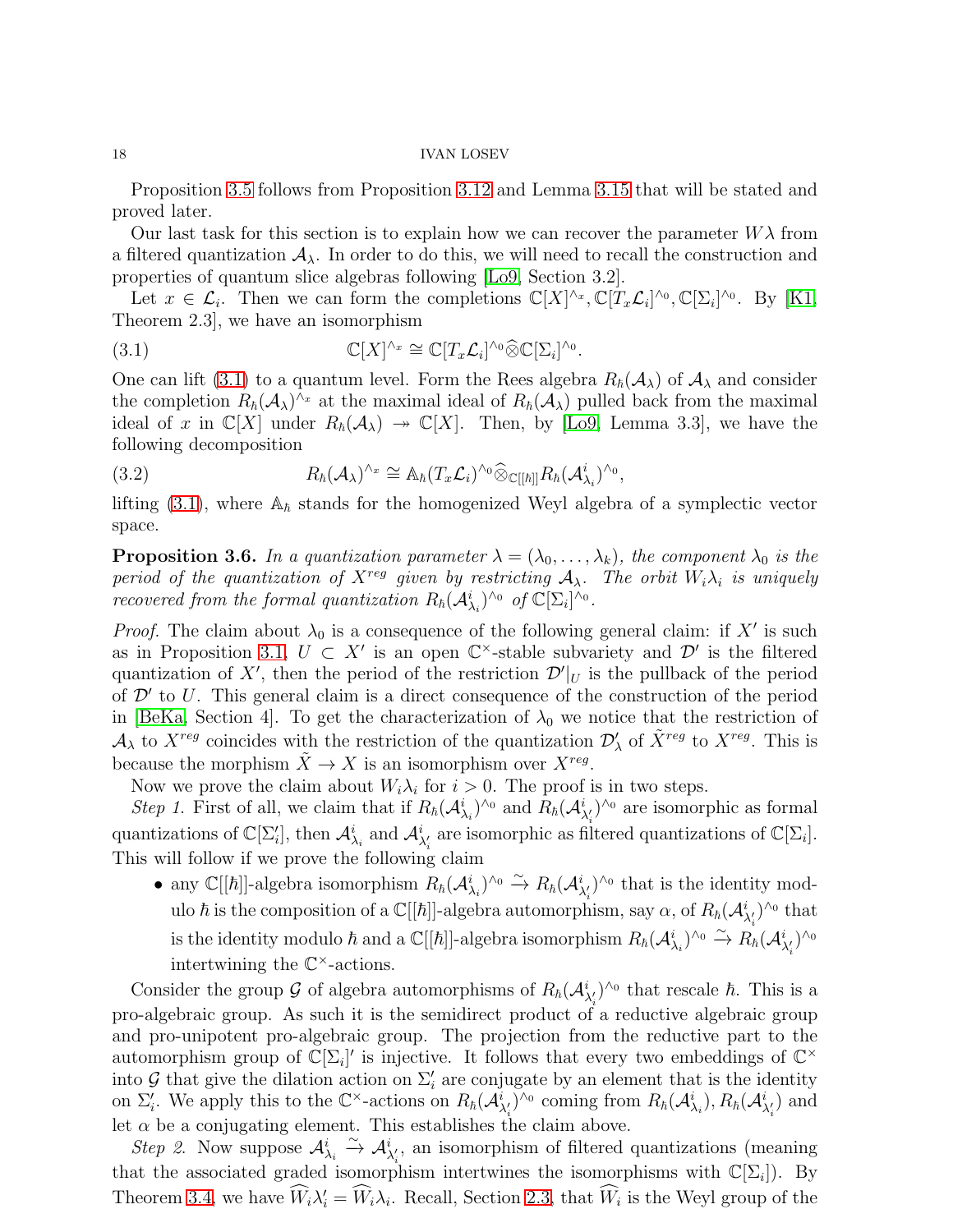same ADE type as  $\Sigma_i$  and  $W_i = W_i^{\Xi}$  for a suitable group  $\Xi$  of diagram automorphisms. So it is enough to show that for  $\lambda_i, \lambda'_i \in \mathfrak{P}_i^{\Xi}$ , the equality  $\widetilde{W}_i \lambda'_i = \widetilde{W}_i \lambda_i$  implies  $W_i \lambda'_i = W_i \lambda_i$ .

Pick fundamental weights  $\overline{\omega}_j, j \in J$ , for  $W_i$  and let C denote the Weyl chamber for  $\hat{W}_i$  spanned by the weights  $\varpi_j$ . The group  $\Xi$  acts on J. Then  $C^{\Xi} = C \cap \hat{\mathfrak{P}}_i^{\Xi}$  is spanned by  $\sum_{k\in\Xi_j}\overline{\omega}_j$ . This is a fundamental chamber for  $W_i = \widehat{W}_i^{\Xi}$ . Note that the locus  $\{\lambda_i \in$  $\mathfrak{P}_i^{\Xi}[W_i\lambda_i\cap \mathfrak{P}_i^{\Xi}] = W_i\lambda_i$  is the union of finitely many vector subspaces defined over Q. So in the proof it is enough to assume that  $\lambda_i, \lambda'_i$  are real. Conjugating them by elements of  $W_i^{\Xi}$  we can assume that they lie in  $C^{\Xi}$ , hence in C. Since they are  $W_i$ -conjugate, they must coincide.

<span id="page-18-0"></span>3.3. Scheme Y. We start by constructing a finite type affine scheme Y over  $\mathbb C$  together with an action of  $\mathbb{C}^{\times} \ltimes U$ , where U is a unipotent group. This scheme will, in a sense, parameterize deformations of  $\mathbb{C}[X]$  compatible with the Poisson bracket, and the group action will correspond to isomorphisms of deformations.

<span id="page-18-1"></span>**Definition 3.7.** Let R be a finitely generated commutative C-algebra with 1. By a *deformation datum* (over R) on  $R[X]$  we mean a pair  $(*,\langle \cdot,\cdot \rangle)$  of R-bilinear maps  $R[X] \otimes_R$  $R[X] \to R[X]$  satisfying the following condition:

- (i) \* is an associative product such that  $1 \in R[X]$  is a unit and  $f * g fg \in$  $\bigoplus_{k \leq i+j} R[X]_k$  for any  $i, j$  and  $f \in R[X]_i, g \in R[X]_j$  (here, as usual, the subscript stands for the graded component of that degree).
- (ii)  $\langle \cdot, \cdot \rangle$  is a skew-symmetric bracket on  $R[X]$  such that  $\langle f, g \rangle \{f, g\} \in \bigoplus_{k \leq i+j-d} R[X]_k$ for  $i, j, f, g$  as in (i).
- (iii) There is  $z \in R$  such that  $f * g g * f = z \langle f, g \rangle$ . Note that (ii) implies that z is unique.
- (iv) We have  $\langle f * g, h \rangle = f * \langle g, h \rangle + \langle f, h \rangle * g$  for all  $f, g, h \in \mathbb{C}[X]$  (the Leibniz identity) and also the Jacobi identity for  $\langle \cdot, \cdot \rangle$ .

Clearly, if  $R = \mathbb{C}$  and  $z = 0$ , then  $*$  is a commutative product and  $\langle \cdot, \cdot \rangle$  is a Poisson bracket so that  $(\mathbb{C}[X],*,\langle\cdot,\cdot\rangle)$  defines a filtered Poisson deformation of  $\mathbb{C}[X]$ . If, on the other hand,  $z = 1$ , then  $\langle \cdot, \cdot \rangle$  is recovered from  $\ast$ , and  $(\mathbb{C}[X], \ast)$  is a filtered quantization of  $\mathbb{C}[X]$ .

**Definition 3.8.** By an isomorphism of deformation data  $(*, \langle \cdot, \cdot \rangle), (*', \langle \cdot, \cdot \rangle')$  we mean an R-linear map  $\varphi: R[X] \to R[X]$  with the following properties:

- (I)  $\varphi(f) f \in \bigoplus_{i < k} R[X]_i$  for any k and  $f \in R[X]_k$ .
- (II)  $\varphi$  intertwines  $*$  with  $*'$ , as well as  $\langle \cdot, \cdot \rangle$  with  $\langle \cdot, \cdot \rangle'$ .

Clearly, isomorphic deformation data correspond to isomorphic filtered Poisson deformations (for  $z = 0$ ) and quantizations (for  $z = 1$ ).

Now we proceed to constructing Y. For  $n \in \mathbb{Z}_{\geqslant 0}$ , set  $V_{\leqslant n} := \bigoplus_{i=0}^n \mathbb{C}[X]_i$ . Let  $f_1, \ldots, f_k$ be a minimal set of homogeneous generators of  $\mathbb{C}[X]$  and let m be the maximum of the degrees of the generators  $f_i$ . Further, let  $G_1, \ldots, G_\ell$  be a minimal set of homogeneous (with respect to the grading on  $\mathbb{C}[X]$ ) relations between the generators  $f_1, \ldots, f_k$ . Consider  $\deg G_i$ , the degree of  $G_i$  with respect to  $f_1, \ldots, f_k$  and set

$$
e := 1 + \max(2, \deg G_1, \ldots, \deg G_\ell).
$$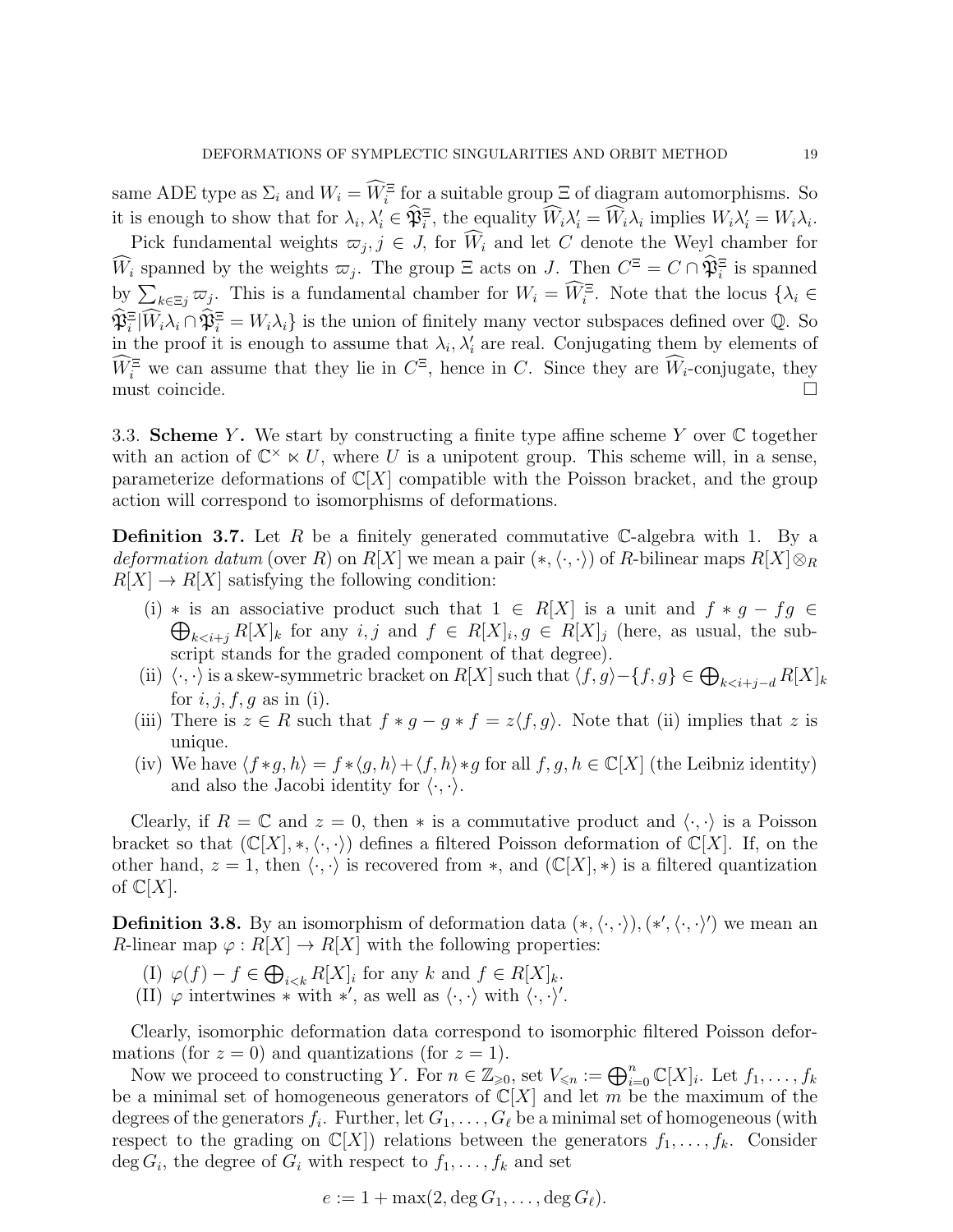Set  $T := \text{Hom}(\bigoplus_{i=1}^e V_{\leqslant m}^{\otimes i}, V_{\leqslant m} \infty) \oplus \text{Hom}(V_{\leqslant m}^{\otimes 2}, V_{\leqslant 2m-d})$ . A deformation pair defines an element  $(\alpha, \beta)$  of T, where  $\alpha$  comes from the iterated product \* restricted to  $V_{\leq m}$  and  $\beta$ comes from the bracket  $\langle \cdot, \cdot \rangle$  restricted to  $V_{\leq m}$ .

We will realize Y as a closed subscheme in T. First, note that conditions  $(i)$ -(iii) give polynomial equations on T. For example, by (ii) we have  $\langle \cdot, \cdot \rangle \neq 0$ . Then (iii) means that, for  $f, g \in V_{\leq m}$ , the elements  $f * g - g * f$  and  $\langle f, g \rangle$  are proportional, which results in polynomial equations on  $\alpha, \beta$ . Let Y<sup>1</sup> denote the subscheme defined by these polynomial equations. Note that, by the construction, z can be viewed as an element of  $\mathbb{C}[Y^1]$ . Indeed, both  $(f, g) \mapsto f * g - g * f$  and  $(f, g) \mapsto \langle f, g \rangle$  give linear maps  $V_{\leq m}^{\otimes 2} \mapsto V_{\leq 2m-d}$ . The locus, say Z, in  $\text{Hom}_{\mathbb{C}}(V_{\leqslant m}^{\otimes2}, V_{\leqslant 2m-d})^2$ , where two linear maps, say  $\varphi_1, \varphi_2$ , are proportional is an algebraic subscheme, on its open subscheme  $Z^0$  where  $\varphi_2 \neq 0$ , the ratio  $\varphi_1/\varphi_2$  is a regular function. Now, by the construction, we have a morphism  $Y^1 \to Z^0$ , the element  $z \in \mathbb{C}[Y^1]$  is the pullback of the regular function  $\varphi_1/\varphi_2$  (note that  $\beta$  is nonzero thanks to (ii) in Definition [3.7\)](#page-18-1).

Now consider a finite type commutative algebra  $R$  and an algebra homomorphism  $(\alpha, \beta) : \mathbb{C}[Y^1] \to R$  (where the meaning of  $\alpha, \beta$  as before:  $\alpha$  corresponds to  $*$  and  $\beta$ corresponds to  $\langle \cdot, \cdot \rangle$ . We construct the unital associative algebra

<span id="page-19-2"></span>(3.3) 
$$
\mathcal{A}_{(\alpha,\beta)} := (R \otimes T(V_{\leqslant me}))/(x - \alpha(x), \alpha(y) - \alpha^{opp}(y) - z\beta(y)),
$$

where x runs over  $\bigoplus_{i=0}^e V_{\leqslant m}^{\otimes i}$ , y runs over  $V_{\leqslant m}^{\otimes 2}$  and we write  $\alpha^{opp}$  for  $\alpha|_{V_{\leqslant m}^{\otimes 2}} \circ \sigma$ , where  $\sigma$  is the permutation of tensor factors.

The R-algebra  $\mathcal{A}_{(\alpha,\beta)}$  comes with a filtration induced from  $V_{\leq m_e}$  and deg  $R = 0$ . We have a natural epimorphism

<span id="page-19-0"></span>(3.4) 
$$
R \otimes \mathbb{C}[X] \to \text{gr } \mathcal{A}_{(\alpha,\beta)}.
$$

<span id="page-19-1"></span>**Lemma 3.9.** The condition that  $(3.4)$  is an isomorphism is equivalent to a system of polynomial equations on  $\alpha, \beta$ . These equations are independent of R.

Proof. The condition that [\(3.4\)](#page-19-0) is an isomorphism is equivalent to

(\*) For each  $j \geq 0$ , the filtered piece  $(\mathcal{A}_{(\alpha,\beta)})_{\leq j}$  is a free R-module of rank dim  $V_{\leq j}$ . Note that  $(A_{(\alpha,\beta)})_{\leq j}$  is automatically the quotient of a free R-module of rank  $\dim V_{\leq i}$  – because [\(3.4\)](#page-19-0) is an epimorphism.

Let I denote the kernel of  $R \otimes T(V_{\leq m} \to \mathcal{A}_{(\alpha,\beta)}$ . The ideal I comes with the R-module map

$$
R \otimes \left( (\bigoplus_{i=0}^{e} V_{\leq m}^{\otimes i}) \oplus V_{\leq m}^{\otimes 2} \right) \to R \otimes T(V_{\leq m e}), (x, y) \mapsto x - \alpha(x) + \alpha(y) - \alpha^{opp}(y) - z\beta(y).
$$

The image generates I as an  $R \otimes T(V_{\leq m}e)$ -bimodule. Consider the filtration on the  $R \otimes T(V_{\leqslant me})$ -bimodule I induced from the natural filtration on  $R \otimes ((\bigoplus_{i=0}^{e} V_{\leqslant m}^{\otimes i}) \oplus V_{\leqslant m}^{\otimes 2})$ . The associated graded of I contains the ideal of relations of  $R \otimes \mathbb{C}[X]$  (including the commutativity relations). The condition  $(*)$  is equivalent to the following condition

<sup>(\*\*)</sup> For each  $j \geqslant 0$ , we have that  $R \otimes T(V_{\leqslant me}) \leqslant j / I \leqslant j$  is a free module of rank dim  $V_{\leqslant j}$ (while, a priori, the former is the quotient of a free module of the given rank).

The quotient  $R \otimes T(V_{\leq m}e)_{\leq j}/I_{\leq j}$  is the cokernel of a matrix whose entries are polynomials in the entries of  $\alpha$  and  $\beta$ . For an arbitrary pair  $(\alpha, \beta)$ , the matrix is such that the cokernel is the quotient of a free R-module of rank dim  $V_{\leq j}$ . So the claim that the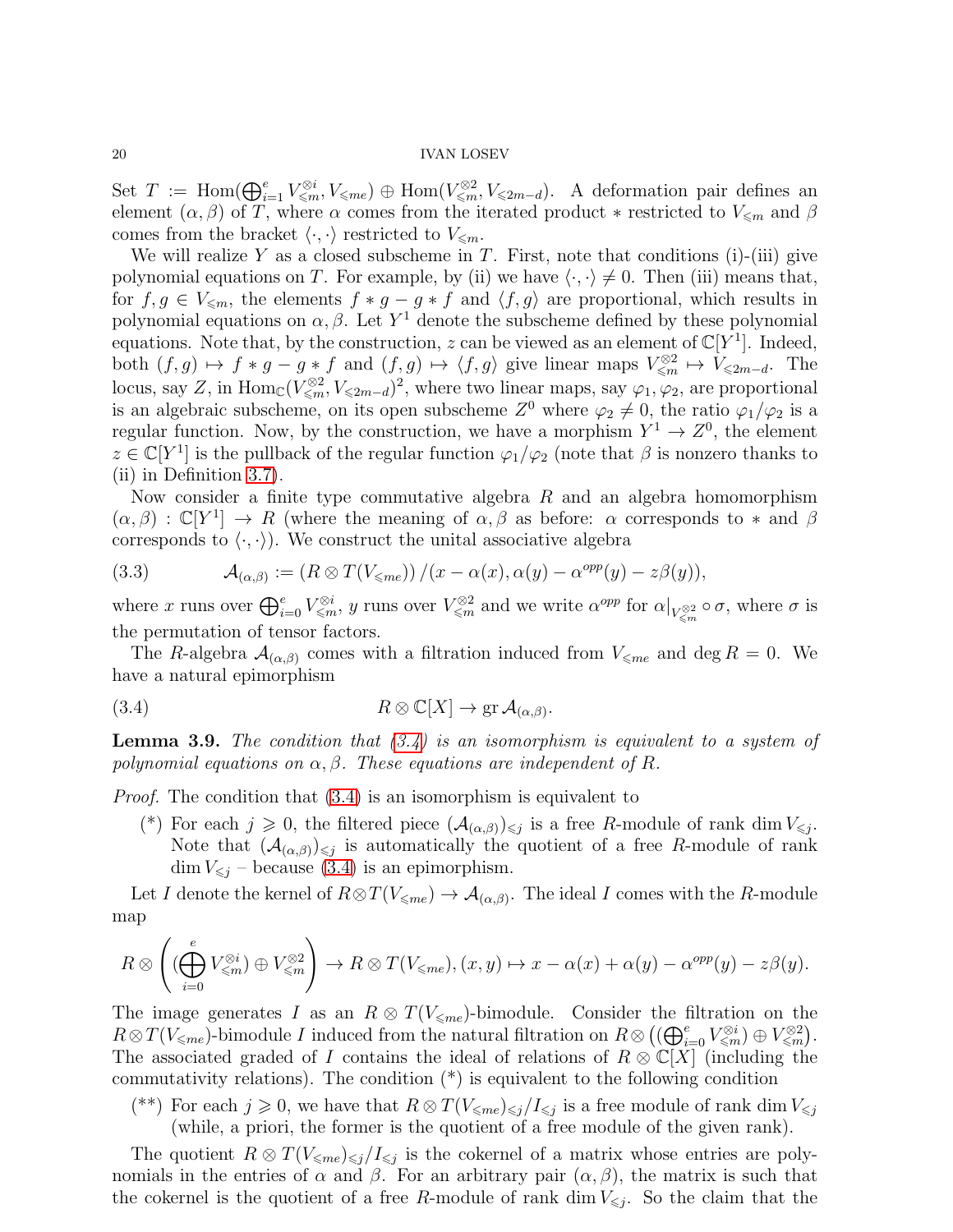cokernel is a free module of that rank is equivalent to the vanishing of all minors of a specified size. This gives polynomial conditions on  $(\alpha, \beta)$  that are independent of R.  $\square$ 

Let  $Y^2 \subset Y^1$  denote the (scheme-theoretic) vanishing locus of polynomial equations from Lemma [3.9.](#page-19-1) For any algebra homomorphism  $(\alpha, \beta) : \mathbb{C}[Y^2] \to R$  we get the filtered associative algebra  $\mathcal{A}_{(\alpha,\beta)}$  with  $R \otimes \mathbb{C}[X] \stackrel{\sim}{\to} \text{gr } \mathcal{A}_{(\alpha,\beta)}$ . There is at most one bracket  $\langle \cdot, \cdot \rangle$  on  $\mathcal{A}_{(\alpha,\beta)}$  satisfying (iv) whose pullback to  $V_{\leq m}^{\otimes 2}$  coincides with  $\beta$ . Such a bracket then automatically satisfies (ii) and (iii). Note that (iv) translates into a collection on polynomial equations on  $\alpha$  and  $\beta$ . Let  $Y \subset Y^2$  denote the closed subscheme defined by these equations.

By the construction, Y represents the functor of taking deformation data: to give a deformation datum over R is the same thing as to give an R-point of Y. Denote this set of points by  $Y(R)$ .

Now we proceed to group actions on Y. Define the unipotent group  $U$ . We take the subgroup of  $GL(V_{\leq me})$  consisting of all linear maps  $\Phi : V_{\leq me} \to V_{\leq me}$  with  $\deg(\Phi(f)-f)$ deg f for all  $f \in V_{\leq me}$ . We have an induced action on T that preserves the defining ideal of Y as well as z.

Also define an action of  $\mathbb{C}^{\times}$  on  $V_{\leqslant me}$  by  $t.f := t^{-\deg f}f$  for a homogeneous element  $f \in V_{\leq me}$ . Then  $\mathbb{C}^{\times}$  normalizes  $U \subset GL(V_{\leq me})$  and also preserves the ideal of Y. Recall that z can be viewed as an element of  $\mathbb{C}[Y]$ . Hence z defines an element of  $\mathbb{C}[Y]$  (which is a quotient of  $\mathbb{C}[Y^1]$ , equivalently, a morphism  $Y \to \mathbb{C}$ .

Note that, by the construction, we have the following property:

( $\spadesuit$ ) The morphism  $Y \to \mathbb{C}$  given by z is U-invariant and  $\mathbb{C}^{\times}$ -equivariant,  $t \in \mathbb{C}^{\times}$  acts on  $\mathbb C$  by multiplication by  $t^{-d}$ . Moreover,  $\mathbb C[Y], \mathbb C[U]$  are positively graded with respect to the  $\mathbb{C}^{\times}$ -action.

We write  $U(R)$  for the group of R-points of U. Note that  $U(R)$  acts on  $Y(R)$ . We write  $U_{\text{Spec}(R)}$  for the constant group scheme over  $\text{Spec}(R)$  with fiber U. So  $U(R)$  is the group of sections  $Spec(R) \hookrightarrow U_{Spec(R)}$ .

<span id="page-20-0"></span>3.4. Generating maps and the algebras  $A_Y$ ,  $A_Y$ . Now we need another concept: that of a generating map. Let  $B$  be a finitely generated commutative  $\mathbb{C}\text{-algebra}$  (but not, a priori, a  $\mathbb{C}[Y]$ -algebra) and let  $\mathcal{A}_B$  be a filtered B-algebra with

- $B$  in degree 0,
- an isomorphism  $\operatorname{gr} \mathcal{A}_B \cong B \otimes \mathbb{C}[X]$  of graded Poisson algebras.
- a B-linear bracket  $\langle \cdot, \cdot \rangle$  satisfying (ii)-(iv) of Definition [3.7](#page-18-1) for some  $z \in B$ ,

**Definition 3.10.** By a *generating map* for  $A_B$  we mean a filtered B-module map  $B \otimes$  $V_{\leq me} \to A_B$  that becomes the inclusion  $B \otimes V_{\leq me} \to B \otimes \mathbb{C}[X]$  after passing to the associated graded algebra.

If B' is a B-algebra, then  $\mathcal{A}_{B'} := B' \otimes_B \mathcal{A}_B$  inherits a generating map from  $\mathcal{A}_B$ .

Note that any generating map is injective and the image of  $B \otimes V_{\leq m}$  generates  $\mathcal{A}_B$ (hence the name). Denote the set of generating maps by  $Gen(\mathcal{A}_B)$ . It comes with a  $U(B)$ action. There is at least one generating map, and if we fix it, we get a  $U(B)$ -equivariant bijection  $U(B) \xrightarrow{\sim} \mathsf{Gen}(\mathcal{A}_B)$ .

Let us explain a connection between generating maps and deformation data. Every generating map for  $\mathcal{A}_B$  gives rise to a deformation datum over B: by restricting the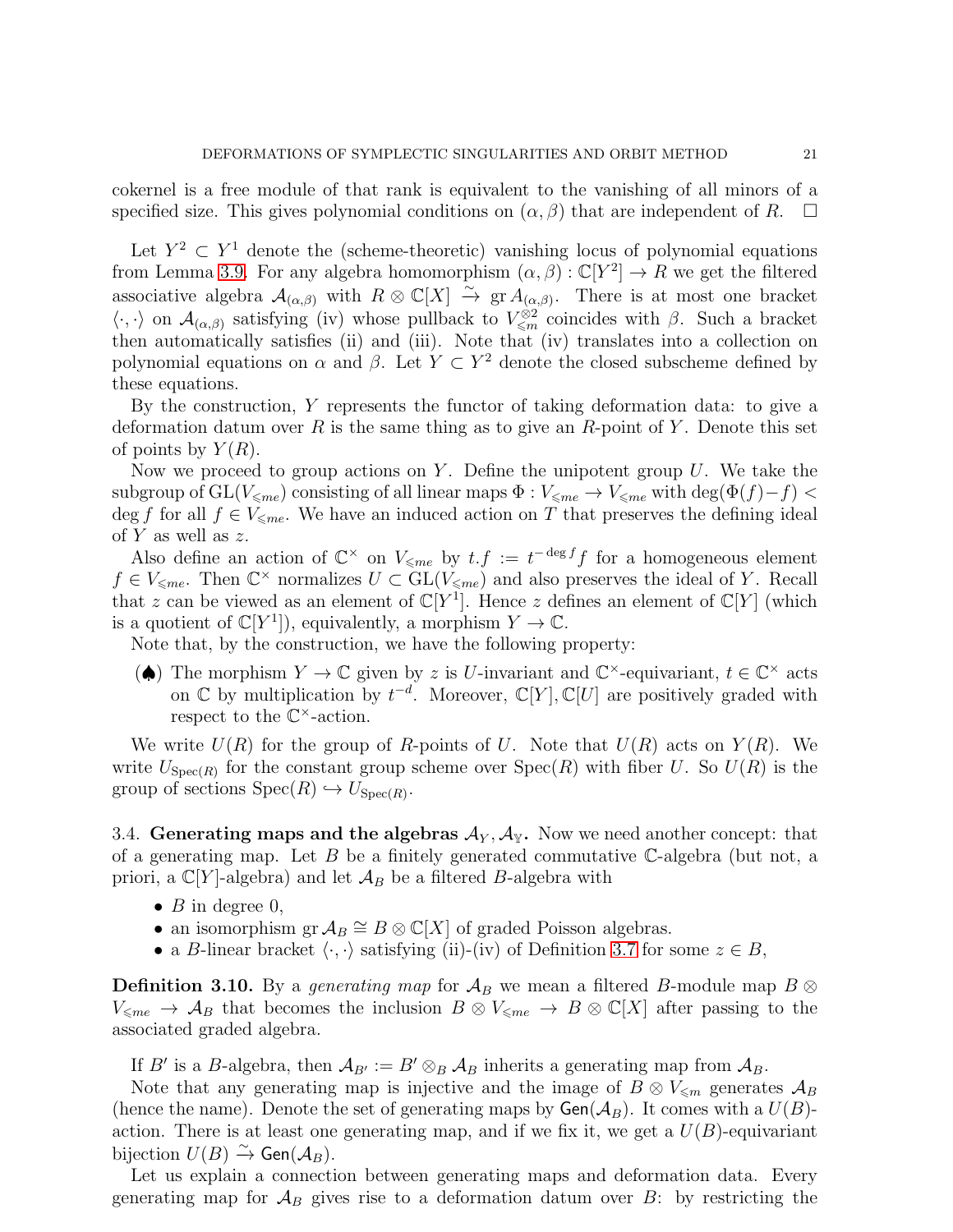product and the bracket from  $\mathcal{A}_B$  to  $B \otimes V_{\leq m e}$ . So we get a map of sets

(3.5) 
$$
\mathsf{Gen}(\mathcal{A}_B) \to Y(B).
$$

This map is  $U(B)$ -equivariant.

We also need a certain automorphism group. The space  $B\otimes (\bigoplus_{i=0}^{d-1} \mathbb{C}[X]_i)$  is a nilpotent Lie subalgebra of  $\mathcal{A}_B$  with respect to  $\langle \cdot, \cdot \rangle$ . So we can consider the Lie algebra

$$
\mathfrak{h}_B := (B \otimes (\bigoplus_{i=0}^{d-1} \mathbb{C}[X]_i))/B \otimes \mathbb{C}[X]_0
$$

(h for Hamiltonian). Consider the corresponding unipotent group scheme  $H_{\text{Spec}(B)}$  over Spec(B). Note that we have a group scheme monomorphism  $H_{Spec(B)} \hookrightarrow U_{Spec(B)}$  via  $\exp(a) \mapsto \exp(\langle a, \cdot \rangle)$  for  $a \in \mathfrak{h}_B$ .

The following lemma explains the meaning of  $H_{\text{Spec}(B)}$ .

**Lemma 3.11.** The group scheme over  $Spec(B)$  of filtered B-algebra automorphisms of  $\mathcal{A}_B$  that are the identity on  $\operatorname{gr} \mathcal{A}_B$  coincides with  $H_{\operatorname{Spec}(B)}$ .

*Proof.* Let  $\psi$  denote an automorphism of  $\mathcal{A}_B$  as in the statement of the lemma. Then  $ln(\psi)$  is well-defined and is a B-linear derivation of  $\mathcal{A}_B$  that is zero on gr $\mathcal{A}_B$ . We need to show that  $ln(\psi) = \langle a, \cdot \rangle$  for  $a \in \mathfrak{h}_B$ . Note that  $ln(\psi)$  gives rise to a homogeneous negative degree Poisson B-linear derivation of  $\operatorname{gr} A_B = B \otimes \mathbb{C}[X]$ , the top degree term of  $\ln(\psi)$ . Proposition [2.14](#page-12-3) implies that such a derivation is Hamiltonian. Since the Poisson center of  $B \otimes \mathbb{C}[X]$  is B, we see that the top degree term of  $\ln(\psi)$  takes the form  $\{f, \cdot\}$  for a unique homogeneous element  $f \in B \otimes \bigoplus_{i=1}^{d-1} \mathbb{C}[X]_i$ . This implies the analogous statement for  $\ln(\psi)$  itself finishing the proof of the lemma.

Now let R be a finitely generated  $\mathbb{C}[Y]$ -algebra, let us write  $(\alpha, \beta)$  for the corresponding homomorphism  $\mathbb{C}[Y] \to R$ . We get the algebra  $\mathcal{A}_{(\alpha,\beta)}$  defined in [\(3.3\)](#page-19-2). The algebra corresponding to the identity automorphism of  $\mathbb{C}[Y]$  will be denoted by  $\mathcal{A}_Y$ . Note that the algebra  $\mathcal{A}_Y$  is graded and comes with an action of U by C-algebra automorphisms that is compatible with the action of U on  $\mathbb{C}[Y]$ . Also  $\mathcal{A}_Y$  admits a  $\mathbb{Z}_{\geq 0}$ -filtration with  $\mathbb{C}[Y]$  in degree 0 such that gr  $\mathcal{A}_Y \cong \mathbb{C}[Y] \otimes \mathbb{C}[X]$  as a graded Poisson algebra (the Poisson bracket on gr  $\mathcal{A}_Y$  comes from  $\langle \cdot, \cdot \rangle$ . Note that this filtration does not come from the grading on  $A_Y$ .

Every algebra  $\mathcal{A}_{(\alpha,\beta)}$  defined by [\(3.3\)](#page-19-2) comes with a canonical generating map that gives the deformation datum specified by  $(\alpha, \beta)$ . This deformation map gives an identification  $Gen(\mathcal{A}_{\alpha,\beta}) \cong U(R)$ , hence a map  $U(R) \to Y(R)$ . This map is functorial in R and hence comes from a morphism of schemes  $U_Y = U \times Y \to Y \times Y$ . This morphism is nothing else but the graph of the action of  $U$  on  $Y$ . So the preimage of the diagonal is the automorphism group scheme  $H_Y$ . To simplify the notation below we are going to denote the preimage of the diagonal by Y. Note that, by construction,  $Y \subset U \times Y$  is U-stable for the action given by  $u.(u_1, y) = (uu_1u^{-1}, uy)$  and  $\mathbb{C}^{\times}$ -stable.

We write  $\mathcal{A}_{\mathbb{Y}}$  for the algebra  $\mathbb{C}[\mathbb{Y}]\otimes_{\mathbb{C}[Y]} \mathcal{A}_Y$ . This algebra comes with a generating map. Namely, consider the diagonal action of U on the  $\mathbb{C}[U \times Y]$ -algebra  $\mathbb{C}[U] \otimes \mathcal{A}_Y$ . There is a unique generating map for this algebra that is  $U \times U$ -equivariant, where the first action of U on itself from the left and the second action is diagonal, and whose fiber over  $1 \in U$  is the natural generating map for  $\mathcal{A}_Y$ . Then we get a generating map for  $\mathcal{A}_Y$  by base change from  $\mathbb{C}[U \times Y]$  to its quotient  $\mathbb{C}[\mathbb{Y}]$ . Note that this generating map is U-equivariant. A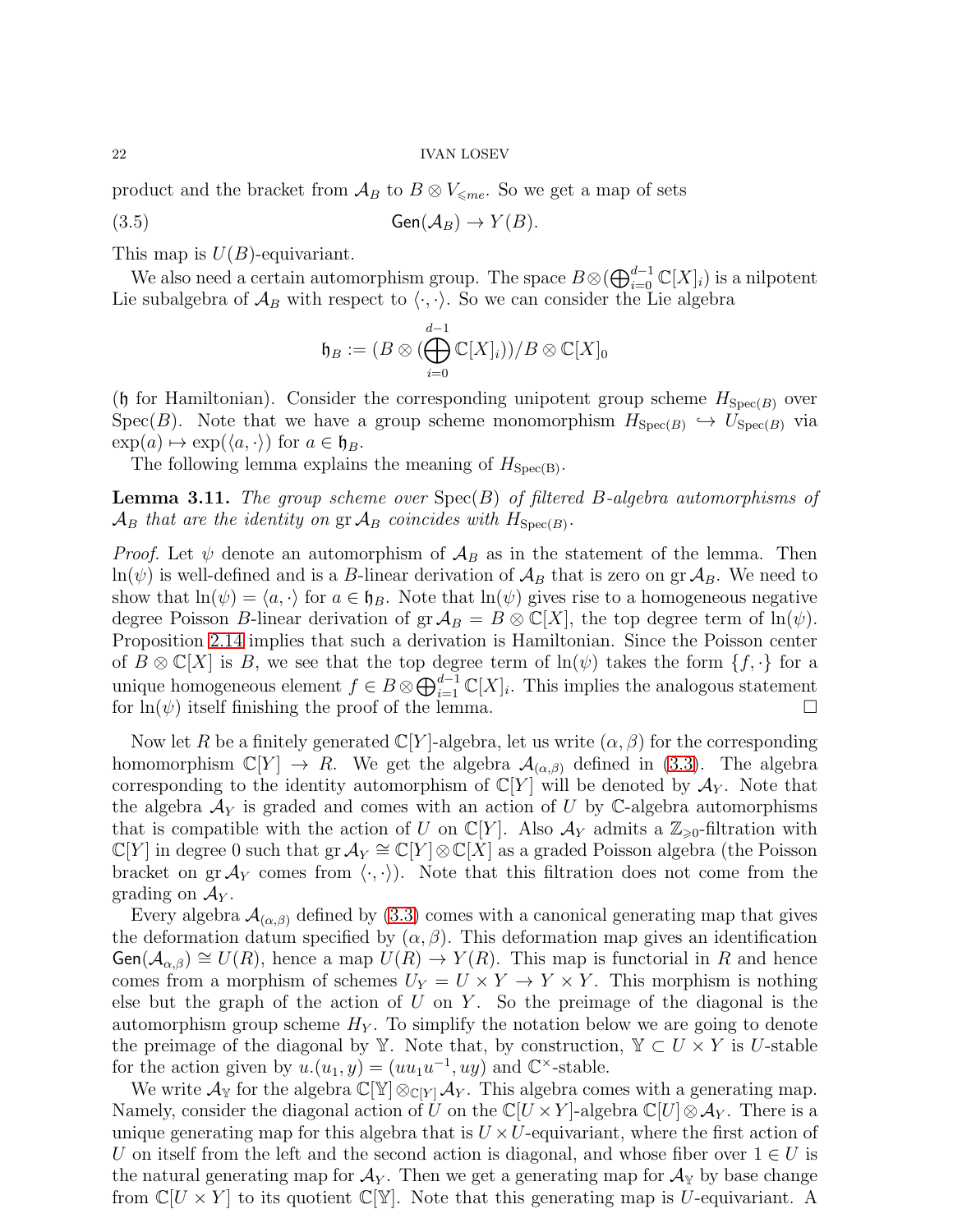way to think about this generating map is that at the points of the diagonal  $\{1\} \times Y \subset Y$ we get the natural generating map for  $\mathcal{A}_Y$  and then we extend this map by the action of  $H_Y$ . The following is a universal property of  $\mathcal{A}_{\mathbb{Y}}$  and its generating map.

<span id="page-22-1"></span>**Proposition 3.12.** Let  $A_B$  be as in the beginning of the section. Fix a generating map for  $A_B$ . Then there is a unique algebra homomorphism  $\mathbb{C}[\mathbb{Y}] \to B$  and a unique filtered B-algebra isomorphism

$$
\mathcal{A}_B \xrightarrow{\sim} B \otimes_{\mathbb{C}[\mathbb{Y}]} \mathcal{A}_\mathbb{Y}
$$

that intertwines the brackets, the generating maps, and the isomorphisms  $\operatorname{gr} \mathcal{A}_B, \operatorname{gr}(B \otimes_{\mathbb{C}[\mathbb{Y}]}$  $\mathcal{A}_{\mathbb{Y}}$ )  $\stackrel{\sim}{\to}$   $B \otimes \mathbb{C}[X]$ .

*Proof.* As was mentioned before, the choice of a generating map for  $\mathcal{A}_B$  gives rise to a point in  $Y(B)$ , or, equivalently, an algebra homomorphism  $\mathbb{C}[Y] \to B$ . This homomorphism equips  $\mathcal{A}_B$  with another generating map, which is pulled back from  $\mathcal{A}_Y$ . This new map does not need to coincide with the initial one, but gives the same deformation datum. Since  $Gen(\mathcal{A}_B)$  is a torsor over  $U(B)$ , a choice of two generating maps for  $\mathcal{A}_B$  gives a morphism  $Spec(B) \to U_Y$ . Since the generating maps give the same deformation data, the morphism factors through  $Spec(B) \to \mathbb{Y}$ . By the construction, we have a filtered algebra isomorphism

$$
\mathcal{A}_B\stackrel{\sim}{\to}B\otimes_{\mathbb{C}[\mathbb{Y}]}\mathcal{A}_\mathbb{Y}
$$

with the required properties. It is unique: the only automorphism of  $A_B$  that fixes a generating map is the identity.  $\Box$ 

<span id="page-22-0"></span>3.5. Structure of  $\mathbb{Y}$ . Our goal here is to describe the structure of  $\mathbb{Y}$  (in fact, of its very close relative) and use this to give a proof of Proposition [3.5.](#page-16-1)

Let  $\mathcal{A}^W_{\mathfrak{P},\hbar}$  denote the Rees algebra of the filtered algebra  $\mathcal{A}^W_\mathfrak{P}$ . This is a graded algebra over  $\mathbb{C}[\mathfrak{P}]^W[\hbar],$  where  $\mathbb{C}[\mathfrak{P}]^W \subset \mathcal{A}_{\mathfrak{P},\hbar}^W$  is graded with  $\mathfrak{P}^*$  of degree  $d$  and the degree of  $\hbar$  is 1.

<span id="page-22-2"></span>**Corollary 3.13.** There is a  $\mathbb{C}^{\times}$ -equivariant scheme morphism  $\psi : \mathfrak{P}/W \times \mathbb{C} \to \mathbb{Y}$  such  $that~\psi^*(z) = \hbar^d~and~there~ is~a~\mathbb{C}[\mathfrak{P}/W,\hbar] \textrm{-}algebra~isomorphism~\mathcal{A}^{\dot{W}}_{\mathfrak{P},\hbar}\cong \mathbb{C}[\mathfrak{P}/W,\hbar] \otimes_{\mathbb{C}[\mathbb{Y}]}\mathcal{A}_{\mathbb{Y}}.$ 

*Proof.* This is because  $\mathcal{A}_{\mathfrak{P},\hbar}^W$  comes with a generating map (as any other deformation). This generating map can be chosen to be  $\mathbb{C}^{\times}$ -equivariant. The bracket  $\langle \cdot, \cdot \rangle$  equals  $[\cdot, \cdot]/\hbar^{d}$ . These observations together with Proposition [3.12](#page-22-1) imply the claim of the corollary.  $\square$ 

Now we describe  $\mathbb{Y}_0$ , the scheme theoretic fiber of  $\mathbb{Y}$  at  $z = 0$ . Corollary [3.13](#page-22-2) yields an induced scheme morphism  $\psi_0 : \mathfrak{P}/W \to \mathbb{Y}_0$ .

<span id="page-22-3"></span>**Proposition 3.14.** The U-equivariant morphism  $U \times \mathfrak{P}/W \rightarrow \mathbb{Y}_0$  extending  $\psi_0$  is an isomorphism.

*Proof.* The proof is in several steps.

Step 1. Consider the algebra  $\mathbb{C}[U] \otimes \mathbb{C}[X_{\mathfrak{P}}]^W$  over  $\mathbb{C}[U] \otimes \mathbb{C}[\mathfrak{P}]^W$ . It comes with a generating map produced as follows. We pick a generating map in the fiber over  $1 \in U$ and then extend it to  $\mathbb{C}[U] \otimes \mathbb{C}[\mathfrak{P}]^W \otimes V_{\leq m e} \to \mathbb{C}[U] \otimes \mathbb{C}[X_{\mathfrak{P}}]^W$  so that corresponding scheme morphism  $U \times X_{\mathfrak{P}}/W \to U \times \mathfrak{P}/W \times V_{\leq me}^*$  is U-equivariant. Here in the target U acts by  $u(u', p, \alpha) = (uu', p, u, \alpha)$ . Compare with the description of the generating map for  $\mathcal{A}_{\mathbb{Y}}$  in the previous section.

Step 2. Now let B be a positively graded algebra and let  $\mathcal{A}_B$  be a graded Poisson algebra deforming  $\mathbb{C}[X]$ . Then we have a  $\mathbb{C}^{\times}$ -equivariant generating map  $B \otimes V_{\leq m} \to \mathcal{A}_{B}$ . We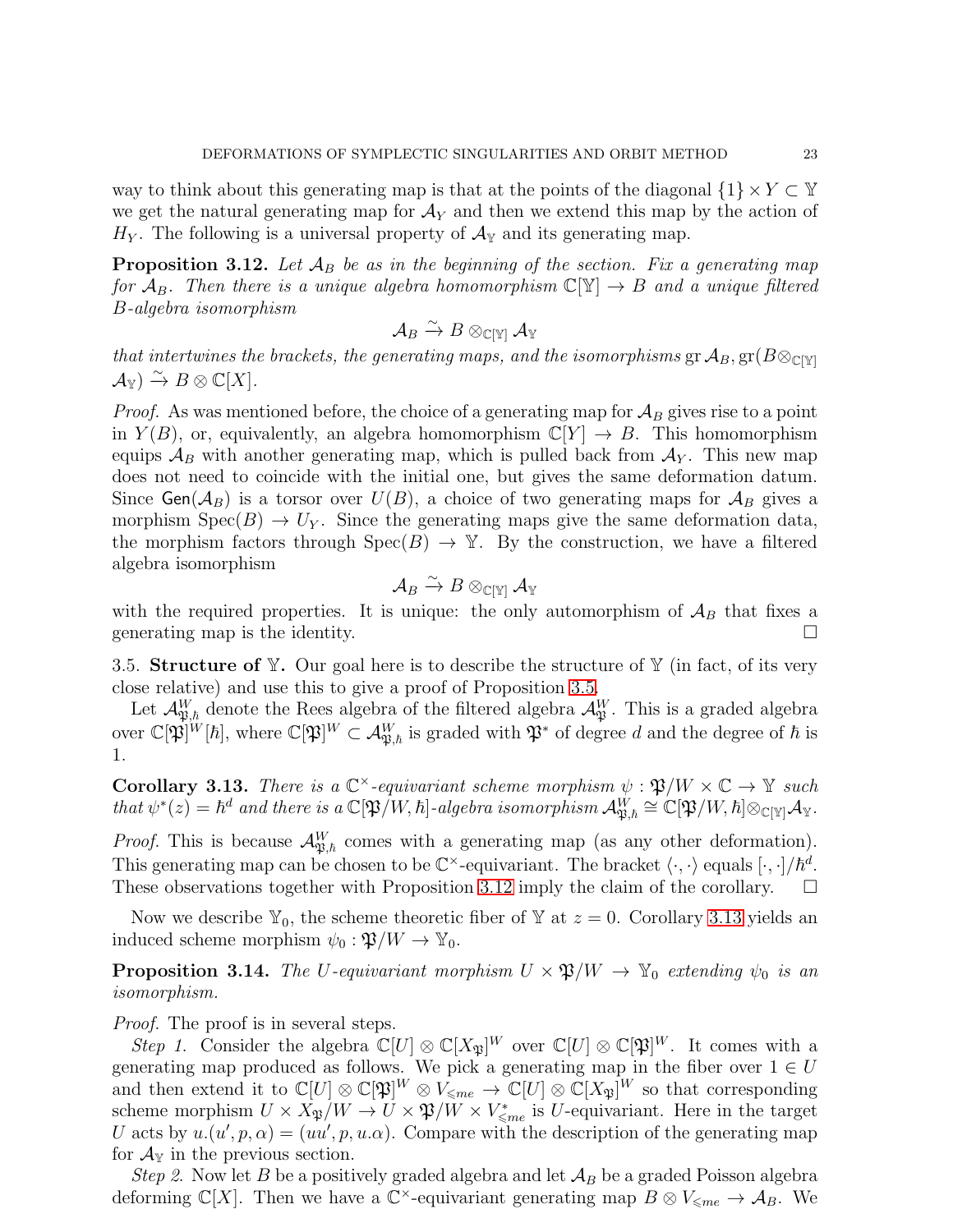claim that there is a unique morphism of schemes  $Spec(B) \to U \times \mathfrak{P}/W$  and a Poisson algebra isomorphism  $\mathcal{A}_B \xrightarrow{\sim} B \otimes_{\mathbb{C}[U] \otimes \mathbb{C}[\mathfrak{P}/W]} (\mathbb{C}[U] \otimes \mathbb{C}[X_{\mathfrak{P}}]^{W})$  intertwining the generating maps.

By the universal property of  $\mathbb{C}[X_{\mathfrak{P}}]^W$ , see Proposition [2.12,](#page-11-2) there is a unique graded algebra homomorphism  $\mathbb{C}[\mathfrak{P}]^W \to B$  and a graded Poisson  $\mathbb{C}[B]$ -algebra isomorphism  $\mathcal{A}_B \cong B \otimes_{\mathbb{C}[\mathfrak{P}]^W} \mathbb{C}[X_{\mathfrak{P}}]^W$  that is the identity modulo the augmentation ideal in B. Since the generating maps form a torsor over  $U(B)$ , we further see that there is a unique homomorphism  $\mathbb{C}[U] \otimes \mathbb{C}[\mathfrak{P}]^W \to B$  and a unique isomorphism  $\mathcal{A}_B \xrightarrow{\sim} B \otimes_{\mathbb{C}[U] \otimes \mathbb{C}[\mathfrak{P}/W]}$  $(\mathbb{C}[U] \otimes \mathbb{C}[X_{\mathfrak{P}}]^W)$  intertwining the generating maps.

Step 3. By Proposition [3.12,](#page-22-1) there is a unique scheme morphism  $\iota_1: U \times \mathfrak{P}/W \to \mathbb{Y}_0$ and a unique Poisson  $\mathbb{C}[U \times \mathfrak{P}/W]$ -algebra isomorphism  $\mathbb{C}[U \times \mathfrak{P}/W] \otimes_{\mathbb{C}[\mathbb{Y}_0]} \mathcal{A}_{\mathbb{Y}_0} \to \mathbb{C}[U] \otimes$  $\mathbb{C}[X_{\mathfrak{P}}]^W$  intertwining the generating maps. On the other hand,  $\mathcal{A}_{Y_0}$  is positively graded. So, by Step 2, there is a unique scheme morphism  $\iota_2 : \mathfrak{P}/W \times U \to \mathbb{Y}_0$  and a unique Poisson algebra isomorphism  $\mathcal{A}_{\mathbb{Y}_0} \overset{\sim}{\to} \mathbb{C}[\mathbb{Y}_0] \otimes_{\mathbb{C}[U \times \mathfrak{P}/W]} (\mathbb{C}[U] \otimes \mathbb{C}[X_{\mathfrak{P}}]^W)$  intertwining the generating maps. So the morphisms  $\iota_1, \iota_2$  are mutually inverse.

Now we will describe the structure of a slight modification of  $\mathbb{Y}$ . Set

$$
\mathbb{Y}' := \mathrm{Spec}(\mathbb{C}[\mathbb{Y}][\hbar]/(z - \hbar^d)).
$$

<span id="page-23-1"></span>**Lemma 3.15.** We have a  $\mathbb{C}^{\times} \times U$ -equivariant isomorphism  $U \times \mathfrak{P}/W \times \text{Spec}(\mathbb{C}[\hbar]) \xrightarrow{\sim} \mathbb{Y}'$ of schemes over  $Spec(\mathbb{C}[\hbar])$ . It gives rise to a  $\mathbb{C}[Y']$ -linear and  $U \times \mathbb{C}^{\times}$ -linear algebra  $isomorphism~\mathbb{C}[\hbar] \otimes_{\mathbb{C}[z]} \mathcal{A}_{\mathbb{Y}} \overset{\sim}{\to} \mathbb{C}[\tilde{U}] \otimes \mathcal{A}_{\mathfrak{P},\hbar}^W.$ 

*Proof.* Consider the algebra  $\mathbb{C}[U] \otimes \mathcal{A}_{\mathfrak{P},h}^W$ . It comes with a generating map defined as in Step 1 of the proof of Proposition [3.14.](#page-22-3) This generating map is  $\mathbb{C}^{\times}$ -equivariant by the construction. So we get a unique graded algebra homomorphism  $\mathbb{C}[\mathbb{Y}] \to \mathbb{C}[U] \otimes \mathbb{C}[\mathfrak{P}]^W[\hbar]$ and a unique graded algebra isomorphism

$$
\mathbb{C}[U]\otimes \mathcal{A}^W_{\mathfrak{P},\hbar}\xrightarrow{\sim} \left(\mathbb{C}[U]\otimes \mathbb{C}[\mathfrak{P}]^W[\hbar]\right)\otimes_{\mathbb{C}[\mathbb{Y}]}\mathcal{A}_Y
$$

that intertwines the brackets  $\langle \cdot, \cdot \rangle$  and the generating maps. The homomorphism  $\mathbb{C}[\mathbb{Y}] \to$  $\mathbb{C}[U] \otimes \mathbb{C}[\mathfrak{P}]^W[\hbar]$  maps z to  $\hbar^d$  and so extends to a graded  $\mathbb{C}[\hbar]$ -algebra homomorphism  $\mathbb{C}[\mathbb{Y}'] \to \mathbb{C}[U] \otimes \mathbb{C}[\mathfrak{P}]^W[\hbar]$ . At  $\hbar = 0$ , it specializes to the isomorphism  $\mathbb{C}[\mathbb{Y}_0] \xrightarrow{\sim} \mathbb{C}[U] \otimes$  $\mathbb{C}[\mathfrak{P}]^W$ . Note that both  $\mathbb{C}[\mathbb{Y}']$  and  $\mathbb{C}[U] \otimes \mathbb{C}[\mathfrak{P}]^W[\hbar]$  are positively graded. It follows that  $\mathbb{C}[\mathbb{Y}'] \overset{\sim}{\to} \mathbb{C}[U] \otimes \mathbb{C}[\mathfrak{P}]$  $W[\hbar].$ 

*Proof of Proposition [3.5.](#page-16-1)* Let  $B'$ ,  $A'$  be as in the statement of the proposition. Consider the Rees algebras  $B'_h := R_h(B')$ ,  $\mathcal{A}'_h := R_h(\mathcal{A}')$ . Take  $z := h^d$ . Thanks to Proposition [3.12,](#page-22-1) for each choice of a generating map for  $\mathcal{A}'_{\hbar}$ , we get a unique  $\mathbb{C}[z]$ -linear homomorphism  $\mathbb{C}[\mathbb{Y}] \to B'_{\hbar}$  and a unique  $B'_{\hbar}$ -linear isomorphism  $B'_{\hbar} \otimes_{\mathbb{C}[\mathbb{Y}]} A_{\mathbb{Y}} \to A'_{\hbar}$  intertwining the generating maps. Thanks to the uniqueness, these homomorphisms are graded. Different choices of generating maps for  $\mathcal{A}'_\hbar$  result in an action of  $U(B'_\hbar)$  and hence do not change the homomorphism  $\mathbb{C}[\mathfrak{P}]^W[\hbar] \to B'_{\hbar}$ . Hence there is a unique  $\mathbb{C}[\hbar]$ -linear graded algebra  $\text{homomorphism }\mathbb{C}[\mathfrak{P}]^W[\hbar]\to B'_{\hbar} \text{ and a graded }B'_{\hbar}\text{-algebra isomorphism }B'_{\hbar}\otimes_{\mathbb{C}[\mathfrak{P}]^W[\hbar]}\mathcal{A}^{\bar{W}}_{\mathfrak{P},\hbar}\stackrel{\sim}{\to}$  $\mathcal{A}'_{\hbar}$ . We specialize at  $\hbar = 1$  and arrive at the claim of the proposition.

<span id="page-23-0"></span>3.6. Spherical symplectic reflection algebras. Let us consider the case of a symplectic quotient singularity  $X = V/\Gamma$ . Let  $\pi : V \to V/\Gamma$  denote the quotient morphism. Recall that by a symplectic reflection in  $\Gamma$  we mean an element  $s \in \Gamma$  with  $rk(s - id) = 2$ . To a symplectic reflection s we assign the subgroup  $\Gamma^s \subset \Gamma$ , the pointwise stabilizer of  $V^s$ ,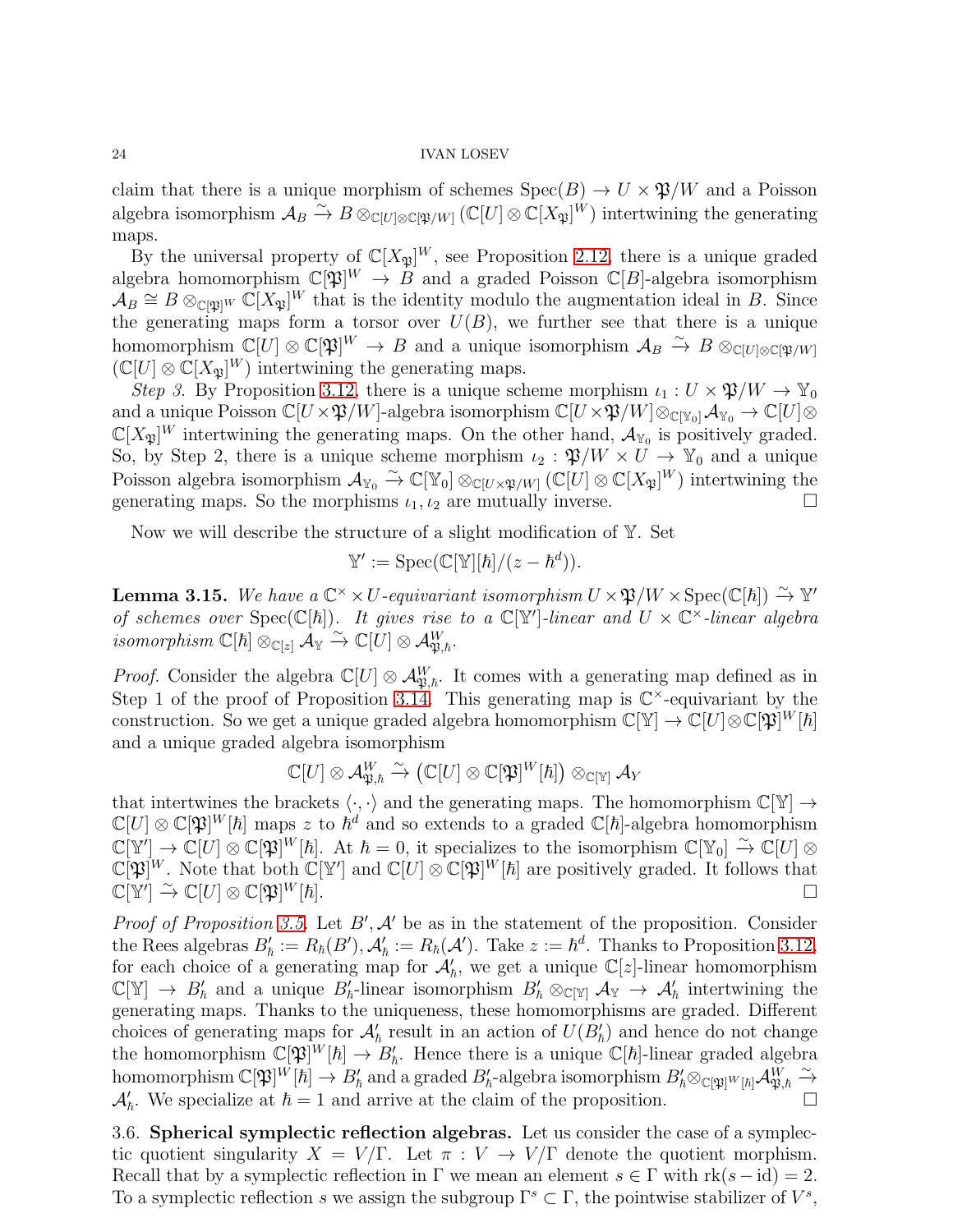and the quotient  $\Xi^s := N_\Gamma(\Gamma^s)/\Gamma^s$ . The codimension 2 symplectic leaves are in one-to-one correspondence with the conjugacy classes of the subgroups  $\Gamma<sup>s</sup>$ . The leaf corresponding to  $\Gamma^s$  is of the form  $\{v \in V | \Gamma_v = \Gamma^s\}/\Xi^s$ . So we see that the fundamental group is  $\Xi^s$ . From here we deduce that the irreducible components of  $\pi^{-1}(\mathcal{L})$  are labelled by the non-trivial  $N_{\Gamma}(\Gamma^s)$ -conjugacy classes in  $\Gamma^s$ .

The following lemma is proved in [\[Bel,](#page-42-4) Lemma 2.4].

# <span id="page-24-0"></span>**Lemma 3.16.** We have  $H^2(X^{reg}, \mathbb{C}) = 0$ .

From Lemma [3.16](#page-24-0) and the preceding paragraph we conclude that the dimension of  $\mathfrak{P}$ coincides with the number of conjugacy classes of symplectic reflections in Γ, this result was obtained in [\[Bel,](#page-42-4) Theorem 1.3].

There is a way to deform  $\mathbb{C}[V]^{\Gamma}$  discovered by Etingof and Ginzburg, [\[EG\]](#page-42-3). Namely, we first deform the smash-product algebra  $\mathbb{C}[V]\# \Gamma$ . Let  $t \in \mathbb{C}$  and c be a Γ-invariant function  $S \to \mathbb{C}$ , where S is the set of all symplectic reflections. Let  $\omega$  denote the symplectic form on V. For  $s \in S$ , we write  $\omega_s$  for the rank 2 form on V whose kernel coincides with  $V^s$ and whose restriction to im(s – 1) coincides with the restriction of  $\omega$ . Then we can form the algebra  $H_{t,c}$  (known as a symplectic reflection algebra) by

$$
H_{t,c}=T(V)\#\Gamma/\left(u\otimes v-v\otimes u-t\omega(u,v)-\sum_{s\in S}c(s)\omega_s(u,v)s|u,v\in V\right).
$$

This is a filtered deformation of  $\mathbb{C}[V]\# \Gamma$ , see [\[EG,](#page-42-3) Theorem 1.3]. Now take the averaging idempotent  $e \in \mathbb{C}\Gamma$ . We can form the so called *spherical subalgebra*  $eH_{t,c}e \subset H_{t,c}$  that is a filtered associative algebra with unit e. It is a filtered deformation of  $\mathbb{C}[V]^{\Gamma}$  that induces the Poisson bracket  $t\omega^{-1}$  on  $\mathbb{C}[V]^{\Gamma}$ , see the proof of [\[EG,](#page-42-3) Theorem 1.6]. So we get a filtered quantization when  $t = 1$ .

Let c denote the space of Γ-invariant functions  $S \to \mathbb{C}$ , this is the space of parameters c. The space c is in an affine bijection with  $\mathfrak{P}$ . Namely, we can split S into the union  $S_1 \sqcup S_2 \sqcup \ldots \sqcup S_k$ , where  $S_i$  stands for the symplectic reflections in  $\Gamma_i$ . Consequently, c splits into the direct sum  $\bigoplus_{i=1}^k \mathfrak{c}_i$ . Let  $\widehat{\mathfrak{c}}_i$  denote the space of  $\Gamma_i$ -invariant functions  $\Gamma_i \setminus \{1\} \to \mathbb{C}$ . It comes with a natural action of  $\Xi_i$ . The space  $c_i$  embeds as the  $\Xi_i$ -invariants into  $\hat{c}_i$ .

An affine isomorphism between  $\hat{\mathfrak{c}}_i$  and  $\mathfrak{P}_i$  in the form we need was explained in [\[Lo5,](#page-43-10) Section 6.2]. Namely, define the element  $C_i \in \mathbb{C}\Gamma_i$  by  $|\Gamma_i|^{-1} \left(1 + \sum_{\gamma \in \Gamma_i} c(\gamma)\gamma_i\right)$ . Let  $N_1, \ldots, N_{r_i}$  denote the nontrivial irreducible representations of  $\Gamma_i$ . Then we send an element  ${c(\gamma)}\big|_{\gamma \in \Gamma_i} \in \hat{\mathfrak{c}}_i$  to  $\sum_{j=1}^{r_i} (\text{tr}_{N_j} C_i) \overline{\omega_j}$ , where  $\overline{\omega_1}, \ldots, \overline{\omega_{r_i}}$  are the fundamental weights in  $\hat{\mathfrak{P}}_i$ . Note that this isomorphism  $\hat{\mathfrak{c}}_i \overset{\sim}{\rightarrow} \hat{\mathfrak{P}}_i$  is  $\Xi_i$ -equivariant.

Let us denote the resulting affine isomorphism  $\mathfrak{c} \to \mathfrak{P}$  by  $\iota$ .

The following proposition generalizes [\[Lo5,](#page-43-10) Theorem 6.2.1].

<span id="page-24-1"></span>**Proposition 3.17.** We have an isomorphism  $eH_{1,c}e \overset{\sim}{\rightarrow} \mathcal{A}_{\iota(c)}$  of filtered quantizations of  $\mathbb{C}[V]^\Gamma$  .

In particular, every filtered quantization of  $\mathbb{C}[V]^{\Gamma}$  is a spherical symplectic reflection algebra (see [\[Bod,](#page-42-16) [Ho,](#page-42-17) [Le\]](#page-43-17) for various special cases of this result). An analog of this result for  $t = 0$  was obtained by Bellamy in [\[Bel,](#page-42-4) Corollary 1.6].

*Proof of Proposition [3.17.](#page-24-1)* Thanks to Theorem [3.4,](#page-16-0) we already know that  $eH_{1,c}e \cong A_{\lambda}$ for some  $\lambda \in \mathfrak{P}$  and we need to show that  $\lambda = \iota(c)$ . Consider the Rees algebra  $R_{\hbar}(eH_{1,c}e)$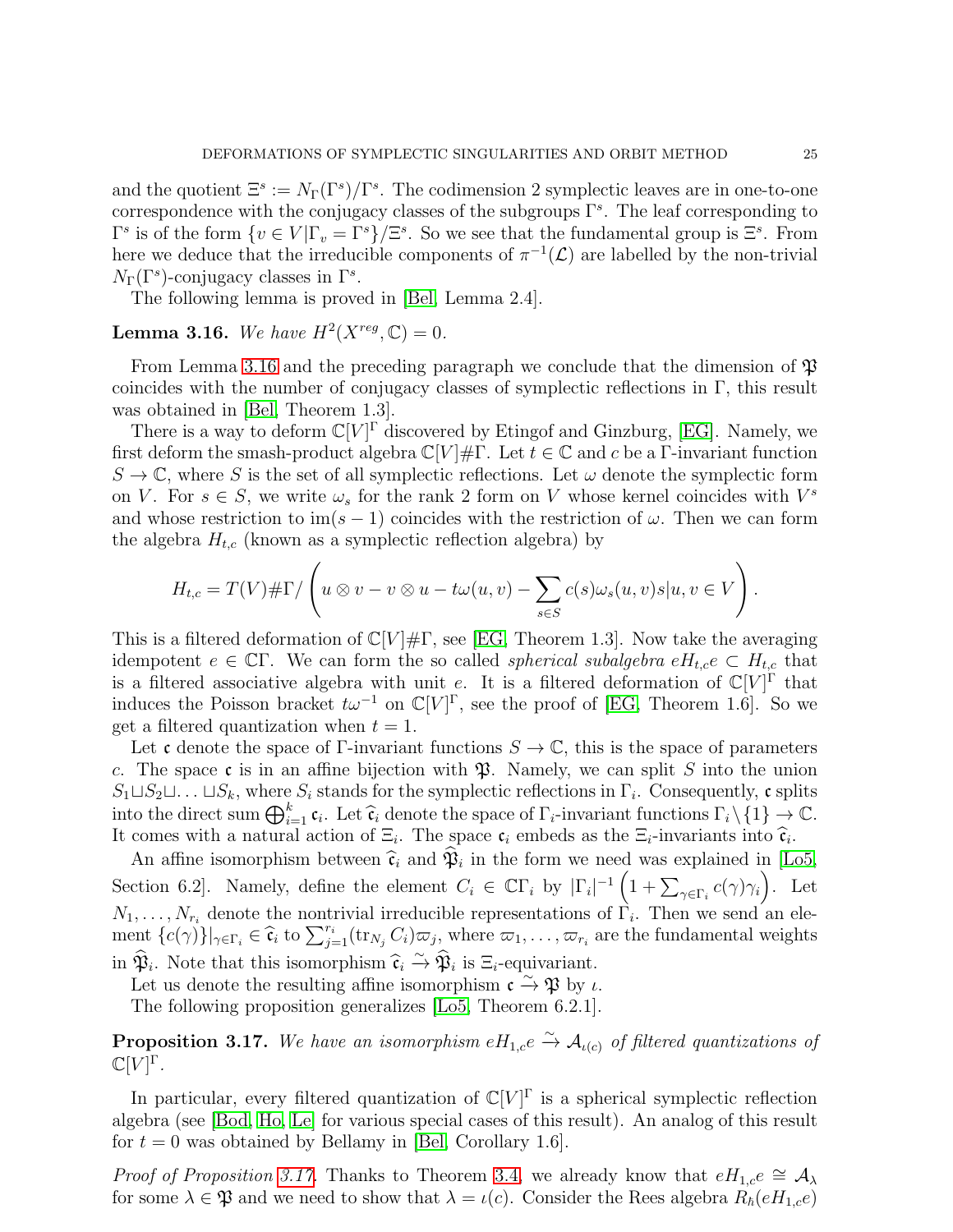and its completion  $R_{\hbar} (eH_{1,c}e)^{\wedge x}$  at a point  $x \in \mathcal{L}_i$ . According to [\[Lo3,](#page-43-18) Theorem 1.2.1], we get an isomorphism of formal quantizations

$$
R_{\hbar}(eH_{1,c}e)^{\wedge_x} \cong \mathbb{A}_{\hbar}(V^{\Gamma_i})^{\wedge_0} \widehat{\otimes}_{\mathbb{C}[[\hbar]]} R_{\hbar}(e^i H_{1,c_i}^i e^i)^{\wedge_0}.
$$

Here the notation is as follows. We write  $c_i$  for the projection of c to  $c_i$ . The notation  $\mathbb{A}_{\hbar}(V^{\Gamma_i})$  is for the Rees algebra of the Weyl algebra of the symplectic vector space  $V^{\Gamma_i}$ . The notation  $H_{1,c_i}^i$  is for the SRA associated to  $(\Gamma_i, V/V^{\Gamma_i})$  and  $e^i$  is the averaging idempotent in  $\Gamma_i$ .

By Lemma [2.15,](#page-12-4)  $\mathfrak{P}_0 = \{0\}$ . So, by Proposition [3.6,](#page-17-1) we reduce to proving that, in the notation of that proposition, we have an isomorphism of filtered quantizations  $e^{i}H_{1,c_i}^{i}e^{i} \cong$  $\mathcal{A}_{\lambda_i}^i$ . This follows from [\[Lo5,](#page-43-10) Theorem 6.2.2].

This proposition establishes an isomorphism  $eH_{1,c}e \cong eH_{1,c'}e$  of quantizations when  $\iota(c)$  and  $\iota(c')$  are W-conjugate. In the next section we will determine when  $eH_{1,c}e$ ,  $eH_{1,c'}e$ are isomorphic as filtered algebras.

**Remark 3.18.** One application of Proposition [3.17](#page-24-1) is to construct shift  $H_{1,c+w}$ - $H_{1,c}$ bimodules  $S_{c,\psi}$ , where  $\psi$  is an integral element of c, compare with [\[BC,](#page-42-18) [Lo8\]](#page-43-19). For a fixed  $\psi$  and a Zariski generic c, the bimodule  $S_{c,\psi}$  gives a Morita equivalence between  $H_{1,c}$  and  $H_{1,c+\psi}$ , which can be established similarly to [\[Lo8,](#page-43-19) Corollary 3.5] using the fact that the algebra  $H_{1,c}$  is simple for a Weil generic c, [\[Lo3,](#page-43-18) Theorem 4.2.1]. We do not provide details in the present paper, see [\[Lo10\]](#page-43-1) instead.

<span id="page-25-0"></span>3.7. Automorphisms and isomorphisms. Here we are going to study the relationship between three different objects:

- (1) The reductive part of the automorphism group of the graded Poisson algebra  $\mathbb{C}[X]$ (note that this group is algebraic). The reductive part will be denoted by  $\mathcal{G}$ .
- (2) Filtered Poisson algebra isomorphisms  $\mathbb{C}[X_{\lambda}] \xrightarrow{\sim} \mathbb{C}[X_{\lambda'}].$
- (3) Filtered algebra isomorphisms  $A_{\lambda} \xrightarrow{\sim} A_{\lambda'}$ .

In what follows we always assume that d is even: we can always rescale the action of  $\mathbb{C}^{\times}$ on X to achieve this.

Note that  $\mathcal G$  acts on the set of isomorphism classes of filtered Poisson deformations (resp, quantizations) by replacing the isomorphism  $\iota : \operatorname{gr} \mathcal{A} \stackrel{\sim}{\to} \mathbb{C}[X]$  with  $g \circ \iota$ , for  $g \in \mathcal{G}$ . So we have two, a priori different, actions of  $\mathcal{G}$  on  $\mathfrak{P}/W$  viewed as the space of parameters for filtered Poisson deformations and for filtered quantizations. These actions will be called Poisson and quantum below. Note that the universal properties for the algebras  $\mathbb{C}[X_{\mathfrak{P}}]^W$ (Corollary [2.13\)](#page-12-1) and  $\mathcal{A}_{\mathfrak{P}}^W$  (Proposition [3.5\)](#page-16-1) yield G-actions on  $\mathbb{C}[X_{\mathfrak{P}}]^W$  (by graded Poisson algebra automorphisms) and on  $\mathcal{A}_{\mathfrak{P}}^W$  (by filtered algebra automorphisms). Let us explain why this is the case for quantizations. Any element  $g \in \mathcal{G}$  gives rise to an automorphism  $\tilde{g}: \mathcal{A}_{\mathfrak{P}}^W \to \mathcal{A}_{\mathfrak{P}}^W$  by the universal property. The automorphism  $\tilde{g}$  is defined uniquely up to composing with a  $\mathbb{C}[\mathfrak{P}]^W$ -linear automorphism of  $\mathcal{A}_{\mathfrak{P}}^W$  that gives the identity on  $\mathbb{C}[X]$ . The group of such automorphisms is easily seen to be unipotent. So we can choose  $\tilde{g}$  so that the map  $q \mapsto \tilde{q}$  is a group homomorphism.

These actions preserve the subalgebras  $\mathbb{C}[\mathfrak{P}]^W$  and induce the Poisson and quantum actions on  $\mathfrak{P}/W$ . Note that the quantum action on  $\mathbb{C}[\mathfrak{P}]^W$  is filtration preserving and the Poisson action on  $\mathbb{C}[\mathfrak{P}]^W$  is obtained from the quantum action by passing to the associated graded action.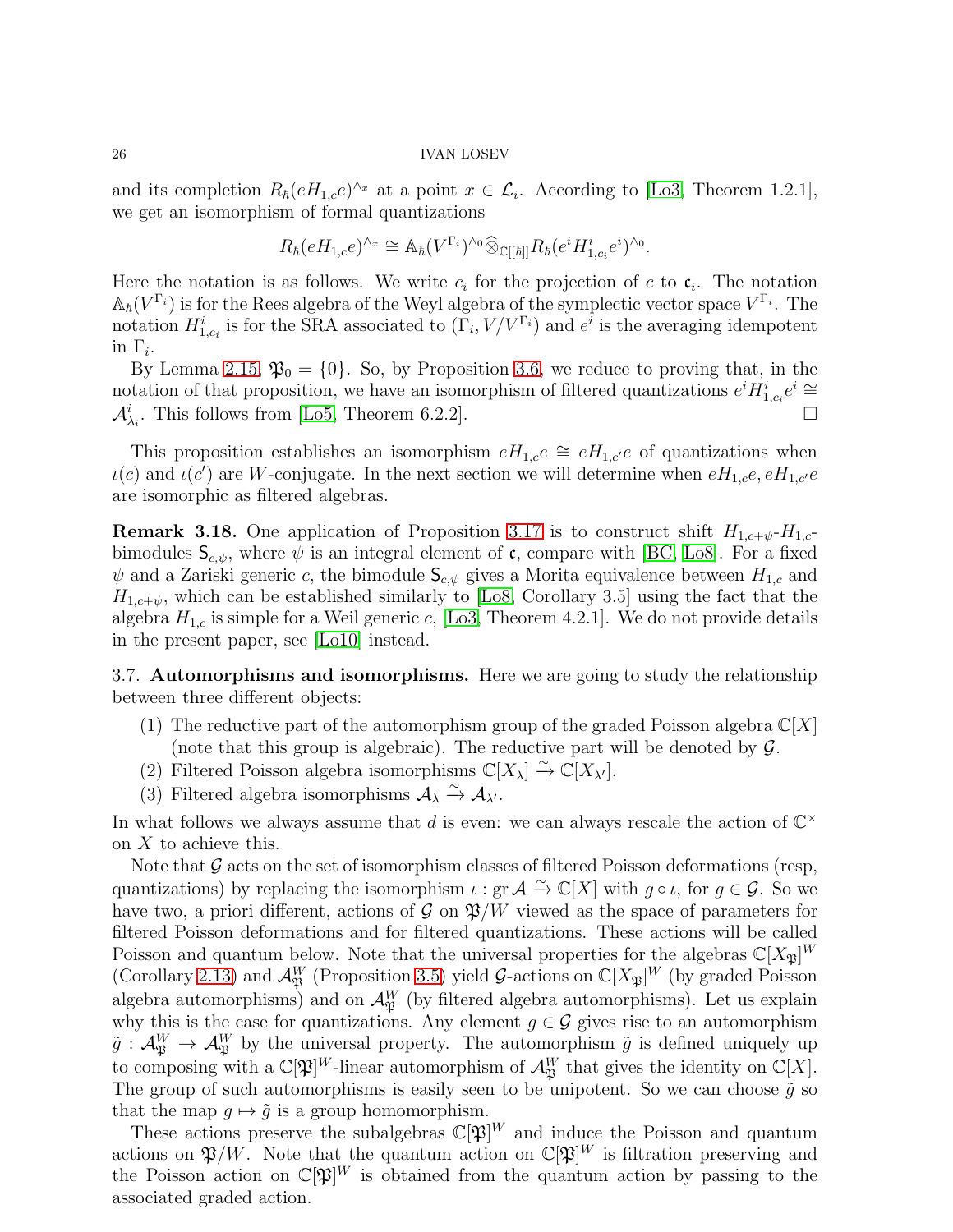<span id="page-26-2"></span>**Lemma 3.19.** We have a filtered Poisson algebra isomorphism  $\mathbb{C}[X_{\lambda}] \xrightarrow{\sim} \mathbb{C}[X_{\lambda'}]$  (resp., filtered associative algebra isomorphism  $A_\lambda \overset{\sim}{\to} A_{\lambda'}$  ) if and only if  $W\lambda, W\lambda'$  lie in the same  $\mathcal G$ -orbit for the Poisson (resp., quantum) action on  $\mathfrak{P}/W$ .

Proof. The if part follows from the preceding discussion. So we need to show, say, that if  $\mathcal{A}_{\lambda}, \mathcal{A}_{\lambda'}$  are isomorphic as filtered algebras, then  $W\lambda, W\lambda'$  are in the same G-orbit.

An isomorphism  $A \rightarrow A'$  of filtered (associative/Poisson) algebras induces an isomorphism gr  $\mathcal{A} \to \text{gr } \mathcal{A}'$  of graded Poisson algebras. So  $W\lambda$ ,  $W\lambda'$  lie in the same orbit for the group of graded Poisson automorphisms of  $\mathbb{C}[X]$ . We need to show that the unipotent radical of this group acts trivially on  $\mathfrak{P}/W$ . Let g be an element in the unipotent radical. Since it is unipotent,  $\ln(g)$  makes sense. It is a graded Poisson algebra derivation of  $\mathbb{C}[X]$ . By Proposition [2.14,](#page-12-3) it is inner. So it is the Poisson bracket with a degree  $d$  element in  $\mathbb{C}[X]$ . Lift this element to an element  $a \in (\mathcal{A}_{\mathfrak{P}}^W)_{\leq d}$ . Since  $\ln(g)$  is nilpotent, so is  $[a, \cdot]$ . So we can integrate  $[a, \cdot]$  to a  $\mathbb{C}[\mathfrak{P}]^W$ -linear filtered algebra isomorphism of  $\mathcal{A}_{\mathfrak{P}}^W$  lifting g. From here we deduce that g acts trivially on  $\mathbb{C}[\mathfrak{P}]^W$ .  $W$  .

We are now going to show that the Poisson and quantum actions are the same. In the proof we will need a lemma describing the group of graded Poisson automorphisms of  $\mathbb{C}[V]^{\Gamma}$ . Namely, let V be a symplectic vector space and  $\Gamma$  be a finite group of its linear symplectomorphisms. Set  $\Theta := N_{\text{Sp}(V)}(\Gamma)/\Gamma$ . This groups acts on  $\mathbb{C}[V]^{\Gamma}$  faithfully.

# <span id="page-26-0"></span>**Lemma 3.20.** The group G of graded Poisson automorphisms of  $\mathbb{C}[V]^{\Gamma}$  coincides with  $\Theta$ .

*Proof.* We have an inclusion  $\Theta \hookrightarrow \mathcal{G}$ . Note that  $V^0$ , the free locus for the  $\Gamma$ -action, is the simply-connected cover of  $V^0/\Gamma = (V/\Gamma)^{reg}$ . The Galois group of this cover is  $\Gamma$ . Every automorphism of  $\mathbb{C}(V/\Gamma) = \mathbb{C}(V)^{\Gamma}$  lifts to an automorphism of  $\mathbb{C}(V)$ . The lift is unique up to composing with an element of  $\Gamma$ . An automorphism of  $V^0/\Gamma$  therefore lifts to an automorphism of  $V^0$ . So the G-action on  $V^0/\Gamma$  lifts to an action of an extension  $\tilde{\mathcal{G}}$  of G by  $\Gamma$  on  $V^0$  by automorphisms.

The action of  $\tilde{\mathcal{G}}$  on  $V^0$  extends to an action on V because  $\text{codim}_V(V \setminus V^0) \geq 2$ . It commutes with the dilating  $\mathbb{C}^{\times}$  and preserves the symplectic form. So it is via a group homomorphism  $\tilde{\mathcal{G}} \to Sp(V)$ . Also it descends to  $V/\Gamma$  and so normalizes  $\Gamma$ . We deduce that  $\tilde{\mathcal{G}} \subset N_{\text{Sn}(V)}(\Gamma)$  and hence  $\mathcal{G} \subset \Theta$ .

<span id="page-26-1"></span>Proposition 3.21. The Poisson and quantum actions coincide. Moreover, both are trivial on  $\mathcal{G}^{\circ}$ .

*Proof.* Recall that the Poisson action on  $\mathbb{C}[\mathfrak{P}]^W$  is the associated graded action for the quantum action. So we need to prove that the quantum action on  $\mathbb{C}[\mathfrak{P}]^W$  is by graded algebra automorphisms and is trivial on  $\mathcal{G}^{\circ}$ .

Take  $g \in \mathcal{G}$ . Recall, Lemma [2.8,](#page-10-1) that  $\mathfrak{P}/W = H^2(X^{reg}, \mathbb{C}) \times \prod_{i=1}^k \mathfrak{P}_i/W_i$ . We claim that

(\*) the projection  $\mathfrak{P}/W \to H^2(X^{reg}, \mathbb{C})$  intertwines the action of g with the usual linear action on  $H^2(X^{reg}, \mathbb{C})$ .

Indeed, by Proposition [3.6,](#page-17-1) the image of  $W\lambda$  under the projection to  $H^2(X^{reg}, \mathbb{C})$  is the period of the restriction of  $A_{\lambda}$  to  $X^{reg}$ . The period map is functorial by the construction in [\[BeKa,](#page-42-9) Section 4]. This implies (\*). Note that (\*) in particular implies that the action of  $\mathcal{G}^{\circ}$  on the factor  $H^2(X^{reg}, \mathbb{C})$  of  $\mathfrak{P}/W$  is trivial.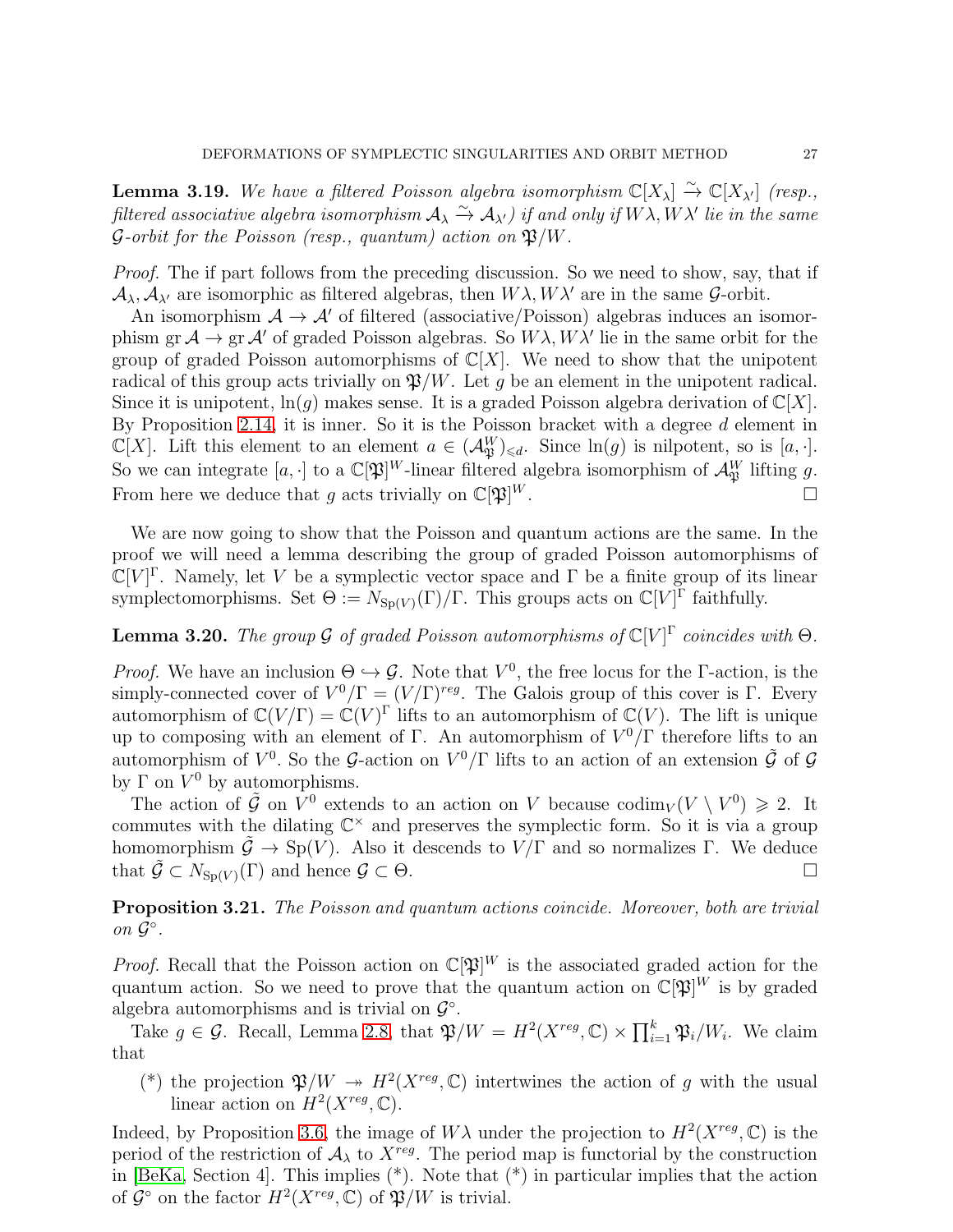Recall that  $\Sigma_i$  denotes a slice to the symplectic leaf  $\mathcal{L}_i$ ,  $\Sigma_i = \mathbb{C}^2/\Gamma_i$ , and  $\Xi_i$  is the group of diagram automorphisms of the corresponding Dynkin diagram coming from the action of  $\pi_1(\mathcal{L}_i)$ .

The element g permutes the symplectic leaves (we denote the corresponding permutation of  $\{1,\ldots,k\}$  again by g). We have  $\Gamma_i \cong \Gamma_{g(i)}$  and  $\Xi_i \cong \Xi_{g(i)}$ . Fix some identifications. Then g gives rise to automorphisms of  $\Gamma_i$  and  $\Xi_i$ .

Fix a parameter  $\lambda \in \mathfrak{P}$  and a point  $x \in \mathcal{L}_i$ . Let  $\lambda'$  be a representative of  $g(W\lambda)$ . So g gives rise to a filtered isomorphism  $\mathcal{A}_{\lambda} \xrightarrow{\sim} \mathcal{A}_{\lambda'}$ . Recall, [\(3.2\)](#page-17-2), the decompositions

$$
R_{\hbar}(\mathcal{A}_{\lambda})^{\wedge_x} \cong \mathbb{A}_{\hbar}(T_x\mathcal{L}_i)^{\wedge_0} \widehat{\otimes}_{\mathbb{C}[[\hbar]]} R_{\hbar}(\mathcal{A}_{\lambda_i}^i)^{\wedge_0}, R_{\hbar}(\mathcal{A}_{\lambda'})^{\wedge_{gx}} \cong \mathbb{A}_{\hbar}(T_{gx}\mathcal{L}_{gi})^{\wedge_0} \widehat{\otimes}_{\mathbb{C}[[\hbar]]} R_{\hbar}(\mathcal{A}_{\lambda'_{gi}}^{gi})^{\wedge_0}.
$$

So g gives an isomorphism of the right hand sides in these decompositions:

<span id="page-27-0"></span>
$$
(3.6) \qquad \alpha: \mathbb{A}_{\hbar}(T_x\mathcal{L}_i)^{\wedge_0} \widehat{\otimes}_{\mathbb{C}[[\hbar]]} R_{\hbar}(\mathcal{A}_{\lambda_i}^i)^{\wedge_0} \xrightarrow{\sim} \mathbb{A}_{\hbar}(T_{gx}\mathcal{L}_{gi})^{\wedge_0} \widehat{\otimes}_{\mathbb{C}[[\hbar]]} R_{\hbar}(\mathcal{A}_{\lambda'_{gi}}^{gi})^{\wedge_0}.
$$

We claim that we can compose  $\alpha$  with a  $\mathbb{C}[[\hbar]]$ -linear automorphism of the target so that the composition is  $\mathbb{C}^{\times}$ -equivariant. Let  $\gamma, \gamma'$  denote the actions of  $\mathbb{C}^{\times}$  on the source and the target of [\(3.6\)](#page-27-0) and let  $\gamma_0, \gamma'_0$  denote the actions modulo  $\hbar$ , note that the corresponding isomorphism  $\alpha_0$  can be viewed as an automorphism.

We argue similarly to Step 1 of the proof of Proposition [3.6.](#page-17-1) We can modify  $\alpha$  so that  $\alpha \gamma \alpha^{-1}$  and  $\gamma'$  commute. In particular,  $\alpha_0 \gamma_0 \alpha_0^{-1}$  preserves

$$
(T_{gx}\mathcal{L}_{gi})^* \subset \mathbb{A}_{\hbar}(T_{gx}\mathcal{L}_{gi})^{\wedge_0} \widehat{\otimes}_{\mathbb{C}[[\hbar]]} R_{\hbar}(\mathcal{A}_{\lambda'_{gi}}^{gi})^{\wedge_0}/(\hbar)
$$

by the degree reasons: this is the subspace of elements of degree  $d/2$ . So it preserves its Poisson centralizer,  $R_{\hbar}(\mathcal{A}_{\lambda'}^{gi})$  $\frac{g_i}{\lambda'_{gi}}$  /^0/( $\hbar$ ). Consider the maximal ideal **m** in that algebra so that  $m/m^2$  is 3-dimensional. Since  $\alpha_0$  is an automorphism, the eigenvalues of  $\alpha_0\gamma_0\alpha_0^{-1}$  and  $\gamma'_0$ on  $\mathfrak{m}/\mathfrak{m}^2$  coincide. Combining this with the observation that these actions commute and rescale the bracket by  $t \mapsto t^{-d}$ , we can use an easy case by case argument to see that they coincide on  $\mathfrak{m}/\mathfrak{m}^2$ . So the two actions on the target of [\(3.6\)](#page-27-0) differ by a pro-unipotent family of automorphisms and hence are conjugate by a pro-unipotent automorphism. Modifying  $\alpha$  accordingly, we get a  $\mathbb{C}^{\times}$ -equivariant isomorphism in [\(3.6\)](#page-27-0).

The conclusion is that we have a filtered algebra isomorphism  $\mathbb{A}(T_x \mathcal{L}_i) \otimes \mathcal{A}_{\lambda_i}^i \xrightarrow{\sim}$  $\mathbb{A}(T_{gx}\mathcal{L}_{gi})\otimes \mathcal{A}_{\lambda'_{gi}}^{gi}.$ 

Note that the algebras above are filtered quantizations of the symplectic quotient singularity  $T_x \mathcal{L}_i \times \mathbb{C}^2/\Gamma_i$ . The space of quantization parameters is  $\hat{\mathfrak{P}}_i/\hat{W}_i$ . The map  $\widehat{\mathfrak{P}}_i/\widehat{W}_i \to \widehat{\mathfrak{P}}_i/\widehat{W}_i$  coming from g is in the image of the action of the group  $\Theta$  from Lemma [3.20.](#page-26-0) This group coincides with  $N_{\text{SL}_2}(\Gamma_i)/\Gamma_i$ . The discussion of the isomorphism  $\hat{\mathfrak{c}}_i \overset{\sim}{\rightarrow} \hat{\mathfrak{P}}_i$ in Section [3.6](#page-23-0) shows that the action of  $N_{\text{SL}_2}(\Gamma_i)/\Gamma_i$  on  $\mathfrak{P}_i$  is by linear automorphisms. So the automorphism of  $\mathfrak{P}_i/\widetilde{W}_i$  induced by g is  $\mathbb{C}^\times$ -equivariant.

Now we show that the automorphism of  $\mathfrak{P}_i/W_i$  induced by g is  $\mathbb{C}^{\times}$ -equivariant. Step 2 of the proof of Proposition [3.6](#page-17-1) shows that the map  $\mathfrak{P}_i/W_i \to \mathfrak{P}_i/W_i$  is injective. It also intertwines the actions of g. It follows that the action of g on  $\mathfrak{P}_i/W_i$  is  $\mathbb{C}^{\times}$ -equivariant. This finishes the proof of the claim that g acts on  $\mathfrak{P}/W$  by a  $\mathbb{C}^{\times}$ -equivariant automorphism.

The claim that the action of  $\mathcal{G}^{\circ}$  on  $\mathfrak{P}/W$  is trivial follows from the observation that the action of  $(N_{\text{SL}_2}(\Gamma_i)/\Gamma_i)^\circ$  on  $\hat{\mathfrak{P}}_i$  is trivial.

**Corollary 3.22.** The filtered Poisson algebras  $\mathbb{C}[X_{\lambda}], \mathbb{C}[X_{\lambda'}]$  are isomorphic if and only if the filtered associative algebras  $A_{\lambda}, A_{\lambda'}$  are. So we have a bijection between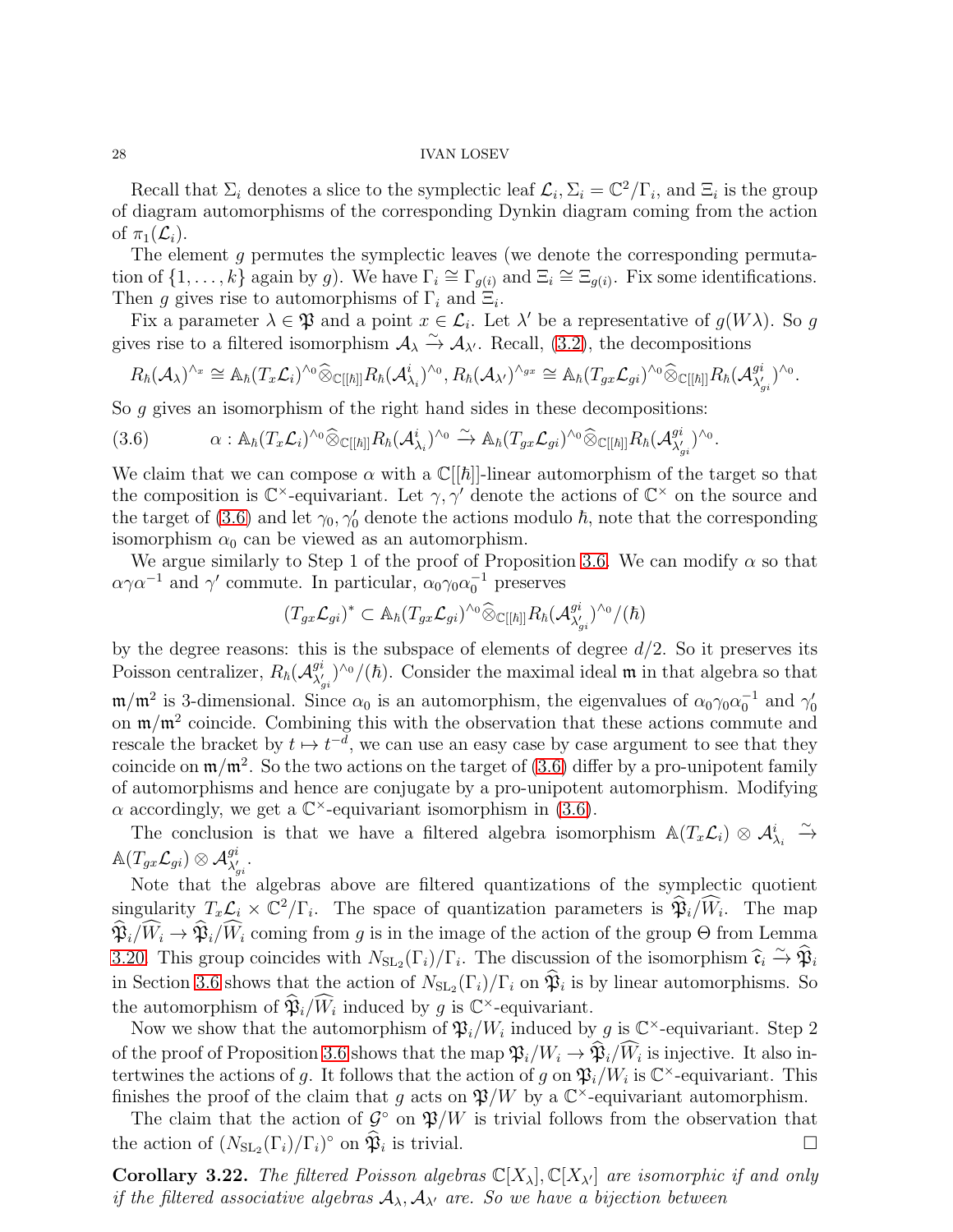- Filtered Poisson deformations of  $\mathbb{C}[X]$  viewed up to a filtered Poisson algebra isomorphism,
- and filtered quantizations of  $\mathbb{C}[X]$  viewed up to a filtered algebra isomorphism.

Proof. The first claim follows from Proposition [3.21.](#page-26-1) Recall that both the filtered Poisson deformations and the filtered quantizations are classified by  $\mathfrak{P}/W$  (Proposition [2.9](#page-10-2) and Corollary [2.13](#page-12-1) for Poisson deformations and Theorem [3.4](#page-16-0) for quantizations). Up to filtered algebra isomorphisms both are classified by the orbits of the group  $\mathcal G$  on  $\mathfrak P/W$ .

Let us get back to spherical symplectic reflection algebras.

**Proposition 3.23.** We have a filtered algebra isomorphism  $eH_{1,c}e \cong eH_{1,c'}e$  if and only if Wc and Wc' are  $\Theta$ -conjugate.

*Proof.* This follows from Lemma [3.19](#page-26-2) and Lemma [3.20.](#page-26-0)

<span id="page-28-3"></span>**Remark 3.24.** We will need a relative version of results of this section. Let  $G \subset \mathcal{G}$  be a connected reductive subgroup. By Proposition [3.21,](#page-26-1) G acts trivially on  $\mathfrak{P}/W$ , hence it acts on each  $A_{\lambda}, A_{\lambda}^{0}$  by filtered algebra automorphisms. As in Lemma [3.19,](#page-26-2) we have a G-equivariant filtered algebra isomorphism  $A_{\lambda} \stackrel{\sim}{\to} A_{\lambda'}$  if and only if  $W\lambda, W\lambda'$  are in the same  $Z<sub>G</sub>(G)$ -orbit. The same holds for filtered Poisson deformations. Proposition [3.21](#page-26-1) implies that there is a G-equivariant filtered algebra isomorphism  $\mathcal{A}_{\lambda} \xrightarrow{\sim} \mathcal{A}_{\lambda'}$  if and only if there is a G-equivariant filtered Poisson algebra isomorphism  $\mathcal{A}^0_\lambda \overset{\sim}{\rightarrow} \mathcal{A}^0_{\lambda'}$ . Also note that the stabilizer of  $W\lambda$  in  $Z_{\mathcal{G}}(G)$  acts on  $\mathcal{A}_{\lambda}$  and  $\mathcal{A}_{\lambda}^{0}$  by G-equivariant filtered algebra automorphisms.

### 4. Birational induction and sheets

<span id="page-28-1"></span><span id="page-28-0"></span>From now on, G is a connected reductive algebraic group over  $\mathbb C$  with Lie algebra g.

4.1. Lusztig-Spaltenstein induction. We use the notation of Section [1.4.](#page-3-0) Recall that  $\mathfrak{l} \subset \mathfrak{g}$  is a Levi subalgebra,  $P \subset G$  is a parabolic subgroup such that  $\mathfrak{p} := \text{Lie}(P)$  has Levi **l**,  $\mathbb{O}' \subset \mathfrak{l}^*$  is a nilpotent orbit, and  $\xi \in (\mathfrak{l}/[\mathfrak{l},\mathfrak{l}])^*$ . Form the variety  $G \times^P (\xi + \overline{\mathbb{O}}' + \mathfrak{p}^{\perp})$ , the homogeneous bundle over  $G/P$  with fiber  $\xi + \overline{\mathbb{O}}' + \mathfrak{p}^{\perp}$ . This variety maps to  $\mathfrak{g}^*$ . Let  $\pi$ denote the map onto its image, to be called the *generalized Springer map*. Let  $\mathbb{O}_{\xi}$  denote the open orbit in  $im \pi$ , it is known to be independent of the choice of P. Note that, similarly to [\[LS,](#page-43-4) Theorem 1.3],  $(\xi + \overline{\mathbb{O}}' + \mathfrak{p}^{\perp}) \cap \mathbb{O}_{\xi}$  is a single P-orbit.

<span id="page-28-2"></span>**Lemma 4.1.** The open G-orbit in  $G \times^P (\xi + \overline{O}' + \mathfrak{p}^{\perp})$  depends only on  $(\mathfrak{l}, \mathbb{O}', \xi)$ , not on the choice of P.

In the proof we will need the following construction, also to be used later. Let  $\mathbb O$  denote a nilpotent orbit in  $\mathfrak{g}^*$ . Pick an element  $\chi \in \mathbb{O}$  and let Q be a maximal reductive subgroup of the stabilizer  $G_{\chi}$ . Also we can pick an invariant form on g and identify  $\mathfrak{g} \cong \mathfrak{g}^*$ . Let  $e \in \mathfrak{g}$  be the element corresponding to  $\chi$ . Include e into an  $\mathfrak{sl}_2$ -triple  $e, h, f$ . We can assume that h, f are Q-stable, then  $Q = Z_G(e, h, f)$ . The component group  $Q/Q^{\circ}$  is identified with the G-equivariant fundamental group of  $\mathbb{O}$ , to be denoted by  $A(\mathbb{O})$ .

Consider the Slodowy slice  $e + \mathfrak{z}_{\mathfrak{g}}(f)$  and let S denote its image in  $\mathfrak{g}^*$ . Then S is a transversal slice to O. Note that it is a Poisson variety with a Q-action. We also have a contracting  $\mathbb{C}^{\times}$ -action on S: let  $\gamma : \mathbb{C}^{\times} \to G$  denote the one-parameter subgroup corresponding to h, then we define a  $\mathbb{C}^{\times}$ -action on S via  $t.s := t^{-2}\gamma(t)s$ . This action contracts S to  $\chi$ . The proofs can be found e.g. in [\[GG,](#page-42-19) Section 2].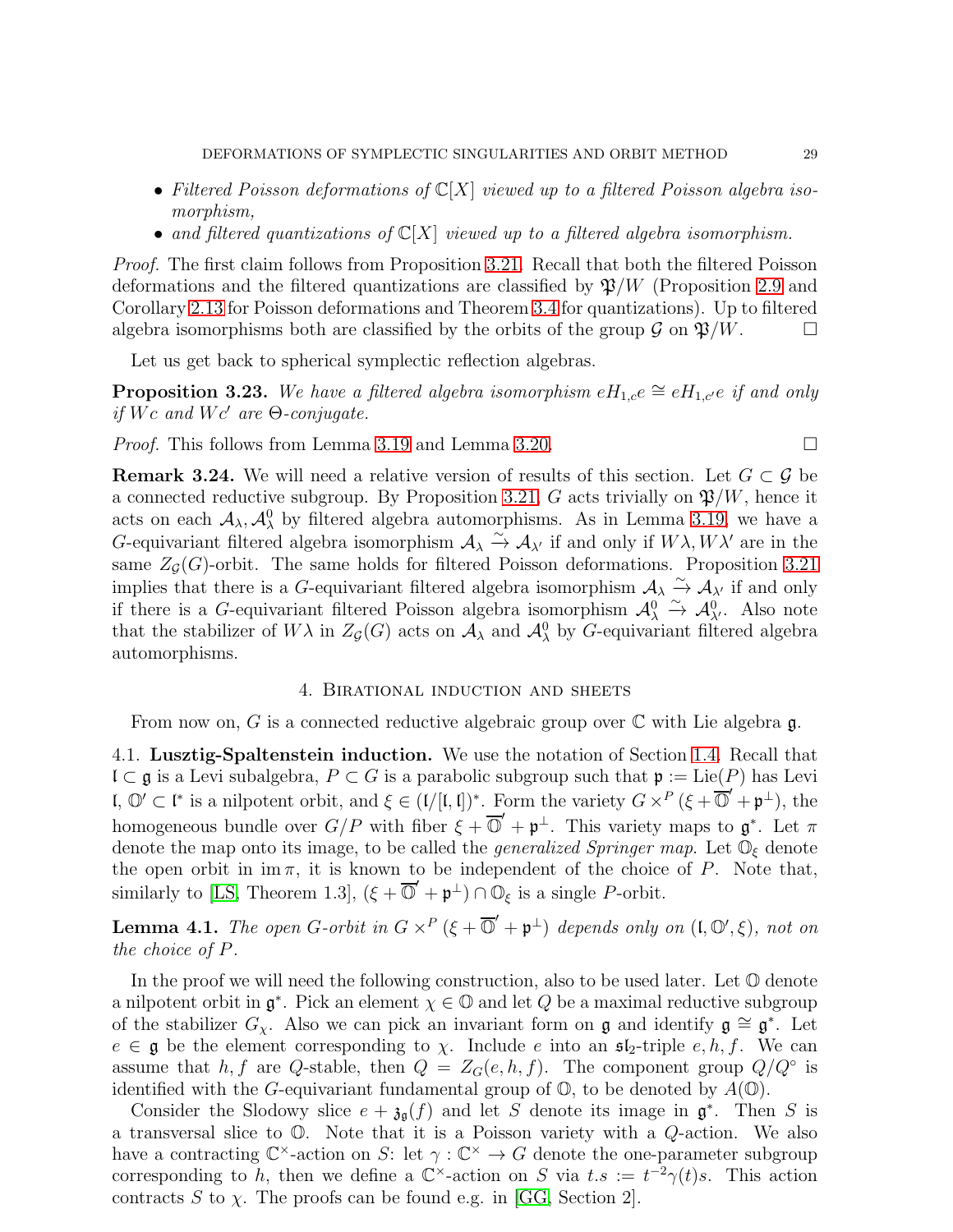Proof of Lemma [4.1.](#page-28-2) The proof is in several steps.

Step 1. The claim easily reduces to the case when  $\xi$  is central (by replacing G with the stabilizer  $G_{\xi}$ ). We can then assume that  $\xi = 0$ . Let  $\mathbb{O}$  denote the open orbit in im  $\pi$ . Let  $X' := \mathrm{Spec}(\mathbb{C}[\mathbb{O}'])$ . Set  $\check{X} = G \times^P ((\mathfrak{l} / [\mathfrak{l}, \mathfrak{l}])^* \times X' \times \mathfrak{p}^{\perp})$ . The open orbit in  $\check{X}$  coincides with that in  $G \times^P (\overline{\mathbb{O}}' + \mathfrak{p}^{\perp}).$ 

The variety  $\check{X}$  naturally maps to  $\mathfrak{g}^*$  and also to  $(\mathfrak{l}/[\mathfrak{l},\mathfrak{l}])^*$ . The morphism to  $(\mathfrak{l}/[\mathfrak{l},\mathfrak{l}])^*$  is flat, G-invariant and  $\mathbb{C}^{\times}$ -equivariant. Note that

<span id="page-29-0"></span>(4.1) 
$$
\dim \check{X} = \dim(\mathfrak{l}/[\mathfrak{l},\mathfrak{l}])^* + \dim \mathbb{O}.
$$

Step 2. Consider the preimage  $\check{S}$  of S in  $\check{X}$  and the restriction of  $\check{X} \to (\mathfrak{l}/[\mathfrak{l},\mathfrak{l}])^*$  to  $\check{S}$ . Our goal is to prove that this restriction is finite and étale.

We start by showing dim  $\check{S} = \dim(\mathfrak{l}/[\mathfrak{l},\mathfrak{l}])^*$ . The slice S is transverse to all G-orbits it intersects, see, e.g., [\[GG,](#page-42-19) Section 2.2]. Equivalently, the action morphism  $G \times S \to \mathfrak{g}^*$ is smooth of relative dimension dim S. Since being smooth is stable under pullback, the action morphism  $G \times \dot{S} \to \dot{X}$  is also smooth of relative dimension dim S. It follows that  $\dim \check{S} = \dim \check{X} + \dim S - \dim \mathfrak{g} = (\dim (\mathfrak{l}/[\mathfrak{l},\mathfrak{l}])^* + \dim \mathbb{O}) + \dim S - \dim \mathfrak{g} = \dim (\mathfrak{l}/[\mathfrak{l},\mathfrak{l}])^*.$ The first equality follows from [\(4.1\)](#page-29-0), and the second follows because dim  $\mathfrak{g} = \dim S +$ dim O. Step 3. The variety  $\check{S}$  inherits actions of  $\mathbb{C}^\times$  and Q from S. The morphism  $\check{S} \to (\mathfrak{l}/[\mathfrak{l},\mathfrak{l}])^*$ is Q-invariant and  $\mathbb{C}^{\times}$ -equivariant by the construction. We claim that the  $\mathbb{C}^{\times}$ -action on

S is contracting. Indeed, the morphism  $\check{X} \to \mathfrak{g}^* \times (\mathfrak{l}/[\mathfrak{l},\mathfrak{l}])^*$  is projective. It follows that the morphism  $\tilde{S} \to S \times (1/[(1,1])^*)$  is projective. This morphism is  $\mathbb{C}^{\times}$ -equivariant. The  $\mathbb{C}^{\times}$ -action on  $S \times (1/[(I, I])^*)$  contracts  $S \times (1/[(I, I])^*)$  to a point. Hence the action on  $\check{S}$  is contracting as well.

Step 4. We claim that the morphism  $\check{S} \to (1/[(1,1])^*)$  is unramified. Thanks to the contracting  $\mathbb{C}^{\times}$ -action we need to show that the fiber over zero is a reduced finite scheme. This fiber coincides with the scheme theoretic preimage of S in  $G \times^P (X' \times \mathfrak{p}^{\perp})$ . The morphism  $G \times^P (X' \times \mathfrak{p}^{\perp}) \to \overline{\mathbb{O}}$  is étale over  $\mathbb{O}$ . The slice S intersects  $\mathbb{O}$  transversally at the single point,  $\chi$ , and does not intersects the boundary of  $\mathbb{O}$ . It follows that the scheme theoretic preimage of S in  $G \times^P (X' \times \mathfrak{p}^{\perp})$  coincides with the preimage of  $\chi$  in the open orbit of  $G \times^P (X' \times \mathfrak{p}^{\perp})$ . This and the claim that the intersection of S with  $\mathbb{O}$ is transversal show the claim in the beginning of the step. Note that the preimage of S in  $G \times^P (X' \times \mathfrak{p}^{\perp})$  is a single  $Q/Q^{\circ}$ -orbit.

Step 5. We have seen in Steps 2-4 that dim  $\check{S} = \dim(\mathfrak{l}/[\mathfrak{l},\mathfrak{l}])^*$  and the morphism  $\check{S} \to$  $(L/[I, I])^*$  is  $\mathbb{C}^{\times}$ -equivariant and etale. Since the  $\mathbb{C}^{\times}$ -action on  $\check{S}$  is contracting (Step 3) and the preimage of  $0 \in (1/[1,1])^*$  is finite, the morphism  $\check{S} \to (1/[1,1])^*$  is finite. The group Q acts on  $\check{S}$  and the map  $\check{S} \to (\mathfrak{l}/[\mathfrak{l},\mathfrak{l}])^*$  is Q-invariant. It follows that  $Q^{\circ}$  acts on  $S$  trivially.

Step 6. As we have pointed out in Step 4, the preimage of  $\chi$  in  $\check{S}$  is a single  $Q/Q^{\circ}$ -orbit, that is the preimage of  $\chi$  in the open orbit in  $G \times^P (X' \times \mathfrak{p}^{\perp})$ . Since the morphism  $\check{S} \to$  $(L/[i, l])^*$  is étale and finite, the fiber of  $\check{S}$  over any point of  $(L/[i, l])^*$  is the same  $Q/Q^{\circ}$ -orbit. Also note that the fiber of  $\check{X} \to (\mathfrak{l}/[\mathfrak{l},\mathfrak{l}])^*$  over a generic point  $\xi_1 \in (\mathfrak{l}/[\mathfrak{l},\mathfrak{l}])^*$  is independent of the choice of P: this fiber is  $G \times^L (\xi_1 \times X')$ . The morphisms  $G \times^L (\xi_1 \times X') \to \mathfrak{g}^*, (1/[\mathfrak{l}, \mathfrak{l}])^*$ are also independent of the choice of P. So the fiber of  $\check{S} \to (\mathfrak{l}/[\mathfrak{l},\mathfrak{l}])^*$  over such a point is independent of the choice of P. This is also the fiber over  $\chi$ . The claim of the lemma follows.  $\Box$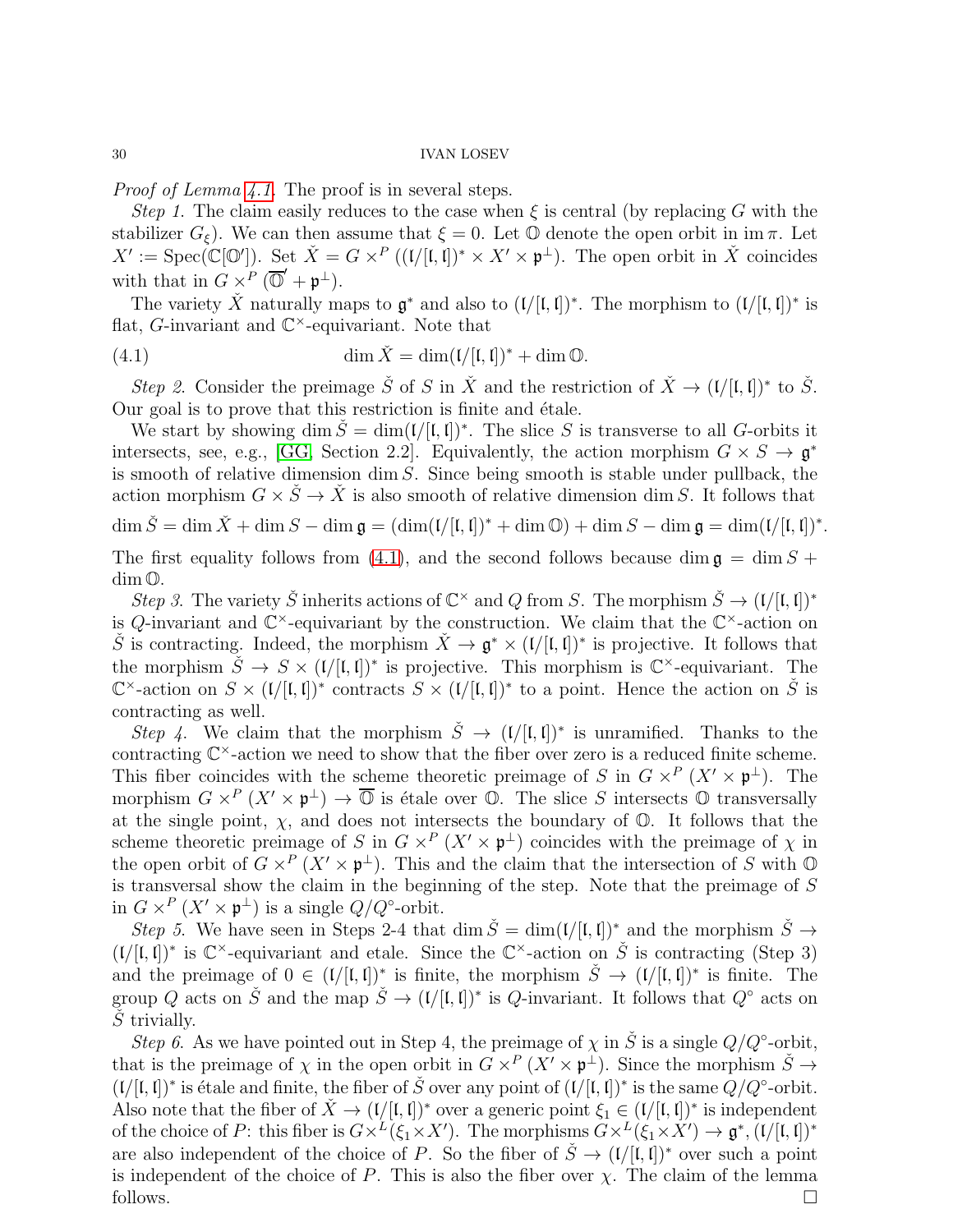Below we write H for the stabilizer  $G_x$ .

Recall, Definition [1.2,](#page-3-2) that  $(I, \mathbb{O}', \xi)$  is called an induction datum. When  $\xi = 0$  we omit it and say that  $(I, \mathbb{O}')$  is an induction datum. We also can talk about birationally induced and birationally rigid orbits. More generally, we say that the open orbit in  $G \times^P (\xi + \overline{\mathbb{O}}' + \mathfrak{p}^{\perp})$ , an equivariant cover of a coadjoint orbit, is *birationally induced* from  $(I, \mathbb{O}', \xi)$ . Finally, recall, Definition [1.2,](#page-3-2) that if  $\pi$  is birational and  $\mathbb{O}'$  is birationally rigid, then we say that  $(I, \mathbb{O}', \xi)$  is a *birationally minimal induction datum*.

We have the following properties of birationally minimal induction data.

<span id="page-30-1"></span>**Proposition 4.2.** For any fixed l and birationally rigid  $\mathbb{O}' \subset I$ , the set  $(I/[I, I])_{\mathbb{O}'}^{*reg}$  of all  $\xi \in (1/[(1,1])^*)$  such that  $(1,0^{\prime},\xi)$  is birationally minimal, is the complement to a finite union of subspaces. Also this locus is independent of the choice of P.

Proof. The independence of P directly follows from Lemma [4.1.](#page-28-2)

Now let  $\xi \in (1/[(1,1])^*)$ . We can naturally embed  $\mathfrak{l}^*$  into  $\mathfrak{g}^*$  because there is a unique **l**-invariant complement to l in  $\mathfrak{g}$ . Hence we can view  $\xi$  as an element of  $\mathfrak{g}^*$ . Set  $\tilde{\mathfrak{l}} := \mathfrak{g}_{\xi}$ , this is a Levi subalgebra. Clearly,  $\xi \in (1/[1,1])_{\mathbb{Q}'}^{*reg}$  if and only if the induction from  $(1,\mathbb{Q}')$ to  $\tilde{l}$  is birational. So the inclusion  $\xi \in (l/[l, l])_{\mathbb{Q}'}^{reg}$  depends only on  $\tilde{l}$ . There is a finite number of choices of  $\tilde{l}$ . So in order to complete the proof of the proposition, we only need to show that if the induction from  $(I, \mathbb{O}')$  is birational, then so is the induction from  $(I, \xi + \mathbb{O}^{\prime})$  for any  $\xi \in (I/[I, I])^*$ . In order to see this consider the varieties  $\check{S} \subset \check{X}$  from the proof of Lemma [4.1.](#page-28-2) The claim that the induction from  $(1, \mathbb{O}^{\prime})$  is birational is equivalent to the condition that the preimage of  $0 \in (1/[1,1])^*$  in  $\check{S}$  is a single point. According to Step 5 of that proof, the morphism  $\check{S} \to (1/[(1,1])^*)$  is finite and etale. It follows that it is an isomorphism. In particular, the preimage of S in  $G \times^P (\xi \times X' \times \mathfrak{p}^{\perp})$  is a single point for each  $\xi \in (1/[(1,1])^*)$ . So the morphism from the open orbit in  $G \times^P (\xi \times X' \times \mathfrak{p}^{\perp})$  to  $\mathfrak{g}^*$ must be generically injective. Equivalently, the induction from  $(I, \xi + \mathbb{O}')$  is birational.  $\Box$ 

<span id="page-30-0"></span>4.2. Sheets and birational sheets. Recall that by a *sheet* in  $\mathfrak g$  we mean an irreducible component of  $\{x \in \mathfrak{g} \mid \dim Gx = d\}$  for some d. Each sheet contains a single nilpotent orbit. The rigid nilpotent orbits are precisely the orbits O such that there is only one sheet containing  $\mathbb{O}$  and this sheet is  $\mathbb{O}+(\mathfrak{g}/[\mathfrak{g},\mathfrak{g}])^*$ , see, e.g., [\[Bor,](#page-42-20) [BoKr2\]](#page-42-21). In general, the sheets are indexed by the pairs  $(I, \mathbb{O}')$ , where  $\mathbb{O}'$  is a rigid orbit in l: the corresponding sheet consists of orbits induced from  $(I, \mathbb{O}', \xi)$  for  $\xi \in (I/[I, I])^*$ .

Let Z be a sheet and  $\mathbb{O}$  be the unique nilpotent orbit contained in Z. It turns out that the action of G on Z admits a geometric quotient. Recall the subgroup  $Q \subset G$  and an affine subspace  $S \subset \mathfrak{g}^*$  from Section [4.1.](#page-28-1) The following is [\[Ka,](#page-42-22) Theorems 0.3,0.4]. Note that the component group of  $Q$  is  $A(\mathbb{O})$ .

## <span id="page-30-2"></span>Proposition 4.3. The following is true:

- (1) The action of  $Q^{\circ}$  on  $Z \cap S$  is trivial and  $A(\mathbb{Q})$  permutes the components of  $Z \cap S$ transitively.
- (2) The variety  $(Z \cap S)/A(\mathbb{O})$  is the geometric quotient for the action of G on Z, in particular, it is a categorical quotient and each fiber of  $Z \to (Z \cap S)/A(\mathbb{O})$  is a single G-orbit.

In general, sheets do not behave well: they may intersect, may fail to be smooth, etc. Birational sheets to be introduced now do not intersect and are very often smooth (and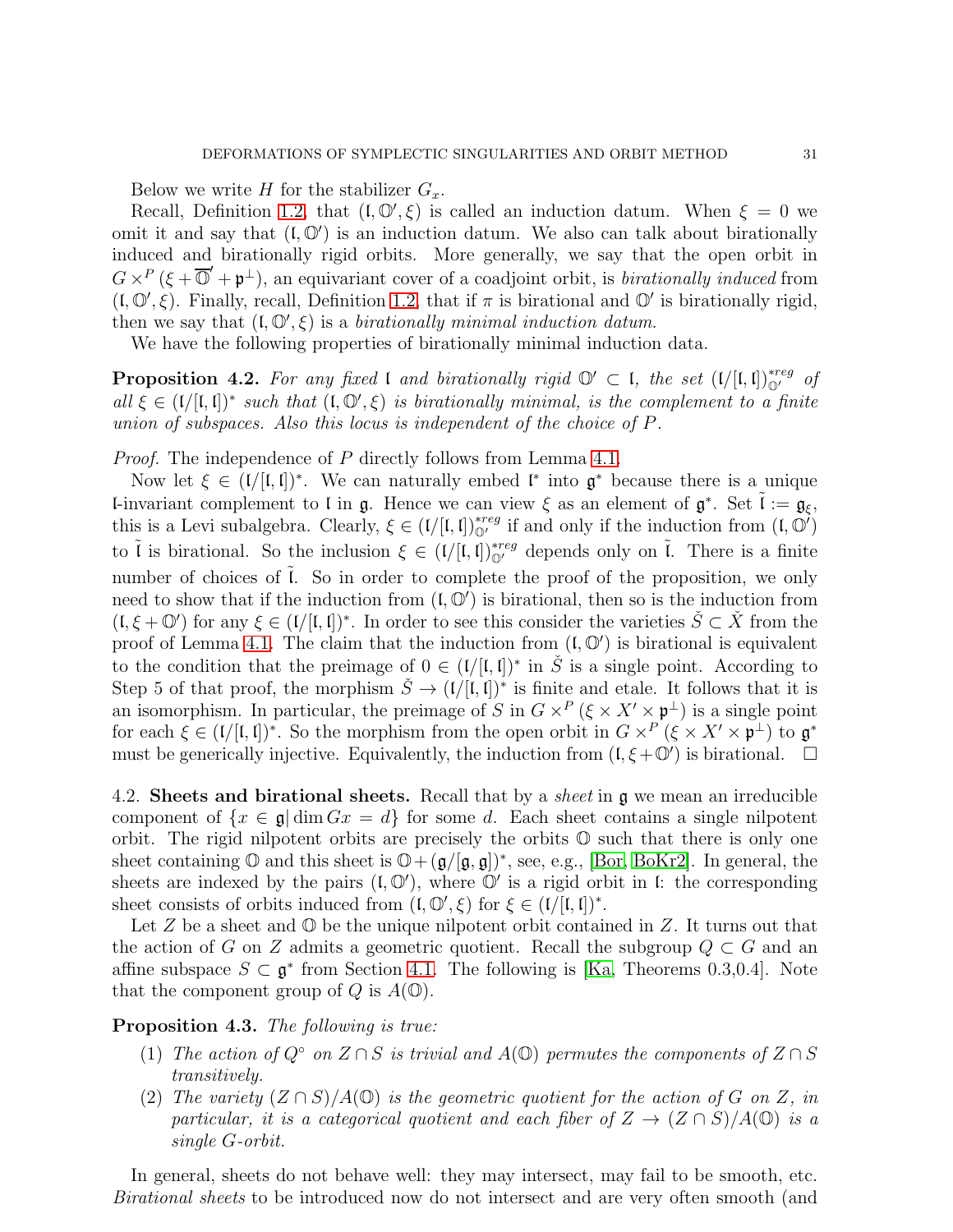always smooth up to a bijective normalization). However, there are birational sheets that do not contain nilpotent orbits.

Pick a Levi subalgebra l and a birationally rigid nilpotent orbit  $\mathbb{O}' \subset \mathfrak{l}$ . Let  $Z_{\mathfrak{l},\mathbb{O}'}^{bir}$  denote the set of all orbits birationally induced from  $(I, \mathbb{O}', \xi)$ , where  $\xi \in (I/[I, I])_{\mathbb{O}'}^{*reg}$ .

To  $(I, \mathbb{O}')$  we assign a finite group  $W(I, \mathbb{O}')$  acting on  $(I/[I, I])^*$  as follows. The group  $N_G(L)$  naturally acts on the set of nilpotent orbits in  $\mathfrak{l}^*$ . Let  $N_G(L, \mathbb{O}^{\prime})$  denote the stabilizer of  $\mathbb{O}'$ . We set  $W(\mathfrak{l}, \mathbb{O}') := N_G(L, \mathbb{O}')/L$ . Note that this finite group naturally acts on  $(V)[I, I])^*$ . It follows from Proposition [4.2](#page-30-1) (namely from the independence of P part) that  $(I/[\mathfrak{l},\mathfrak{l}])_{\mathbb{Q}'}^{*reg}$  is  $W(\mathfrak{l},\mathbb{O}')$ -stable.

The following theorem describes basic properties of birational sheets.

## <span id="page-31-1"></span>Theorem 4.4. The following is true:

- (1) Any coadjoint orbit is induced from a unique (up to G-cojugacy) birationally minimal induction datum. In particular, we have  $\mathfrak{g} = \bigsqcup_{(\mathfrak{l},\mathbb{O}')} Z_{\mathfrak{l},\mathbb{O}'}^{bir}$ .
- (2)  $Z_{\mathfrak{l},\mathbb{O}'}^{bir}$  is a locally closed subvariety of  $\mathfrak{g}$ . Its normalization is smooth and the morphism from the normalization to  $Z_{\mathfrak{l},\mathbb{O}'}^{bir}$  is bijective.
- (3) A geometric quotient for the G-action on  $Z_{\mathfrak{l},\mathbb{Q}}^{bir}$  exists. The normalization of the quotient is  $(V[I, I])_{\mathbb{Q}'}^{*reg}/W(I, \mathbb{Q}')$ . This is a smooth variety. The morphism from the normalization to the quotient is bijective.

<span id="page-31-0"></span>This theorem will be proved in Section [4.5.](#page-35-0)

4.3. Structure of Q-terminalizations. In order to prove Proposition [4.2](#page-30-1) and Theorem [4.4](#page-31-1) we will need to examine the structure of Q-terminalizations. Results of this section have been already obtained by Namikawa, [\[N2\]](#page-43-11), for classical types, and Fu, [\[F\]](#page-42-10), for exceptional types. Their proofs used case-by-case arguments, while our proof is conceptual.

Our main result in this section is the following proposition.

<span id="page-31-2"></span>**Proposition 4.5.** Let  $\mathbb{O}$  be a birationally rigid nilpotent orbit and let  $X := \text{Spec}(\mathbb{C}[\mathbb{O}]).$ Then the following claims hold:

- (1)  $\mathfrak{P} = \{0\}$ , equivalently (Proposition [2.12\)](#page-11-2),  $\mathbb{C}[X]$  has no nontrivial filtered Poisson deformations.
- (2) X is  $\mathbb{Q}$ -factorial and terminal, and  $H^2(X^{reg}, \mathbb{C}) = \{0\}.$

*Proof.* In the proof we can assume that  $G$  is semisimple and simply connected. We also can assume that the action of G on  $\mathbb O$  is faithful, equivalently,  $\mathbb O$  projects nontrivially to all direct summands of g.

First, we show that (1) implies (2) (in fact, they are equivalent but we do not need this). By [\[N4,](#page-43-9) Theorem 5.5(c)], for a generic element  $\lambda \in \mathfrak{P}$ , the morphism  $\tilde{X}_{\lambda} \to X_{\lambda}$ is an isomorphism. In particular, if  $\mathfrak{P} = \{0\}$ , then  $\tilde{X} \xrightarrow{\sim} X$ , hence X is Q-factorial and terminal. The claim that  $\mathfrak{P} = \{0\} \Rightarrow H^2(X^{reg}, \mathbb{C}) = \{0\}$  follows from Lemma [2.8.](#page-10-1)

It remains to prove that if  $\mathbb O$  is birationally rigid, then (1) holds, i.e.,  $\mathfrak{P} = \{0\}$ . The proof of this is in several steps.

Step 1. Here we consider the situation when  $\mathbb O$  is an arbitrary nilpotent orbit. We consider the deformation  $X_{\mathfrak{P}}$ . We claim that we have a Hamiltonian G-action on  $X_{\mathfrak{P}}$ with moment map deforming that on X.

Consider the degree 1 component  $\mathbb{C}[X_{\mathfrak{P}}]_1$ . Note that  $\mathfrak{g} \hookrightarrow \mathbb{C}[X]_1$  and  $\mathbb{C}[X_{\mathfrak{P}}]_1 = \mathbb{C}[X]_1 \oplus$ **P.** Also note that since  $d = 1$ ,  $\mathbb{C}[X_{\mathfrak{P}}]_1$  is a Lie algebra with respect to  $\{\cdot,\cdot\}$  and the embedding  $\mathfrak{g} \hookrightarrow \mathbb{C}[X]_1$  is an inclusion of Lie algebras. So we get an extension of  $\mathfrak{g}$  by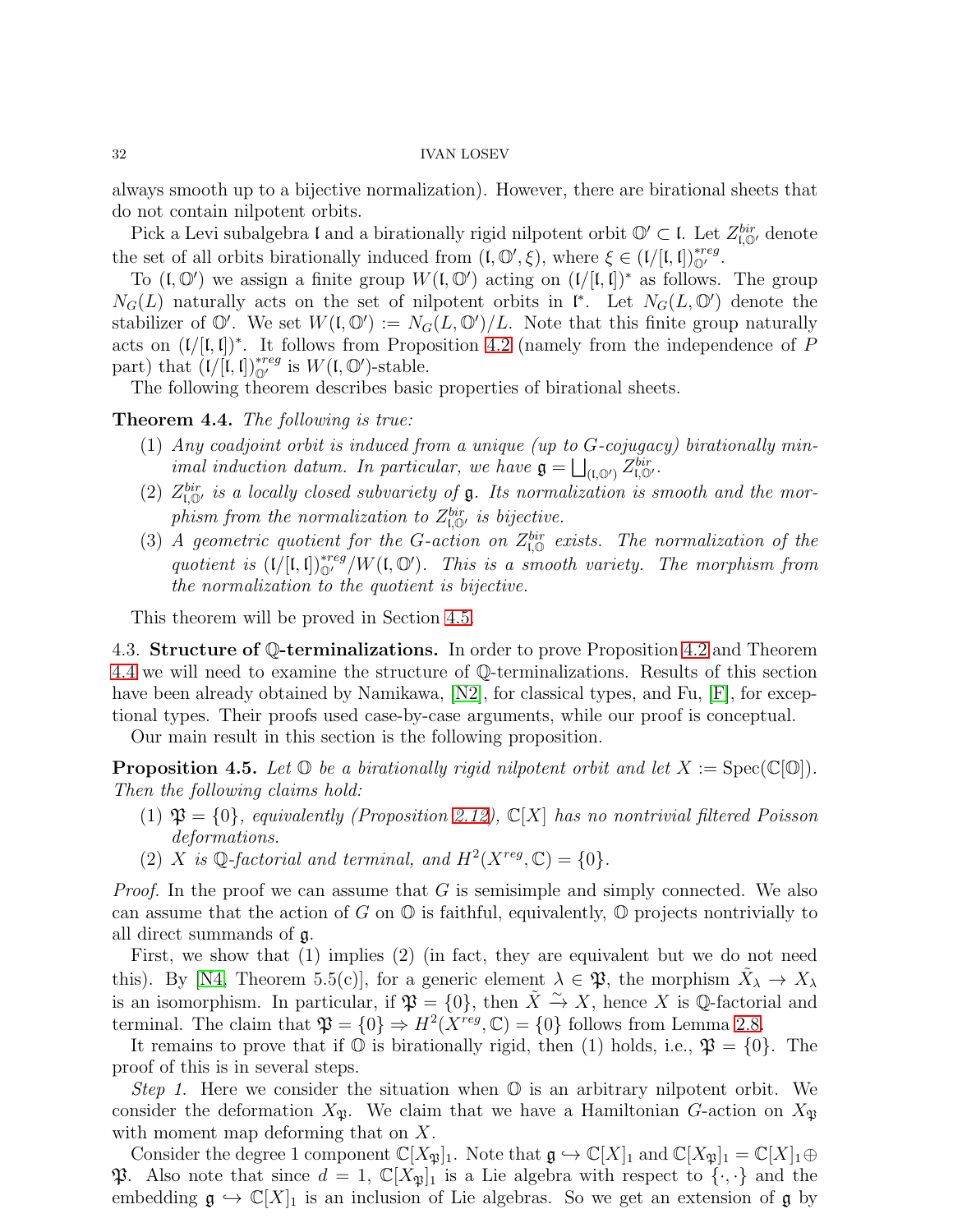the abelian Lie algebra  $\mathfrak P$ . Therefore g canonically splits. Note also that  $\mathbb C[X_{\mathfrak P}]$  acquires a  $\mathbb{C}[\mathfrak{P}]$ -linear action of  $\mathfrak g$  via  $\{\cdot,\cdot\}$ . This action preserves the grading, hence it is locally finite. Its weights are the same as in  $\mathbb{C}[X]$ . Hence it integrates to G. So we get the required Hamiltonian action. Let  $\mu_{\mathfrak{P}} : X_{\mathfrak{P}} \to \mathfrak{g}^*$  denote the moment map and  $\mu_{\lambda}$  be the restriction of  $\mu_{\mathfrak{B}}$  to  $X_{\lambda}$ .

We remark that  $\mu_{\mathfrak{B}}$  is  $W_X$ -invariant, equivalently, the image of g in  $\mathbb{C}[X_{\mathfrak{B}}]$  is  $W_X$ invariant. Recall that  $W_X$  acts on  $\mathbb{C}[X_{\mathfrak{P}}]$  by graded Poisson automorphisms. The subspace  $\mathbb{C}[X_{\mathfrak{P}}]_1$  is  $W_X$ -stable and the projection  $\mathbb{C}[X_{\mathfrak{P}}]_1 \to \mathbb{C}[X]_1$  is  $W_X$ -equivariant. The action on  $\mathbb{C}[X_{\mathfrak{P}}]_1$  is by Lie algebra automorphisms. It follows that the preimage of  $\mathfrak{g}$  in  $\mathbb{C}[X_{\mathfrak{P}}]_1$ is  $W_X$ -stable. Since the action is by Lie algebra automorphisms and  $\mathfrak g$  splits canonically,  $\mathfrak g$  is  $W_X$ -stable. And since the projection of  $\mathfrak g$  to  $\mathbb C[X]_1$  is injective, the action of  $W_X$  on **g** is trivial. So  $\mu_{\mathfrak{B}}$  is indeed  $W_X$ -invariant.

*Step 2.* We still assume that  $\mathbb{O}$  is an arbitrary nilpotent orbit. We claim that, for every  $\lambda \in \mathfrak{P}$ , the G-action on  $X_{\lambda}$  has an open orbit. There is an open G-orbit on  $X = X_0$ . The locus of  $x \in X$  with  $\dim Gx \geq \dim X$  is open and  $\mathbb{C}^{\times}$ -stable. Since the action of  $\mathbb{C}^\times$  is contracting, there is an open orbit in every fiber  $X_\lambda$ . So  $\mu_\lambda$  is generically finite and  $\mu_{\lambda}(X_{\lambda})$  is the closure of a single orbit to be denoted by  $\mathbb{O}_{\lambda}$ . Since  $\mu_0$  is finite and the action of  $\mathbb{C}^{\times}$  on  $X_{\mathfrak{P}}$  is contracting,  $\mu_{\lambda}$  is finite for all  $\lambda$ . Note that  $\overline{\mathbb{O}} \subset \overline{\mathbb{C}^{\times} \mathbb{O}_{\lambda}}$  and  $\dim \mathbb{O}_{\lambda} = \dim \mathbb{O}.$ 

Step 3. By Step 2,  $X_{\mathfrak{P}}/G = \mathfrak{P}$ . It follows that  $\mu_{\mathfrak{P}}$  induces a morphism  $\mathfrak{P} \to \mathfrak{g}^*/G$ . We claim that if  $\mathfrak{P} \neq \{0\}$ , then the image is different from  $\{0\}$ . Indeed, otherwise  $\mathbb{O}_{\lambda} = \mathbb{O}$ for all  $\lambda$ . Moreover, since  $X_{\mathfrak{P}}$  is a flat deformation of X, we see that the open orbit in  $X_{\lambda}$ is  $\mathbb{O}$  and not its proper cover. We get the map  $X_{\mathfrak{P}} \to \mathfrak{P} \times \overline{\mathfrak{O}}$  induced by  $\mu_{\mathfrak{P}}$ . This map is finite and birational so it is the normalization. Also it is Poisson and  $\mathbb{C}^{\times}$ -equivariant. So it lifts to a  $\mathbb{C}^{\times}$ -equivariant Poisson isomorphism  $X_{\mathfrak{P}} \stackrel{\sim}{\to} X \times \mathfrak{P}$ . Since  $X_{\mathfrak{P}}/W_X$  is a universal deformation, this implies  $\mathfrak{P} = \{0\}$ . Contradiction. We see that if  $\mathfrak{P} \neq \{0\}$ , then the image of  $X_{\mathfrak{P}}$  in  $\mathfrak g$  contains non-nilpotent elements.

Step 4. Now assume that  $\mathbb O$  is birationally rigid. Pick a Zariski generic  $\lambda \in \mathfrak{P}$ . Let ξ be the semisimple part of an element in  $\mathbb{O}_{\lambda}$ , l be the stabilizer of ξ in **g** and  $\mathbb{O}'$  be the nilpotent orbit in l such that  $\xi + \mathbb{O}' \subset \mathbb{O}_{\lambda}$ . We claim that  $\mathbb O$  is birationally induced from  $(\tilde{\mathfrak{l}}, \mathbb{O}')$ . Namely, let X' be the normalization of  $\overline{\mathbb{O}}'$  and  $\tilde{X}'$  be its Q-terminalization. Consider the variety  $\tilde{X}^1_{\mathbb{C}\xi} := G \times^P (\mathbb{C}\xi \times \tilde{X}' \times \mathfrak{p}^{\perp})$ . Here  $\mathfrak{p}$  be a parabolic subalgebra with Levi subalgebra l and P is the corresponding subgroup. The variety  $\tilde{X}^1_{\mathbb{C}\xi}$  is a normal Poisson  $\mathbb{C}\xi$ -scheme and has a Hamiltonian G-action. Its algebra of regular functions is finite over  $\mathbb{C}[\mathfrak{g}^*]$  hence is finitely generated. Let  $X^1_{\mathbb{C}\xi} := \text{Spec}(\mathbb{C}[\tilde{X}^1_{\mathbb{C}\xi}])$ . Note that the fiber of  $X^1_{\mathbb{C}\xi}$  over  $\xi$  is the normalization of  $\overline{\mathbb{O}}_{\lambda}$ . The fiber over 0 is  $X^1 := \text{Spec}(\mathbb{C}[\tilde{X}^1])$ , where  $\tilde{X}^1 = G \times^P (\tilde{X}' \times \mathfrak{p}^{\perp})$ . Note that we get a finite G-equivariant morphism  $X^1 \to \overline{\mathbb{O}}$  that factors through  $X^1 \rightarrow X$ .

Since the morphism  $X_{\mathfrak{B}} \to \mathfrak{P}$  is G-invariant and flat, for any irreducible G-module V, we have that  $\text{Hom}_G(V,\mathbb{C}[X_{\mathfrak{B}}])$  is flat over  $\mathbb{C}[\mathfrak{B}]$ . As was mentioned in the beginning of Step 3,  $\mathbb{C}[X_{\mathfrak{P}}]^G \xrightarrow{\sim} \mathbb{C}[\mathfrak{P}].$  So  $\text{Hom}_G(V, \mathbb{C}[X_{\mathfrak{P}}])$  is also finitely generated  $\mathbb{C}[\mathfrak{P}]$ -module, hence is projective. It follows that  $\mathbb{C}[X] \cong \mathbb{C}[X_\lambda]$  as G-modules. Analogously,  $\mathbb{C}[X] \cong \mathbb{C}[X_\lambda^1]$ . We have G-equivariant finite dominant morphisms  $X^1 \to X$  and  $X_\lambda \to X^1_\lambda$ , the latter is induced by the moment map  $\mu_{\lambda}$ . Hence  $\mathbb{C}[X] \cong \mathbb{C}[X]$  as G-modules. We conclude that  $X^1 \nightharpoonup X$ . This contradicts  $\mathbb O$  being birationally rigid and completes the proof of the proposition.  $\Box$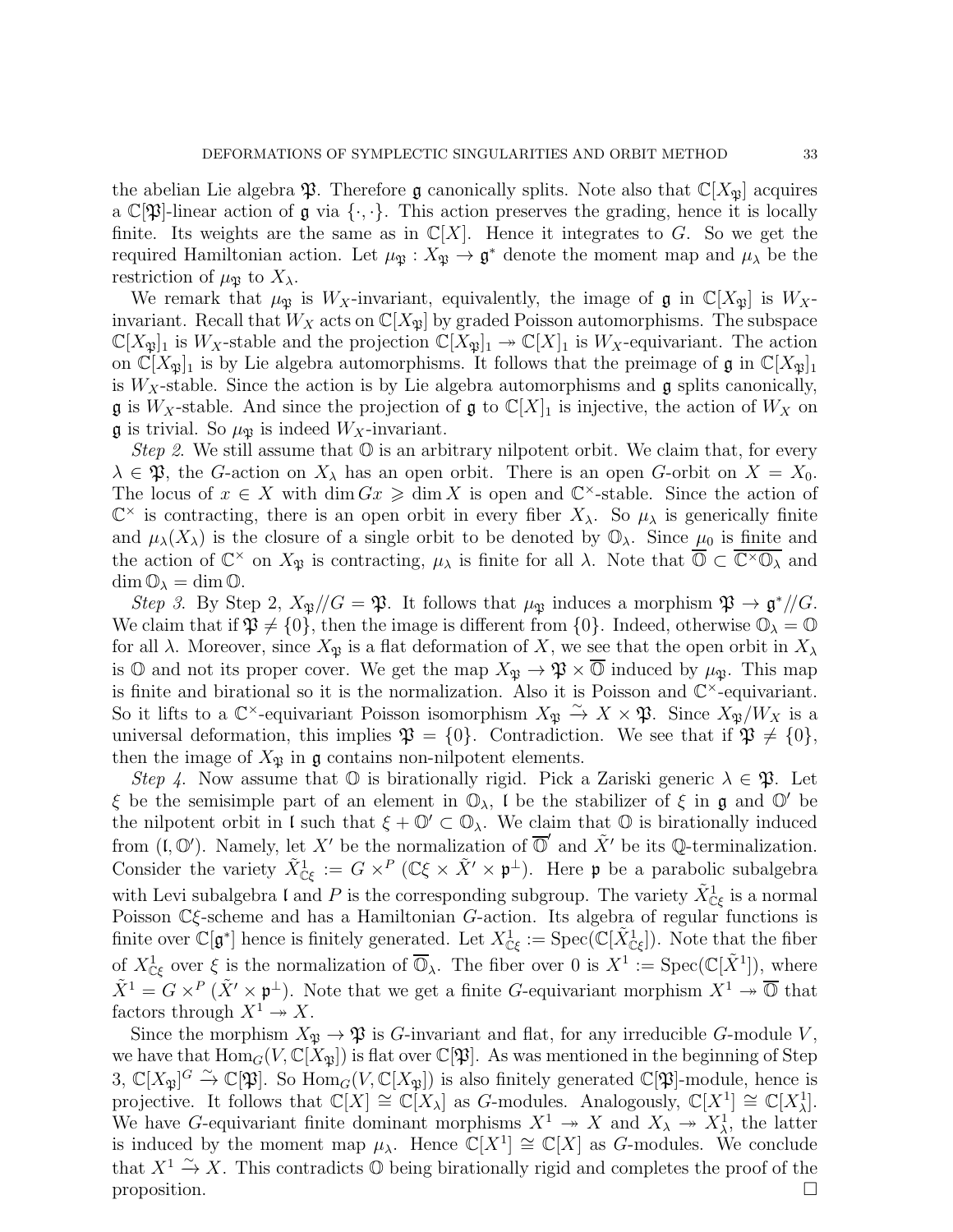<span id="page-33-2"></span>**Corollary 4.6.** Let  $\mathbb{O}$  be a nilpotent orbit. Then the following claims are true.

- (1) There is a unique (up to G-conjugacy) birationally minimal induction datum  $(I, \mathbb{O}')$ for O.
- (2) The variety  $\tilde{X} := G \times^P (X' \times \mathfrak{p}^{\perp})$  (where X' stands for  $Spec(\mathbb{C}[\mathbb{O}'])$ ) is a  $\mathbb{Q}$ terminalization of X.

Proof. We start by proving (2). We can find some minimal birational induction datum  $($ I,  $\mathbb{O}'$  for  $\mathbb{O}$ . The variety  $X'$  is  $\mathbb{Q}$ -factorial terminal by Proposition [4.5.](#page-31-2) Hence so is  $\tilde{X}$ . Hence it is a  $\mathbb{Q}$ -terminalization of X.

Let us prove  $(1)$ . We need to prove that  $(0, \mathbb{O}')$  is unique up to conjugacy. Note that the morphism  $X_{\mathfrak{P}}/W_X \to \mathfrak{P}/W_X$  is uniquely recovered from X thanks to Proposition [2.12](#page-11-2) and does not depend on the choice of the Q-terminalization  $\tilde{X} = G \times^P (X' \times \mathfrak{p}^{\perp})$ , i.e., the choices of P and  $(I, \mathbb{O}')$ . For  $\lambda \in \mathfrak{P}$ , the moment map  $X_{\lambda} \to \mathfrak{g}^*$  is also independent of these choices. According to Step 4 of the proof Proposition [4.5,](#page-31-2) we recover  $(1, \mathbb{O}^{\prime})$  as follows. Consider the fiber  $X_{\lambda}$  of  $X_{\mathfrak{P}}$  over a Zariski generic point  $\lambda \in \mathfrak{P}$ . Let  $\mathbb{O}_{\lambda}$  denote the open orbit in the image of  $X_{\lambda}$  in  $\mathfrak{g}^*$  and let  $x \in \mathbb{O}_{\lambda}$ . Then l is the stabilizer of the semisimple part of x and and  $\mathbb{O}'$  is the L-orbit of the nilpotent part of x.

<span id="page-33-0"></span>4.4. Computation of Weyl groups. In this section we will get some information on the Namikawa-Weyl group  $W_X$  for  $X := \text{Spec}(\mathbb{C}[G/H])$ , where  $G/H$  is the open G-orbit in  $\tilde{X} = G \times^P (X' \times \mathfrak{p}^{\perp})$ . Here  $X' = \text{Spec}(\mathbb{C}[\mathbb{O}'])$  for a birationally rigid nilpotent orbit  $\mathbb{O}' \subset \mathfrak{l}^*.$ 

Our main result is as follows.

<span id="page-33-1"></span>Proposition 4.7. Assume G is semisimple. The following claims are true:

- (1) We have  $\mathfrak{P} = (\mathfrak{l}/[\mathfrak{l},\mathfrak{l}])^*$ .
- (2) The universal deformation  $\tilde{X}_{\mathfrak{B}}$  of  $\tilde{X}$  over  $\mathfrak{P}$  (Proposition [2.6\)](#page-7-0) is isomorphic to  $\check{X} := G \times^P (\mathfrak{P} \times X' \times \mathfrak{p}^{\perp})$  as Poisson scheme over  $\mathfrak{P}$  with a  $\mathbb{C}^{\times}$ -action.
- (3) The Namikawa-Weyl group  $W = W_X$  of X is a normal subgroup in  $W(\mathfrak{l}, \mathbb{O}')$ . Moreover, the quotient  $W(\mathfrak{l}, \mathbb{O}')/W$  is isomorphic to the group A of G-equivariant Poisson automorphisms of X.

The group A is naturally identified with  $N_{Z_G(x)}(H)/H$ , where  $x \in G/H$ . In particular, if  $H = Z_G(x)$ , we see that  $W = W(\mathfrak{l}, \mathbb{O}')$ . A formally weaker result (where  $\mathbb{O}' = \{0\}$ ) was obtained in [\[N3,](#page-43-0) Section 2]. Note also that A coincides with the group of graded G-equivariant automorphisms of  $\mathbb{C}[X]$ .

*Proof of Proposition [4.7.](#page-33-1)* To compute  $\mathfrak P$  we note that since  $H^i(X^{reg}, \mathbb C) = \{0\}$  for  $i = 1, 2$ (see Proposition [4.5\)](#page-31-2) and  $H^1(G/P, \mathbb{C}) = 0$ , we get  $H^2(\tilde{X}^{reg}, \mathbb{C}) = H^2(G/P, \mathbb{C}) = (\mathfrak{l}/[\mathfrak{l}, \mathfrak{l}])^*$ .

Now we prove (2). Note that  $\check{X}$  is a graded deformation of  $\check{X}$  in the sense of Section [2.2.](#page-6-0) By Proposition [2.6,](#page-7-0) there is a unique linear map  $((/ [I, I])^* \to \mathfrak{P}$  and a  $\mathbb{C}^{\times}$ -equivariant Poisson isomorphism  $\check{X} \stackrel{\sim}{\to} (I/[I,I])^* \times_{\mathfrak{P}} \check{X}_{\mathfrak{P}}$ . We need to show that  $(I/[I,I])^* \to \mathfrak{P}$  is an isomorphism. Thanks to (1) it is enough to show it is injective. Assume the contrary: let  $\lambda \in (1/[1,1])^*$  go to 0. This yields an isomorphism  $G \times^P (X' \times \mathfrak{p}^{\perp}) \stackrel{\sim}{\rightarrow} G \times^P (\{\lambda\} \times X' \times \mathfrak{p}^{\perp}).$ In particular, we have an embedding  $G/P \hookrightarrow G \times^P (\{\lambda\} \times X' \times \mathfrak{p}^{\perp})$ . The target is a homogeneous bundle over the affine variety  $G/G_\lambda$  with fiber  $G_\lambda \times^{G_\lambda \cap P} (\{\lambda\} \times X' \times \mathfrak{p}^{\perp}).$ Any morphism from  $G/P$  to  $G/G_\lambda$  maps  $G/P$  to a single point because  $G/P$  is projective and connected while  $G/G_\lambda$  is affine. So we have a closed embedding  $G/P \hookrightarrow G_\lambda \times^{G_\lambda \cap P}$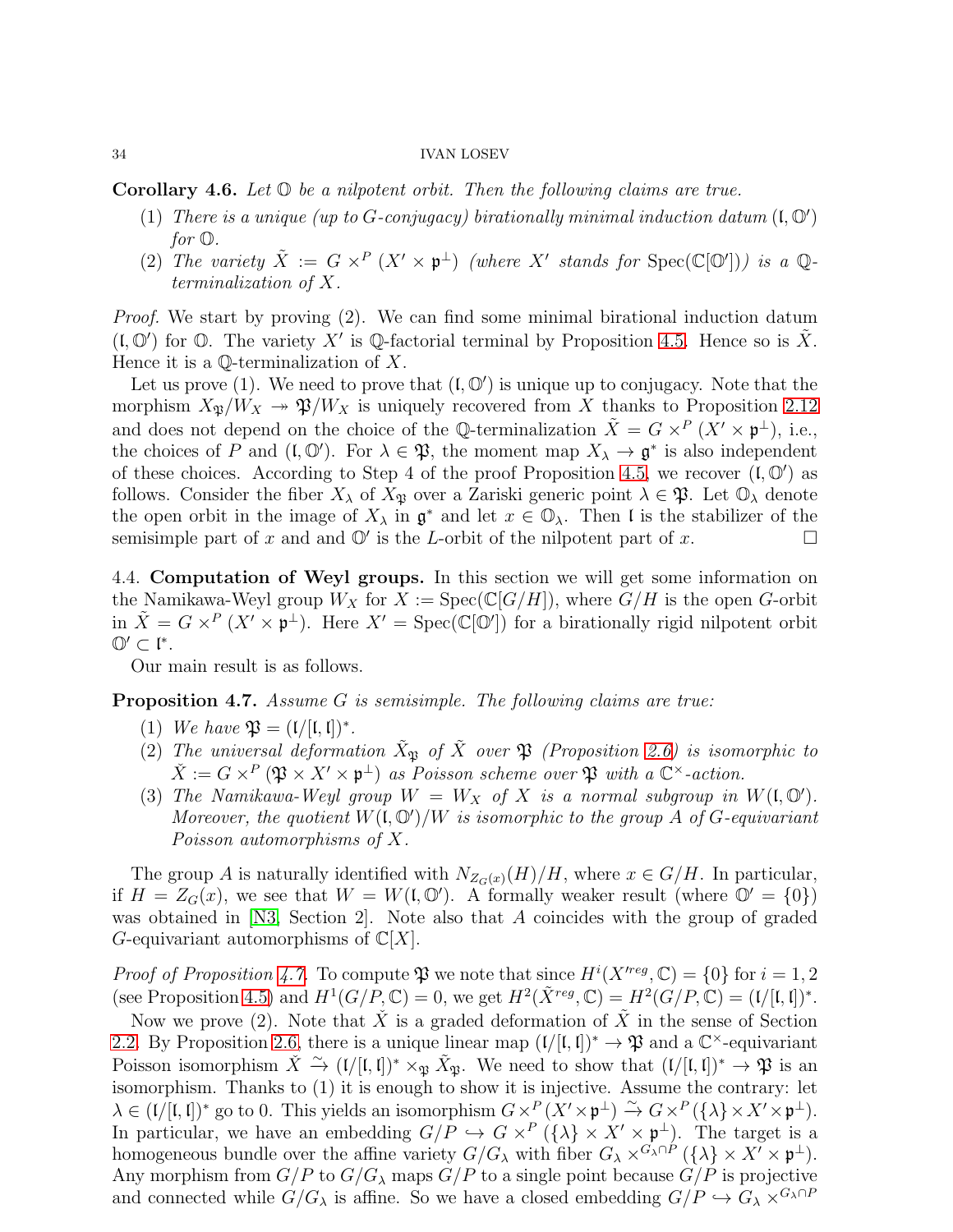$({\lambda} \times X' \times \mathfrak{p}^{\perp})$ . The latter variety is a bundle over the projective variety  $G_{\lambda}/(G_{\lambda} \cap P)$ whose fiber is affine. So the composition

$$
G/P \hookrightarrow G_{\lambda} \times^{G_{\lambda} \cap P} (\{\lambda\} \times X' \times \mathfrak{p}^{\perp}) \twoheadrightarrow G_{\lambda}/(G_{\lambda} \cap P)
$$

is a finite morphism. The latter is impossible because dim  $G/P > \dim G_\lambda/(G_\lambda \cap P)$ . This contradiction finishes the proof of the claim that the linear map  $((/[(, \mathfrak{l}]))^* \to \mathfrak{P})$  is an isomorphism and hence the proof of (2).

(3) will be proved in several steps.

Step 1. Note that, for a Zariski generic  $\xi \in (1/[(1,1])^*)$ , the orbits  $\mathbb{O}_{\xi}$  and  $\mathbb{O}_{\xi'}$  induced from  $(I, \mathbb{O}', \xi)$  and  $(I, \mathbb{O}', \xi')$ , respectively, coincide (here  $\xi' \in (I/[I, I])^*)$  if and only if  $\xi' \in W(\mathfrak{l}, \mathbb{O}')\xi$ . It follows that, for a Zariski generic  $\lambda \in (\mathfrak{l}/[\mathfrak{l}, \mathfrak{l}])^*$ , the equality  $\mu_{\lambda}(X_{\lambda}) =$  $\mu_{\lambda'}(X_{\lambda'})$  implies  $\lambda' \in W(\mathfrak{l}, \mathbb{O}')\lambda$ . But the moment map  $\mu_{\mathfrak{P}}$  is W-invariant, see Step 1 of the proof of Proposition [4.5.](#page-31-2) It follows that  $W \subset W(\mathfrak{l}, \mathbb{O}').$ 

Step 2. We are going to produce a group homomorphism  $W(\mathfrak{l}, \mathbb{O}') \to A$ . Pick a Zariski generic element  $\lambda \in (1/[(1,1])^*)$ . Consider the deformation  $X_{\mathbb{C}\lambda}$  of X over  $\mathbb{C}\lambda$ . It comes with the morphism  $X_{\mathbb{C}\lambda} \to \mathbb{C}\lambda \times_{\mathfrak{g}^*/\!/G} \overline{\mathbb{C}^\times \mathbb{O}_\lambda}$  that is a normalization morphism. Note that  $w \in W(\mathfrak{l}, \mathbb{O})$  defines a  $\mathbb{C}^{\times}$ -equivariant morphism

$$
\mathbb{C}\lambda \times_{\mathfrak{g}^*/\!/ G} \overline{\mathbb{C}^\times \mathbb{O}_\lambda} \xrightarrow{\sim} \mathbb{C} w\lambda \times_{\mathfrak{g}^*/\!/ G} \overline{\mathbb{C}^\times \mathbb{O}_{w\lambda}}
$$

and hence a  $\mathbb{C}^{\times}$ -equivariant isomorphism  $X_{\mathbb{C}\lambda} \to X_{\mathbb{C}w\lambda}$ . This isomorphism is G-equivariant and intertwines the moment maps, hence it is Poisson. Specializing to 0, we get an element of A to be denoted by  $a_{w,\lambda}$ . Note that the group A is finite. So varying  $\lambda$ , we get the same element  $a_{w,\lambda}$ , we will write  $a_w$  for  $a_{w,\lambda}$ . Since  $a_{w_1w_2,\lambda} = a_{w_1,w_2\lambda}a_{w_2,\lambda}$  by the construction, we see that  $w \mapsto a_w$  is a group homomorphism.

Step 3. Let us show that  $W \subset W(\mathfrak{l}, \mathbb{O}')$  is the kernel of the homomorphism  $w \mapsto a_w$ . By the previous step, w induces a filtered Poisson algebra isomorphism  $\mathbb{C}[X_\lambda] \to \mathbb{C}[X_{w\lambda}]$  such that the induced automorphism of  $\mathbb{C}[X]$  is  $a_w$ . So  $w \in W$  if and only if the isomorphism  $\mathbb{C}[X_{\lambda}] \stackrel{\sim}{\to} \mathbb{C}[X_{w\lambda}]$  is that of filtered deformations if and only if  $a_w = 1$ .

Step 4. Let us prove that the homomorphism  $W(\mathfrak{l}, \mathbb{O}') \to A$  is surjective. Recall that A acts on  $\mathbb{C}[\mathfrak{P}]^W$  by graded algebra automorphisms and on  $\mathbb{C}[X_{\mathfrak{P}}]^W$  by graded Poisson algebra automorphisms. Under this action,  $\mathfrak{g} \subset \mathbb{C}[X_{\mathfrak{P}}]^W$  stays fixed. It follows that if  $W\lambda, W\lambda'$  are A-conjugate, then  $\mu_{\lambda}(X_{\lambda}) = \mu_{\lambda'}(X_{\lambda'}).$ 

Also if  $a \in A$  acts trivially on  $\mathbb{C}[\mathfrak{P}]^W$ , then it acts trivially on  $\mathfrak{P}/W \times_{\mathfrak{g}^*/\!/G} \mathfrak{g}^*$  and hence on its normalization  $X_{\mathfrak{B}}/W$ . Therefore  $a = 1$ .

In particular, we can take a Zariski generic  $\lambda$  and use Step 1 to see that if a sends  $W\lambda$ to  $W\lambda'$ , then  $\lambda, \lambda'$  are  $W(\mathfrak{l}, \mathbb{O}')$ -conjugate. Since A acts faithfully on  $\mathfrak{P}/W$ , this implies the surjectivity of  $W(\mathfrak{l}, \mathbb{O}') \to A$ .  $) \rightarrow A.$ 

Below we will need to relate Weyl groups for inductions to g and to some Levi subalgebra of  $\mathfrak g$ . Namely, take a Levi  $\mathfrak l \subset \mathfrak g$  and a birationally rigid nilpotent orbit  $\mathbb O' \subset \mathfrak l^*$ . Let  $\mathfrak g$ denote a Levi subalgebra of  $\mathfrak g$  containing l. Let  $\mathbb O$  be the nilpotent orbit in  $\mathfrak g^*$  induced from  $(I, \mathbb{O}')$  and assume that the induction is birational. Let  $\underline{X}$  denote the normalization of  $\overline{\mathbb{O}}$  and let  $X := \text{Spec}(\mathbb{C}[G \times^P (X' \times \mathfrak{p}^{\perp})]).$ 

<span id="page-34-0"></span>**Lemma 4.8.** The group  $W_{\underline{X}}$  is contained in the pointwise stabilizer of  $(\mathfrak{g}/[\mathfrak{g}, \mathfrak{g}])^*$  $(\mathfrak{l}/[\mathfrak{l},\mathfrak{l}])^*$  in  $W_X$ .

Proof. In the proof we will need a slightly different construction of the homomorphism  $W(\mathfrak{l}, \mathbb{O}') \to A$ . Pick an element  $w \in W(\mathfrak{l}, \mathbb{O}')$  and its lift g to  $N_G(\mathfrak{l}, \mathbb{O}')$ . Set  $P^1 := gPg^{-1}$ ,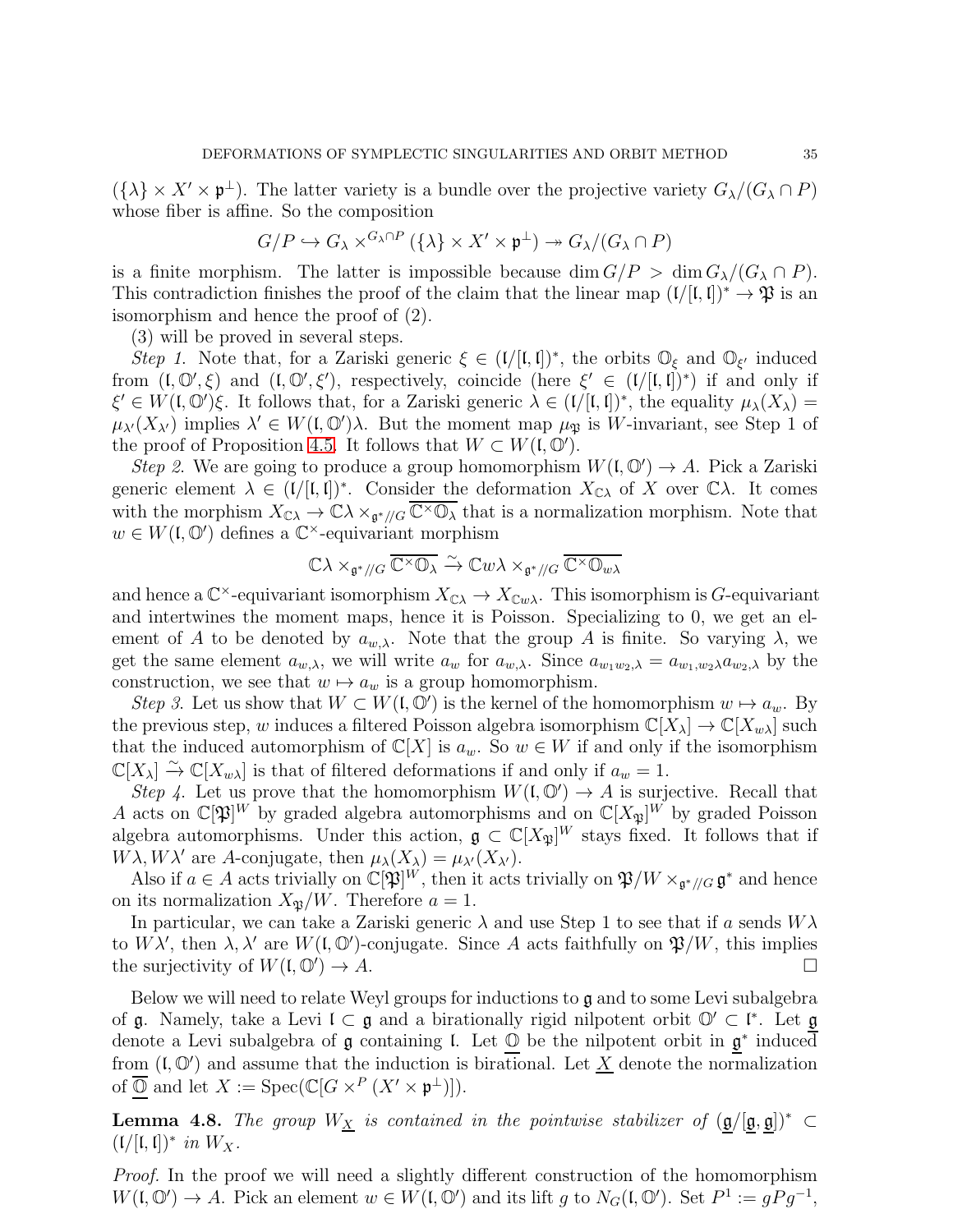this is a parabolic subgroup of  $G$  with Levi subgroup  $L$ . Consider the universal deformations of Q-factorial terminalizations associated to  $P, P<sup>1</sup>$ , i.e.,  $\tilde{X}_{\mathfrak{P}} := G \times^P ((\mathfrak{l} / [\mathfrak{l}, \mathfrak{l}])^* \times$  $X' \times \mathfrak{p}^{\perp}$ ),  $\tilde{X}_{\mathfrak{P}}^1 := G \times^{P^1} ((1/[\mathfrak{l}, \mathfrak{l}])^* \times X' \times \mathfrak{p}^{1, \perp})$ . Note that g gives rise to an isomorphism of varieties  $\tilde{X}_{\mathfrak{P}} \to \tilde{X}_{\mathfrak{P}}^1$ . It is not an isomorphism of schemes over  $\mathfrak{P}$ , rather the induced map  $\mathfrak{P} \to \mathfrak{P}$  is w. Passing to the spectra of the rings of regular functions we get an isomorphism  $X_{\mathfrak{P}} \to X_{\mathfrak{P}}$ . Its specialization to 0 coincides with  $a_w$ : in order to see this we can restrict to  $\mathbb{C}\lambda\subset\mathfrak{P}$  for a Zariski generic  $\lambda\in\mathfrak{P}$ , we recover the construction from Step 2 of the proof of Proposition [4.7.](#page-33-1)

Now we need to produce an embedding of  $W_{\underline{X}}$  into the pointwise stabilizer of  $(\underline{\mathfrak{g}}/[\underline{\mathfrak{g}},\underline{\mathfrak{g}}])^*$ inside  $W_X$ . Thanks to our assumption that the induction from L to  $\underline{G}$  is birational, we have  $W_{\underline{X}} = \underline{W}(\mathfrak{l}, \mathbb{O}')$ , where  $\underline{W}(\mathfrak{l}, \mathbb{O}')$  is the analog of  $W(\mathfrak{l}, \mathbb{O}')$  for  $\underline{G}$ . Note that  $\underline{W}(\mathfrak{l}, \mathbb{O}')$ coincides with the pointwise stabilizer of  $(\mathfrak{g}/[\mathfrak{g},\mathfrak{g}])^*$  in  $W(\mathfrak{l},\mathbb{O}')$ . So we need to prove that  $W(\mathfrak{l}, \mathbb{O}')$  maps trivially to A.

Set  $\underline{X} := \mathbb{C}[\mathbb{O}]$  and let  $\mathfrak{P} := ((\mathfrak{l} \cap [\mathfrak{g}, \mathfrak{g}])/[\mathfrak{l}, \mathfrak{l}])^*$ . Every element  $w \in \underline{W}(\mathfrak{l}, \mathbb{O}')$  defines an automorphism of  $\underline{X}_{\mathfrak{P}}$  that is the identity on  $\underline{X}$ . Now choose P such that  $\overline{P} := P \underline{G}$ is a parabolic subgroup in G. Construct  $P^1$ ,  $\tilde{X}_{\mathfrak{P}}^1$  from w. The morphisms  $\tilde{X}_{\mathfrak{P}}, \tilde{X}_{\mathfrak{P}}^1 \to X_{\mathfrak{P}}$ factor through  $G \times^{\overline{P}} ((\underline{\mathfrak{g}}/[\underline{\mathfrak{g}}, \underline{\mathfrak{g}}])^* \times \underline{X}_{\mathfrak{P}} \times \overline{\mathfrak{p}}^{\perp}).$  An element  $g \in N_{\underline{G}}(\mathfrak{l}, \mathbb{O}')$  lifting w defines an automorphism of the latter variety that is the identity on  $G \times^{\overline{P}} ((\mathfrak{g}/[\mathfrak{g}, \mathfrak{g}])^* \times \underline{X} \times \overline{\mathfrak{p}}^{\perp})$ because  $w \in W_X$ . It follows that the induced automorphism of X is the identity finishing the proof.  $\Box$ 

In the proof of Theorem [4.4](#page-31-1) in the next section we will see that in Lemma [4.8](#page-34-0) we actually have an equality.

## <span id="page-35-0"></span>4.5. Consequences. In this section we prove Theorem [4.4.](#page-31-1)

We start with a criterium for  $\mathbb{C}[X_{\xi}], \mathbb{C}[X_{\xi'}]$  with  $\xi, \xi' \in (1/[(1,1])_{\mathbb{O}'}^{*reg}$  to be isomorphic as filtered algebras.

<span id="page-35-1"></span>**Lemma 4.9.** Let  $\xi, \xi' \in (1/[(1,1])_{\mathbb{O}'}^{*reg})$ . Then the following are equivalent:

- (1)  $\mathbb{C}[X_{\xi}], \mathbb{C}[X_{\xi'}]$  are *G*-equivariantly isomorphic as filtered Poisson algebras.
- (2) The G-orbits induced from  $(I, \mathbb{O}', \xi)$ ,  $(I, \mathbb{O}', \xi')$  coincide.
- (3)  $\xi' \in W(\mathfrak{l}, \mathbb{O}')\xi$ .

*Proof.* Clearly (3) implies (2). Let  $\mathbb{O}_{\xi}, \mathbb{O}_{\xi'}$  denote the orbits induced from  $(\mathfrak{l}, \mathbb{O}', \xi)$  and  $(I, \mathbb{O}', \xi')$ . Note that  $\mathbb{C}[X_{\xi}] \cong \mathbb{C}[\mathbb{O}_{\xi}]$  (a G-equivariant Poisson isomorphism) because  $\zeta \in (I/[I,I])_{\mathbb{Q}'}^{*reg}$  and similarly  $\mathbb{C}[X_{\xi'}] \cong \mathbb{C}[\mathbb{Q}_{\xi'}].$  The argument of Step 4 of the proof of Proposition [4.5](#page-31-2) shows that if  $\mathbb{O}_{\xi} = \mathbb{O}_{\xi'}$ , then, in the notation there, we have a  $\mathbb{C}^{\times}$ equivariant isomorphism  $X_{\mathbb{C}\xi}^1 \cong X_{\mathbb{C}\xi'}^1$ . Since  $\mathbb{C}[X_{\xi}]$  is the specialization of  $\mathbb{C}[X_{\mathbb{C}\xi}^1]$  at  $1$  – and similarly for  $\mathbb{C}[X_{\xi'}],$  the resulting isomorphism  $\mathbb{C}[X_{\xi}] \cong \mathbb{C}[X_{\xi'}]$  is G-equivariant and of filtered algebras. So (2) implies (1).

Let us show that (1) implies (3). The group of the graded G-equivariant Poisson automorphisms of  $\mathbb{C}[X]$  is A. The implication  $(1) \Rightarrow (3)$  now follows from Remark [3.24.](#page-28-3)  $\Box$ 

Proof of Theorem [4.4.](#page-31-1) The proof is in several steps.

Step 1. Let us prove (1). Clearly, the birational sheets cover  $\mathfrak{g}$ . So we need to prove that an orbit determines a birationally minimal induction datum uniquely up to G-conjugacy (which, in particular, implies that the birational sheets do not intersect). Recall that if an orbit  $Gy$  with  $y \in \mathfrak{g}^*$  is induced from  $(\mathfrak{l}, \mathbb{O}', \xi)$ , then  $\xi$  is G-conjugate to  $y_s$ . This allows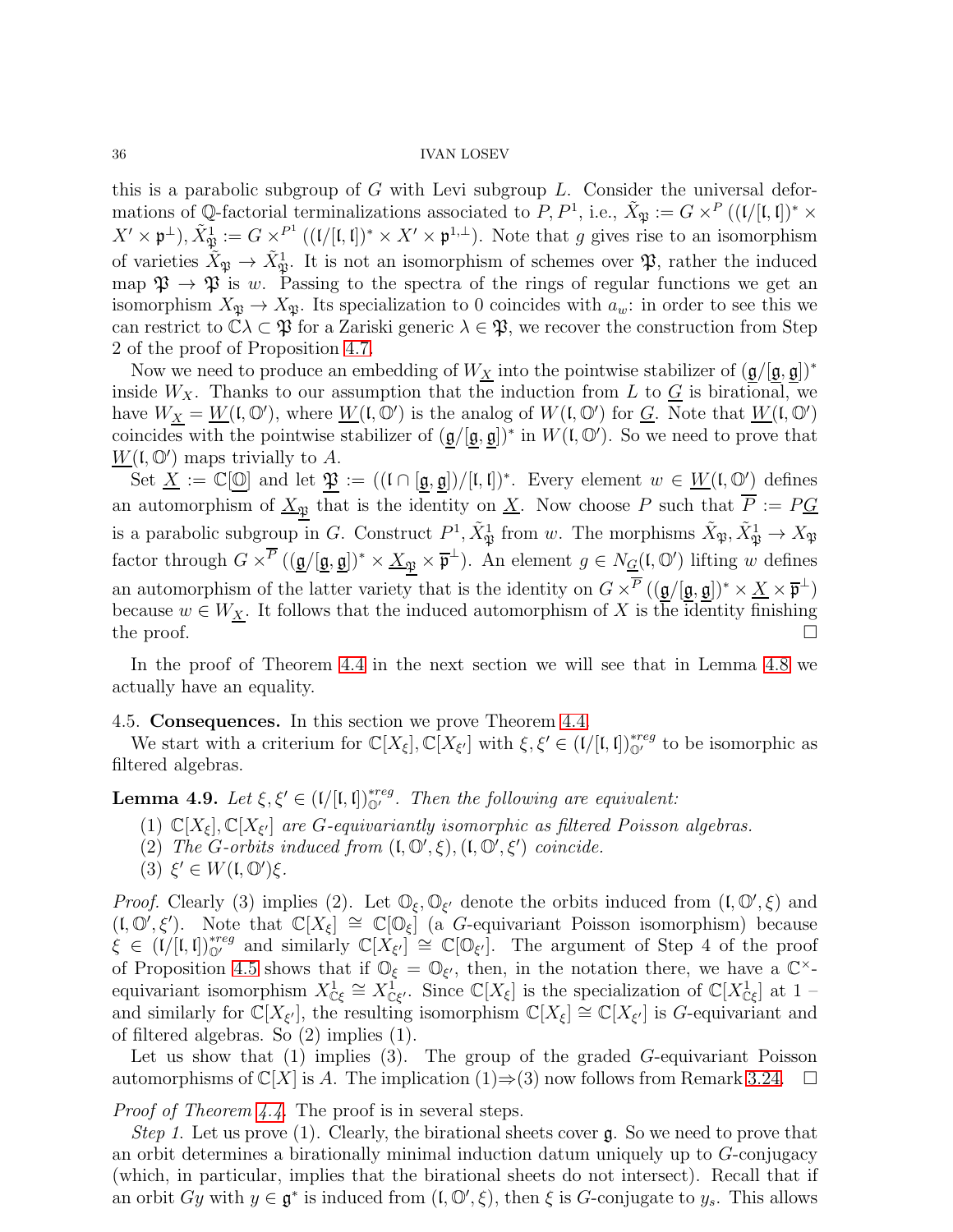to reduce the proof to the claim that every nilpotent orbit is birationally induced from a unique birationally minimal induction datum. This is (1) of Corollary [4.6.](#page-33-2)

Step 2. To prove (2) and (3) we first need to establish the following claim:

(\*) The action of  $A = W(\mathfrak{l}, \mathbb{O}')/W_X$  on  $(\mathfrak{l}/[\mathfrak{l}, \mathfrak{l}])_{\mathbb{O}'}^{*reg}/W_X$  is free.

Indeed, let  $\xi \in (1/[(1,1])_{\mathbb{Q}'}^{*reg}$ . Let <u>G</u> stand for the stabilizer of  $\xi$  in G. Let  $\underline{\mathbb{Q}}$  denote the nilpotent orbit in g induced from  $(I, \mathbb{O}')$ . Set  $\underline{X} = \text{Spec}(\mathbb{C}[\mathbb{O}])$ . By Lemma [4.8,](#page-34-0) we have  $W_{\underline{X}} \subset W_{X,\xi}$ . On the other hand, the group  $\underline{W}(\mathfrak{l},\mathbb{O}')$ , the analog of  $W(\mathfrak{l},\mathbb{O}')$ for  $\mathfrak g$ , coincides with the stabilizer  $(W(\mathfrak l, \mathbb O'))_{\xi}$ . But the induction from  $(\mathfrak l, \mathbb O')$  to  $\mathbb O$  is birational, so by Proposition [4.7,](#page-33-1) we have  $W_{\underline{X}} = \underline{W}(\mathfrak{l}, \mathbb{O}')$ . Together with the equality  $\underline{W}(\mathfrak{l},\mathbb{O}')=(W(\mathfrak{l},\mathbb{O}'))_{\xi}$ , this shows (\*).

Step 3. Now let us prove (3). Let  $X^0_{\mathfrak{P}}$  denote the locus in  $\tilde{X}_{\mathfrak{P}}$  consisting of orbits of maximal dimension, it embeds into  $X_{\mathfrak{P}}$ . Recall, (1) and (2) of Proposition [4.7,](#page-33-1) that  $\mathfrak{P} = (\mathfrak{l}/[\mathfrak{l},\mathfrak{l}])^*$  and  $\tilde{X}_{\mathfrak{P}} = G \times^P (\mathfrak{P} \times X' \times \mathfrak{p}^{\perp})$ . As in the proof of Lemma [4.1,](#page-28-2) consider the preimage  $\check{S} \subset \tilde{X}_{\mathfrak{P}}$  of the Slodowy slice S to  $\mathbb O$  under  $\mu_{\mathfrak{P}} : \tilde{X}_{\mathfrak{P}} = G \times^P (\mathfrak{P} \times X' \times \mathfrak{p}^{\perp}) \to \mathfrak{g}^*$ . Clearly,  $\check{S} \subset X^0_{\mathfrak{P}}$ . The morphism  $\mu_{\mathfrak{P}} : \check{S} \to S$  is still proper. As we have seen in the proof of Lemma [4.1,](#page-28-2) see Steps 4 and 5, the morphism  $\check{S} \to \mathfrak{P}$  is finite and étale.

As we have seen in the proof of Lemma [4.8,](#page-34-0) we have a  $W(\mathfrak{l}, \mathbb{O}')$ -action on  $X_{\mathfrak{P}}$ . Since  $X_{\mathfrak{P}} \to \mathfrak{g}^*$  is  $W_X$ -invariant and  $S \subset \mathfrak{g}^*$  is Q-stable, we see that  $\check{S} \subset X_{\mathfrak{P}}^0 \subset X_{\mathfrak{P}}$  is  $W(\mathfrak{l}, \mathbb{O}')$ -stable. By Proposition [4.3,](#page-30-2) every G-orbit in Z intersects S in a single  $A(\mathbb{O})$ -orbit. From here we deduce that the projection  $\check{S} \to \mathfrak{P}$  induces an isomorphism  $\check{S}/W(\mathfrak{l}, \mathbb{O}') \to$  $\mathfrak{P}/W(\mathfrak{l},\mathbb{O}').$ 

Note that  $Z_{\mathfrak{l},\mathbb{Q}'}^{bir} \cap S$  coincides with the image of  $\check{S} \cap \pi^{-1}((\mathfrak{l}/[\mathfrak{l},\mathfrak{l}])_{\mathbb{Q}'}^{*reg})$  under  $\mu_{\mathfrak{P}}$ , where we write  $\pi$  for the projection  $\tilde{X}_{\mathfrak{P}} \to \mathfrak{P}$ . This image is the complement of a closed subset in the image of the proper morphism  $\mu_{\mathfrak{P}}|_{\tilde{S}}$ . It follows that  $Z_{\mathfrak{l},\mathbb{Q}'}^{bir} \cap S$  is a locally closed subvariety. The proper epimorphism  $\check{S} \cap \pi^{-1}((\iota/[\iota, \iota])_{\mathbb{Q}'}^{*reg}) \to Z_{\iota, \mathbb{Q}'}^{bir} / G$  factors through  $(\check{S} \cap \pi^{-1}((\iota([\mathfrak{l},\mathfrak{l}])_{\mathbb{O}'}^{*reg}))/W(\mathfrak{l},\mathbb{O}').$  Moreover, it follows from Lemma [4.9](#page-35-1) that if the images of two points from  $\check{S} \cap \pi^{-1}((1/[\mathfrak{l},\mathfrak{l}])^{*reg}_{\mathbb{Q}'} )$  in  $Z_{\mathfrak{l},\mathbb{Q}'}^{bir}/G$  coincide, then the points are  $W(\mathfrak{l}, \mathbb{O}')$ -conjugate. So the morphism  $(\check{S} \cap \pi^{-1}((\mathfrak{l}/[\mathfrak{l}, \mathfrak{l}])_{\mathbb{O}'}^{*reg}))/W(\mathfrak{l}, \mathbb{O}') \rightarrow$  $Z_{\mathfrak{l},\mathbb{O}'}^{bir}/G$  is also injective. Therefore it is a bijective normalization morphism. The variety  $(\check{S} \cap \pi^{-1}((\iota([I, I])_{\mathbb{Q}'}^{*reg})) / W(\iota, \mathbb{Q}') = (\iota([I, I])_{\mathbb{Q}'}^{*reg} / W(\iota, \mathbb{Q}')$  is smooth by (\*) in Step 2. This proves (3).

Step 4. Let us prove (2). Note that  $X^0_{\mathfrak{P}} \cap \pi^{-1}((1/[\mathfrak{l}, \mathfrak{l}])^{*reg}_{\mathbb{O}'} ) = \mu_{\mathfrak{P}}^{-1}(Z^{bir}_{\mathfrak{l}, \mathbb{O}'})$ . The subvariety  $X^0_{\mathfrak{P}}$  is the union of orbits of maximal dimension in  $X_{\mathfrak{P}}$ . Since the action of  $W(\mathfrak{l}, \mathbb{O}')$  on  $X_{\mathfrak{P}}$  commutes with that of G, we see that  $W(\mathfrak{l}, \mathbb{O}')$  preserves  $X_{\mathfrak{P}}^0$ . By Lemma [4.9,](#page-35-1) the induced morphism  $(X^0_{\mathfrak{P}} \cap \pi^{-1}((\mathfrak{l} / [\mathfrak{l}, \mathfrak{l}])^{*reg}_{\mathbb{O}'})/W(\mathfrak{l}, \mathbb{O}') \to Z^{bir}_{\mathfrak{l}, \mathbb{O}'}$  is injective. It is also proper so it is finite. It remains to prove that  $(X^0_{\mathfrak{P}} \cap \pi^{-1}((\mathfrak{l} / [\mathfrak{l}, \mathfrak{l}])^{*reg}_{\mathbb{O}'}))/W(\mathfrak{l}, \mathbb{O}')$  is smooth. This will follow if we show that  $W(\mathfrak{l}, \mathbb{O}')$  acts on  $X^0_{\mathfrak{P}} \cap \pi^{-1}((\mathfrak{l}/[\mathfrak{l}, \mathfrak{l}])^{*reg}_{\mathbb{O}'})$  as a group generated by reflections (by a reflection in this case we mean an automorphism whose fixed locus is a divisor). We have seen in Step 2 that  $(W(\mathfrak{l}, \mathbb{O}'))_{\xi} = W_{\underline{X}}$  is a reflection group (in its action on  $(V[[, \mathfrak{l}])^*)$ . So it remains to check that  $(W(\mathfrak{l}, \mathbb{O}'))_{\xi}$  fixes  $X_{\xi}$  pointwise. Recall, Step 2, that  $W_{X,\xi} = (W(\mathfrak{l}, \mathbb{O}'))_{\xi}$ . Assume that an element  $w \in W_{X,\xi}$  acts on  $X_{\xi}$  nontrivially. The action preserves the filtration on  $\mathbb{C}[X_{\xi}]$  and is the identity on the associated graded. But a finite group of automorphisms cannot contain a non-unit element with these properties. This finishes the proof of (2).  $\Box$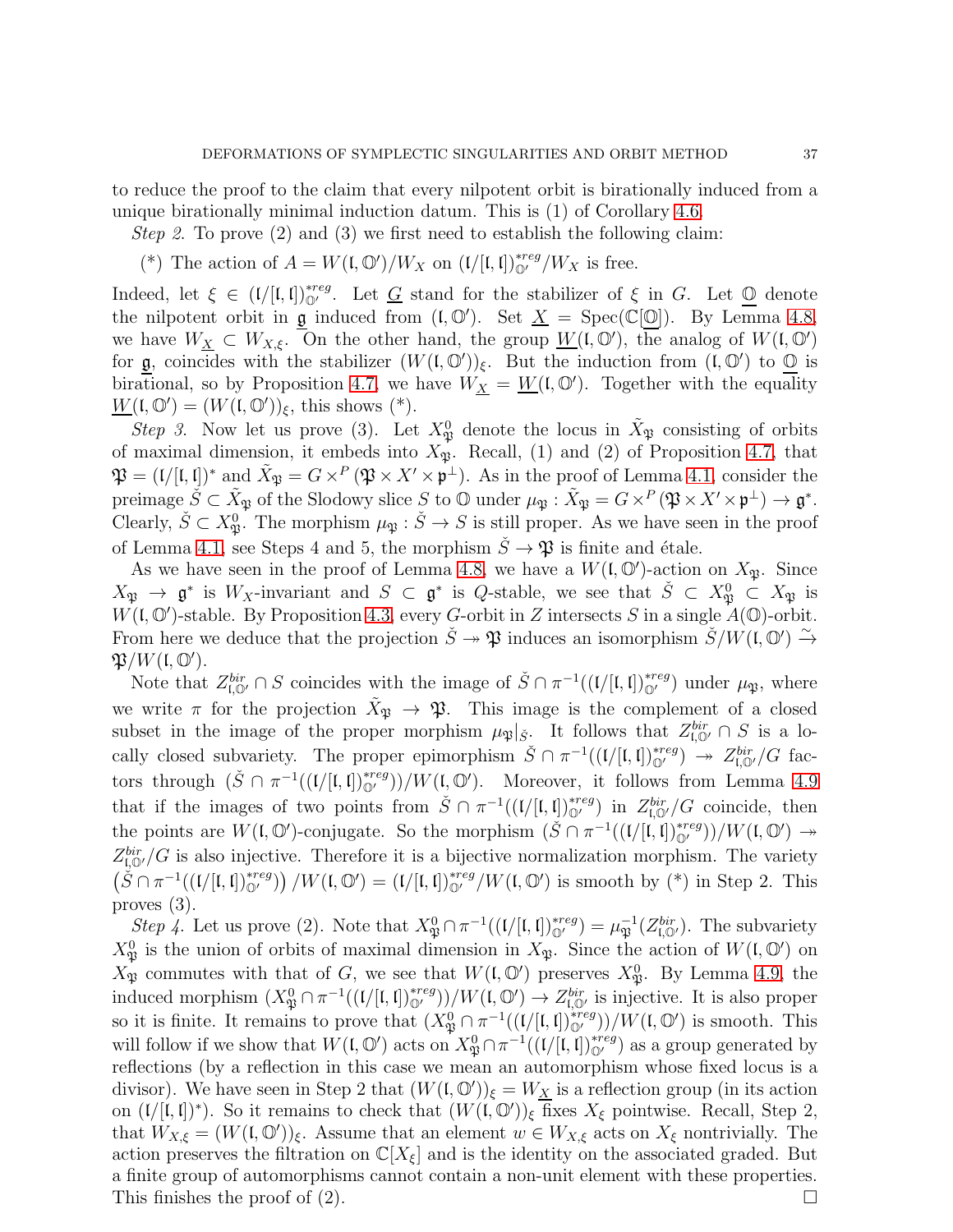Remark 4.10. In fact, in most cases, the birational sheets as well as their quotients are smooth. Namely,  $Z_{\mathfrak{l},\mathbb{O}'}^{bir}$  is smooth provided  $\mathbb{O}$  (the orbit induced from  $(\mathfrak{l},\mathbb{O}')$ ) is not one of the seven orbits in [\[PT,](#page-43-20) Table 0] and is not induced from one of these orbits. In particular, the birational sheets in classical Lie algebras are always smooth. Let us sketch a proof of the smoothness.

First, let us consider the birational sheet  $Z_{\mathfrak{l},\mathbb{Q}'}^{bir}$  containing  $\mathbb{O}$ . Let  $Z(\mathbb{O})$  denote the union of sheets containing  $\mathbb{O}$ . One can show that  $Z_{\mathfrak{l},\mathbb{O}'}^{bir} \cap S = (Z(\mathbb{O}) \cap S)^{A(\mathbb{O})}$ . Using techniques of [\[PT,](#page-43-20) Section 5] (where an analogous result was proved in the quantum case), one shows that  $(Z(\mathbb{O}) \cap S)^{A(\mathbb{O})}$  is an affine space provided  $\mathbb{O}$  is not one of the orbits in Table 0 in the introduction of loc.cit.. So we see that  $Z_{\mathfrak{l},\mathbb{O}'}^{bir} \cap S = Z_{\mathfrak{l},\mathbb{O}'}^{bir}/G$  is smooth. But, for  $s \in S \cap Z_{\mathfrak{l},\mathbb{O}'}^{bir}$ , we have  $T_s Z_{\mathfrak{l},\mathbb{Q}'}^{bir} = T_s Gs \oplus T_s (Z_{\mathfrak{l},\mathbb{Q}'}^{bir} \cap S)$ . It follows that  $Z_{\mathfrak{l},\mathbb{Q}'}^{bir}$  is smooth.

Now consider the case when  $Z_{\mathfrak{l},\mathbb{O}'}^{bir}$  does not contain a nilpotent orbit. Pick  $y \in Z_{\mathfrak{l},\mathbb{O}'}^{bir}$ . Let  $\underline{G} = G_{y_s}$  and let  $\underline{Z}_{\mathfrak{l},\mathbb{O}'}^{bir}$  be the birational sheet in  $\underline{\mathfrak{g}}$  corresponding to  $\mathfrak{l},\mathbb{O}'$ , this birational sheet contains  $y_n$ . Then we have an étale morphism  $G \times^G (y_s + \underline{Z}_{\mathfrak{l},\mathbb{O'}}^{bir}) \to Z_{\mathfrak{l},\mathbb{O'}}^{bir}$  with y lying in the image. We deduce from the previous paragraph that both  $Z_{\mathfrak{l},\mathbb{O}'}^{bir}$  and  $Z_{\mathfrak{l},\mathbb{O}'}^{bir}/G$  are smooth provided  $\mathbb O$  is not induced from one of the seven orbits in [\[PT,](#page-43-20) Table 0].

Remark 4.11. One can ask for an intrinsic characterization of birational sheets. As in Step 4 of the proof of Proposition [4.5](#page-31-2) we see that for a pair  $\mathbb{O}_1$ ,  $\mathbb{O}_2$  of G-orbits lying in the same birational sheet, the G-modules  $\mathbb{C}[\mathbb{O}_1], \mathbb{C}[\mathbb{O}_2]$  are isomorphic. We conjecture that the converse is also true: if the G-modules  $\mathbb{C}[\mathbb{O}_1], \mathbb{C}[\mathbb{O}_2]$  are isomorphic as G-modules, then  $\mathbb{O}_1, \mathbb{O}_2$  lie in the same birational sheet.

## 5. W-algebras and Orbit method

<span id="page-37-1"></span><span id="page-37-0"></span>5.1. W-algebras. We start by recalling (finite) W-algebras that were originally defined by Premet in [\[P1\]](#page-43-21), although we will follow an approach from [\[Lo1\]](#page-43-12). Throughout the section  $G$  is a semisimple group.

Pick a nilpotent orbit  $\mathbb{O} \subset \mathfrak{g}^*$ . Let  $\chi \in \mathbb{O}$ . Recall that S stands for a Slodowy slice to  $\mathbb{O}$  in  $\chi$ . It is acted on by  $Q \times \mathbb{C}^{\times}$ , where  $Q$  is a maximal reductive subgroup of  $G_{\chi}$ .

We recall a filtered associative algebra  $W$  equipped with a Hamiltonian  $Q$ -action. Namely, consider the universal enveloping algebra  $\mathcal{U} = U(\mathfrak{g})$  with its standard PBW filtration  $\mathcal{U} = \bigcup_{i \geq 0} \mathcal{U}_{\leq i}$ . It will be convenient for us to double the filtration and set  $F_i\mathcal{U} := \mathcal{U}_{\leqslant [i/2]}.$  Form the Rees algebra  $\mathcal{U}_\hbar := \bigoplus_i (F_i\mathcal{U})\hbar^i$ . The quotient  $\mathcal{U}_\hbar/(\hbar)$  coincides with  $S(\mathfrak{g}) = \mathbb{C}[\mathfrak{g}^*]$ . Consider the completion  $\mathcal{U}_\hbar^{\wedge_{\chi}}$  $\eta_h^{\prime\prime\chi}$  in the topology induced by the preimage of the maximal ideal of  $\chi$ . The space  $V := T_{\chi} \mathbb{O}$  is symplectic. So we can form the homogenized Weyl algebra  $\mathbb{A}_{\hbar}$  of V, i.e.,  $\mathbb{A}_{\hbar}$  is the Rees algebra of the usual Weyl algebra  $\mathbb{A}(V)$ . We consider the completion  $\mathbb{A}_{\hbar}^{\wedge 0}$  $\chi_h^0$  in the topology induced by the maximal ideal of  $0 \in V$ . Both  $\mathcal{U}^{\wedge_\chi}_\hbar$  $\int_{\hbar}^{\Lambda_{\chi}}$  and  $\mathbb{A}_{\hbar}^{\Lambda_{0}}$  $\chi_h^{\wedge_0}$  come equipped with actions of  $Q \times \mathbb{C}^\times$ . The action of  $Q$  on  $\mathcal{U}_h^{\wedge_\chi}$  $g_h^{\wedge_\chi}, \mathbb{A}_\hbar^{\wedge_0}$  $_{\hbar}^{\wedge_{0}}$  is induced from the natural actions of Q on  $\mathfrak g$  and V, respectively. The group  $\mathbb C^{\times}$  acts on  $\mathfrak g^*$ via  $t.\alpha := t^{-2}\gamma(t)\alpha$ , where  $\gamma : \mathbb{C}^{\times} \to G$  is the one-parameter subgroup associated to the element h as in Section [4.1.](#page-28-1) The group  $\mathbb{C}^{\times}$  naturally acts on V. Finally, we set  $t.\hbar := t\hbar$ , this defines  $\mathbb{C}^{\times}$ -actions on  $\mathcal{U}_{\hbar}^{\wedge_{\times}}$  $\phi_h^{\wedge_{\chi}}, \mathbb{A}_h^{\wedge_0}$  by topological algebra automorphisms that commute with the Q-actions.

It was checked in [\[Lo1,](#page-43-12) Section 3.3], see also [\[Lo6,](#page-43-22) Section 2.2] that there is a  $Q \times \mathbb{C}^{\times}$ equivariant  $\mathbb{C}[\hbar]$ -linear embedding  $\mathbb{A}_{\hbar}^{\wedge_0}$  $\psi_h^{\delta_0} \hookrightarrow \mathcal{U}_h^{\delta_{\chi}}$  such that we have the decomposition

(5.1) 
$$
\mathcal{U}_h^{\wedge_{\chi}} \cong \mathbb{A}_h^{\wedge_0} \widehat{\otimes}_{\mathbb{C}[[h]]} \mathcal{W}'_h,
$$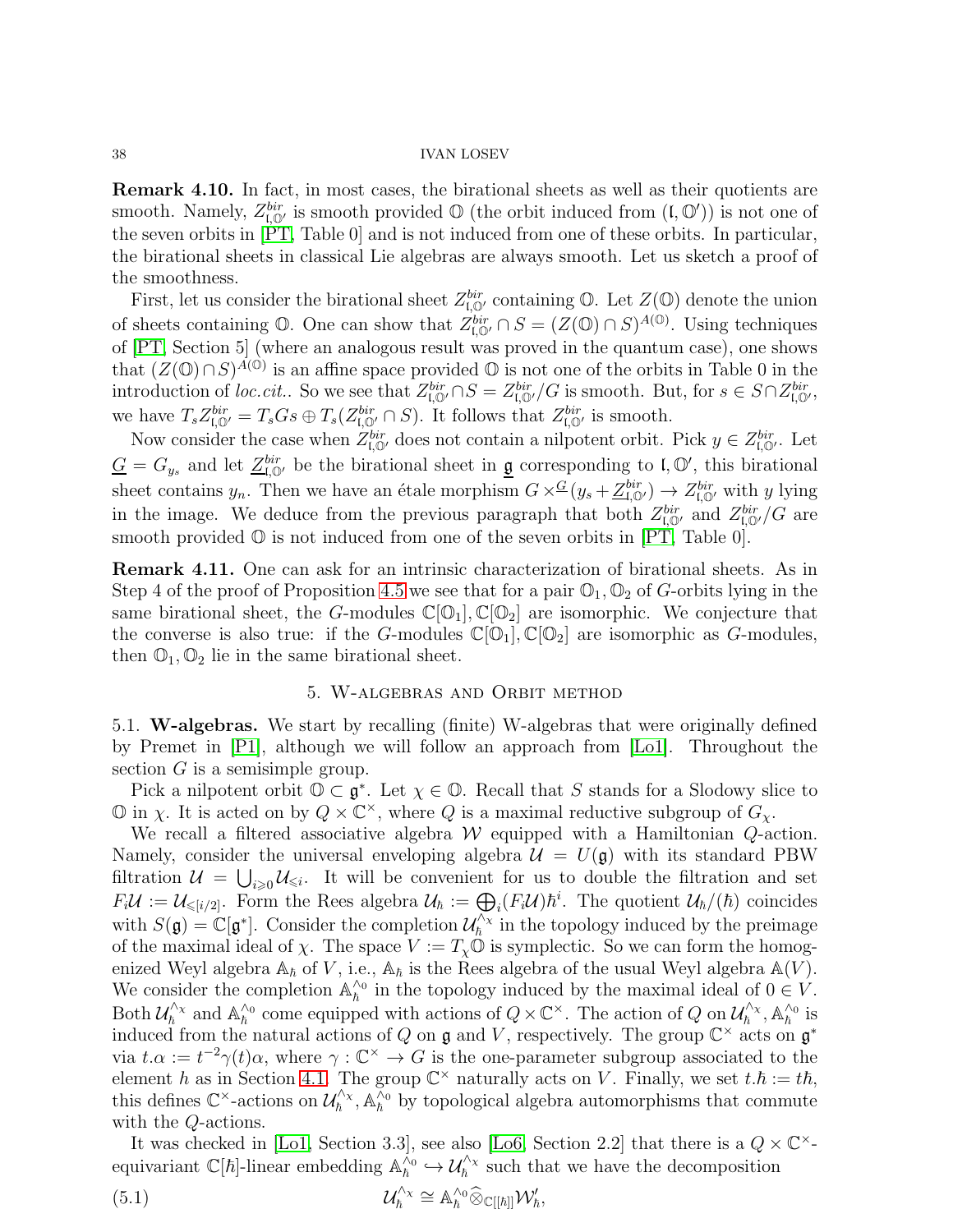where we write  $\mathcal{W}'_{\hbar}$  for the centralizer of  $\mathbb{A}_{\hbar}^{\wedge_0}$  $\frac{\wedge_0}{\hbar}$  in  $\mathcal{U}_{\hbar}^{\wedge_\chi}$  $\eta_{\hbar}^{\wedge_{\chi}}$ . The algebra  $\mathcal{W}'_{\hbar}$  comes with an action of  $Q \times \mathbb{C}^{\times}$ . Let us write  $\mathcal{W}_{\hbar}$  for the  $\mathbb{C}^{\times}$ -finite part of  $\mathcal{W}'_{\hbar}$ , then  $\mathcal{W}'_{\hbar}$  is naturally identified with the completion  $\mathcal{W}_h^{\wedge_{\chi}}$ <sup> $\mathcal{W}_\hbar^{\times}$ . Set  $\mathcal{W} := \mathcal{W}_\hbar/(\hbar-1)$ . This is a filtered algebra with</sup> a Hamiltonian Q-action that does not depend on the choice of the embedding  $\mathbb{A}_{\hbar}^{\wedge 0}$  $\chi_h^{\wedge_0} \hookrightarrow \mathcal{U}_h^{\wedge_\chi}$ up to an isomorphism preserving the filtration and the action. See [\[Lo6,](#page-43-22) Section 2.1]. The associated graded algebra gr W coincides with  $\mathbb{C}[S]$ , where S is the Slodowy slice.

<span id="page-38-0"></span>5.2. Restriction functor for HC bimodules. By a G-equivariant Harish-Chandra  $\mathcal{U}$ bimodule (or  $(\mathcal{U}, G)$ -module) we mean a finitely generated  $\mathcal{U}$ -bimodule  $\mathcal{B}$  such that the adjoint  $\mathfrak g$ -action is locally finite and integrates to an action of  $G$ . We can also introduce the notion of a  $Q$ -equivariant HC W-bimodule, see [\[Lo2,](#page-43-13) Section 2.5]. We write  $HC^G(\mathcal{U}), \text{HC}^Q(\mathcal{W})$  for the categories of equivariant HC bimodules.

In [\[Lo2,](#page-43-13) Sections 3.3,3.4], we have constructed an exact functor  $\bullet$ <sub>†</sub> : HC<sup>G</sup>(U)  $\to$  $HC^{Q}(\mathcal{W})$ . Let us recall the construction of the functor. Pick a G-equivariant HC bimodule  $\beta$  and equip it with a good filtration compatible with the filtration  $F_i \mathcal{U}$ . So the Rees  $\mathbb{C}[\hbar]$ -module  $\mathcal{B}_{\hbar} := R_{\hbar}(\mathcal{B})$  is a G-equivariant  $\mathcal{U}_{\hbar}$ -bimodule. Consider the completion  $\mathcal{B}_\hbar^{\wedge_\chi}$  $\chi_h^{\wedge_{\chi}}$  in the  $\chi$ -adic topology. This is a  $Q \times \mathbb{C}^{\times}$ -equivariant  $\mathcal{U}_h^{\wedge_{\chi}}$  $\int_{\hbar}^{\infty}$ -bimodule (the action of Q is Hamiltonian, while the action of  $\mathbb{C}^{\times}$  is not). As was checked in [\[Lo2,](#page-43-13) Proposition 3.3.1],  $\mathcal{B}_\hbar^{\wedge_\chi} \,=\, \mathbb{A}_\hbar^{\wedge_0} \widehat{\otimes}_{\mathbb{C}[[\hbar]]} \underline{\mathcal{B}}_\hbar'$  $'_{\hbar}$ , where  $\underline{\mathcal{B}}'_{\hbar}$  $'_{\hbar}$  is the centralizer of  $\mathbb{A}_{\hbar}^{\wedge 0}$  $\frac{\wedge_0}{\hbar}$ . So  $\underline{\mathcal{B}}'_l$  $'_{\hbar}$  is a  $Q \times \mathbb{C}^{\times}$ -equivariant  $\mathcal{W}_\hbar^{\wedge_\chi}$  $\int_{\hbar}^{\Lambda_{\chi}}$ -bimodule. One can show that  $\underline{\mathcal{B}}'_{\chi}$  $\chi_h'$  coincides with the completion of its  $\mathbb{C}^{\times}$ -finite part  $\underline{\mathcal{B}}_{\hbar}$ . We set  $\mathcal{B}_{\dagger} := \underline{\mathcal{B}}_{\hbar}/(\hbar - 1)$ . This is an object in  $HC^Q(\mathcal{W})$  that comes equipped with a good filtration. This filtration depends on the choice of the filtration on  $\mathcal{B}$ , while  $\mathcal{B}_\dagger$  itself does not.

Let us list properties of the functor  $\bullet$ <sub>†</sub> established in [\[Lo2,](#page-43-13) Sections 3.3,3.4]. See [Lo2, Theorem 1.3.3, Lemma 3.3.2, Proposition 3.4.1].

<span id="page-38-1"></span>Lemma 5.1. The following is true:

- (1)  $\mathcal{U}_\dagger = \mathcal{W}$ .
- $(2) \bullet_{\dagger}$  is an exact functor.
- (3)  $\bullet$ <sub>†</sub> is a monoidal functor.
- (4)  $\text{gr } \mathcal{B}_{\dagger}$  (with respect to the filtration above) coincides with the pull-back of  $\text{gr } \mathcal{B}$  to S.
- (5) In particular,  $\bullet_$  maps the category HC<sup>G</sup>(U) of all HC bimodules supported on  $\overline{O}$ to the category  $HC_{fin}^Q(W)$  of all finite dimensional Q-equivariant W-bimodules. Further,  $\bullet_{\dagger}$  annihilates HC<sub> $\partial_{\mathcal{O}}^G(\mathcal{U})$ .</sub>

Recall that by a Dixmier algebra one means an associative algebra  $A$  together with a rational Hamiltonian action of G such that the corresponding quantum comoment map  $U \to A$  makes A a HC bimodule. Since  $\bullet_{\dagger}$  is a monoidal functor it sends a Dixmier algebra to an algebra  $A_{\dagger}$  that comes with a homomorphism  $W \to A_{\dagger}$ . Moreover, a good algebra filtration on A gives rise to an algebra filtration on  $A_{\dagger}$ . An isomorphism in (4) of the lemma is that of algebras.

The functor  $\bullet_{\dagger} : \text{HC}_{\overline{\mathbb{Q}}}^G(\mathcal{U}) \to \text{HC}_{fin}^Q(\mathcal{W})$  has the right adjoint  $\bullet^{\dagger} : \text{HC}_{fin}^Q(\mathcal{W}) \to \text{HC}_{\overline{\mathbb{Q}}}^G(\mathcal{U}),$ [\[Lo2,](#page-43-13) Proposition 3.4.1,(4)]. We will need the construction of the functor  $\bullet^{\dagger}$  from [\[Lo2,](#page-43-13) Sections 3.3,3.4] below so let us recall it.

Pick  $\underline{\mathcal{B}} \in \mathrm{HC}_{fin}^Q(\mathcal{W})$  and equip it with a Q-stable W-bimodule filtration (for example, we can just take the trivial one). Then form the Rees bimodule  $\underline{\mathcal{B}}_{\hbar}$  and the Q-equivariant  $\mathcal{U}_\hbar^{\wedge_\chi}$  $y^{\wedge_\chi}_\hbar$ -bimodule  $\mathcal{B}'_\hbar = \mathbb{A}_{\hbar}^{\wedge_0} \widehat{\otimes}_{\mathbb{C}[[\hbar]]} \underline{\mathcal{B}}^{\wedge_\chi}_\hbar$  $\int_{\hbar}^{\lambda}$ . We can equip  $\mathcal{B}'_{\hbar}$  with a **g**-module structure via  $\xi.b :=$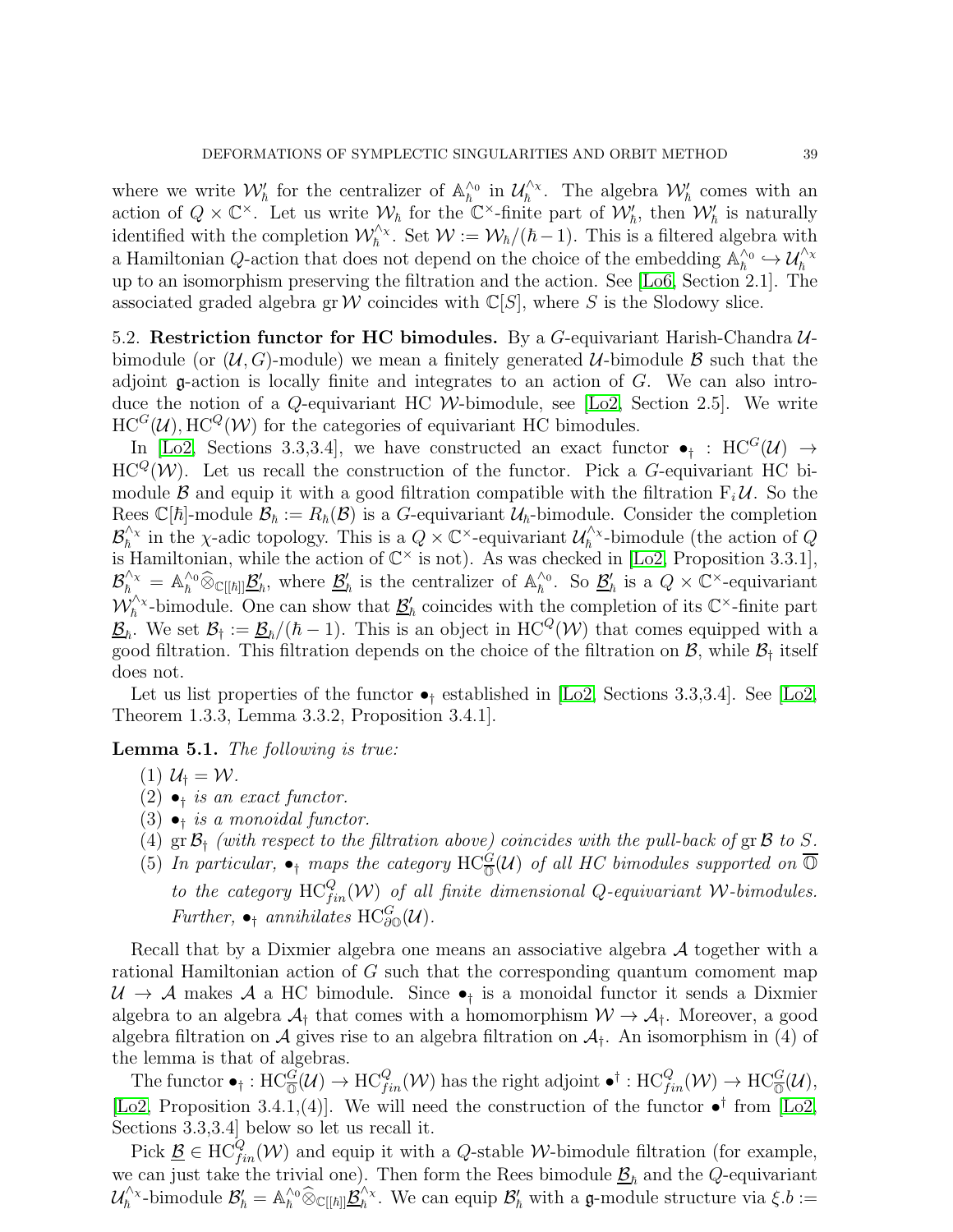1  $\frac{1}{\hbar^2}[\xi, b]$ . Let  $(\mathcal{B}'_{\hbar})_{\mathfrak{g}-fin}$  denote the  $\mathfrak{g}-fin$  ite part of  $\mathcal{B}'_{\hbar}$ . This module is  $\mathbb{C}^{\times}$ -stable and we can twist a  $\mathbb{C}^{\times}$ -action (see [\[Lo2,](#page-43-13) Section 3.3] for details) to get one commuting with  $\mathfrak{g}$ . Let  $(\mathcal{B}'_h)_{fin}$  denote the  $\mathbb{C}^{\times}$ -finite part in  $(\mathcal{B}'_h)_{\mathfrak{g}-fin}$ , this is a graded  $\mathcal{U}_h$ -bimodule. It follows from [\[Lo2,](#page-43-13) Lemma 3.3.3] that this bimodule is finitely generated. Set  $\underline{\mathcal{B}}^{\diamondsuit} = (\mathcal{B}'_h)_{fin}/(\hbar - 1)$ . This is a HC  $U$ -bimodule supported on  $\overline{\mathbb{O}}$  that comes with a natural filtration. Note that  $\underline{\mathcal{B}}^{\Diamond}$  has no sub-bimodules supported on ∂ $\Diamond$  by the construction.

Also note that  $Q/Q^{\circ}$  naturally acts on  $\underline{\mathcal{B}}^{\diamondsuit}$  by filtered U-bimodule automorphisms. We set  $\underline{\mathcal{B}}^{\dagger} := (\underline{\mathcal{B}}^{\diamond})^{Q/Q}$ , this gives a right adjoint functor of interest. We note that both the kernel and the cokernel of the adjunction homomorphism  $\mathcal{B} \to (\mathcal{B}_{\dagger})^{\dagger}$  are supported on  $\partial\mathbb{O},$  [\[Lo2,](#page-43-13) Proposition 3.4.1,(5)].

Now assume A is a finite dimensional algebra with a homomorphism  $\mathcal{W} \to A$  and a compatible action of Q such that the composition  $\mathfrak{q} \to \mathcal{W} \to \mathsf{A}$  is a quantum comoment map for the Q-action. The construction recalled above shows that both  $A^{\diamondsuit}$  and  $A^{\dagger}$ have Dixmier algebra structures. Moreover, for a Q-stable filtration on A such that the homomorphism  $W \to A$  is that of filtered algebras, we get natural filtrations on  $A^{\diamondsuit}, A^{\dagger}$ . These are good algebra filtrations.

Now let us investigate what happens with  $\mathcal{B}_\dagger$  and  $(\mathcal{B}_\dagger)^\dagger$ , where  $\mathcal B$  is a quantization of  $\mathbb{C}[G/H]$ , where  $G/H$  is an equivariant cover of  $\mathbb{O}$ . Recall that  $G_{\chi}/H$  is the fiber of  $G/H \to \mathbb{O}$  over  $\chi$ , it is finite.

<span id="page-39-1"></span>Lemma 5.2. The following is true:

- (1) As a filtered algebra  $\mathcal{B}_{\dagger}$  is Q-equivariantly isomorphic to the algebra of functions  $\mathbb{C}[G_{\chi}/H]$  (with the trivial filtration).
- (2) We have  $gr(\mathcal{B}_{\dagger})^{\dagger} = \mathbb{C}[G/H]$  and the natural homomorphism  $\mathcal{B} \to (\mathcal{B}_{\dagger})^{\dagger}$  is an isomorphism of filtered algebras.

*Proof.* Let us prove (1). That  $\mathcal{B}_{\dagger}$  is an algebra with a natural filtration follows directly from the discussion following Lemma [5.1.](#page-38-1) The isomorphism gr $\mathcal{B}_\dagger \cong \mathbb{C}[G_\chi/H]$  follows from (4) of Lemma [5.1.](#page-38-1) This is a graded algebra isomorphism, where  $\mathbb{C}[G_{\chi}/H]$  is in degree 0. This shows  $\mathcal{B}_{\dagger} \cong \mathbb{C}[G_{\chi}/H].$ 

Let us now prove (2). Let  $\mathcal I$  be an H-stable codimension 1 ideal of  $\mathcal W$ . We can form the algebra  $A = \bigoplus_{h \in G_{\chi}/H} W/h \mathcal{I}$ . For example,  $\mathcal{B}_{\dagger}$  is of this form by (1). Consider the algebra  $A^{\dagger}$ . The algebra gr  $A^{\dagger}$  is the quotient of the g-finite part of  $\mathbb{A}_{\hat{h}}^{\hat{h}\circ} \widehat{\otimes}_{\mathbb{C}[[\hbar]]} A_{\hat{h}}^{\hat{h}\circ}$  $\frac{\Delta x}{\hbar}$  by the ideal generated by  $\hbar$ . This embeds into the **g**-finite part of  $(A_{\hbar}^{\wedge o})$  $\binom{\wedge_0}{\hbar}$  /( $\hbar$ ))  $\otimes$  gr A. By [\[Lo2,](#page-43-13) Proposition 3.2.2,3.2.3], the latter coincides with  $\mathbb{C}[G/H]$ .

Now consider the natural homomorphism  $\mathcal{B} \to (\mathcal{B}_{\dagger})^{\dagger}$ . This is a homomorphism of filtered algebras. The kernel is supported on  $\partial\mathbb{O}$  by Lemma [5.1.](#page-38-1) Note however that  $\beta$ has no zero divisors and so is prime. It follows from [\[BoKr1,](#page-42-23) Corollar 3.6] that the kernel is zero. So  $\mathcal{B} \hookrightarrow (\mathcal{B}_{\dagger})^{\dagger}$ , an inclusion of filtered algebras. Together with the inclusion  $\mathrm{gr}(\mathcal{B}_{\dagger})^{\dagger} \hookrightarrow \mathbb{C}[G/H] = \mathrm{gr} \,\mathcal{B},\$  this implies that  $\mathcal{B} \hookrightarrow (\mathcal{B}_{\dagger})^{\dagger}$  is an isomorphism of filtered algebras.  $\Box$ 

<span id="page-39-0"></span>5.3. Orbit method. Let  $\mathbb{O}_1$  be an adjoint orbit corresponding to a birationally minimal induction datum  $(I, \mathbb{O}', \xi)$ . By Theorem [4.4,](#page-31-1)  $(I, \mathbb{O}', \xi)$  is recovered uniquely from  $\mathbb{O}_1$  up to G-conjugacy. Set  $X := \operatorname{Spec}(\mathbb{C}[G \times^P (X' \times \mathfrak{p}^{\perp})])$ , where, as usual,  $X' := \operatorname{Spec}(\mathbb{C}[\mathbb{O}'])$ . Let  $\mathcal{A}_{\xi}$  denote the quantization of  $\mathbb{C}[X]$  with quantization parameter  $\xi$ . It is uniquely determined by  $\mathbb{O}_1$  as a filtered algebra with a G-action. Indeed,  $(\mathfrak{l}, \mathbb{O}', \xi)$  is determined uniquely up to G-conjugacy from  $\mathbb{O}_1$ , see (1) of Theorem [4.4.](#page-31-1) Then we can use Corollary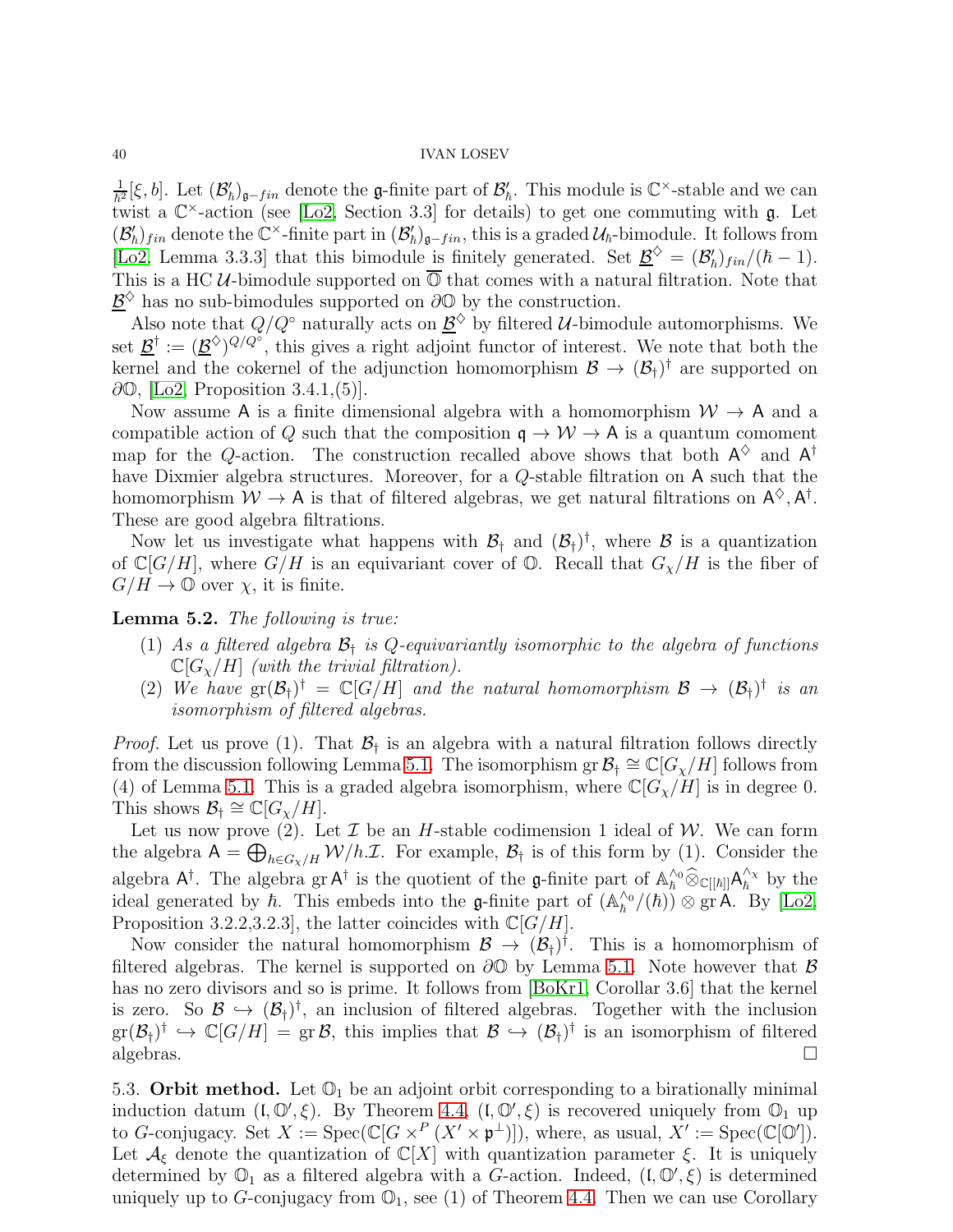[4.9](#page-35-1) to see that  $\mathbb{C}[X_{\xi}]$  is uniquely determined up to a G-equivariant isomorphism of filtered Poisson algebras. Remark [3.24](#page-28-3) then shows that  $A_{\xi}$  is uniquely determined up to a Gequivariant isomorphism of filtered algebras.

The algebra  $A_{\xi}$  comes with a quantum comoment map  $\mathfrak{g} \to A_{\xi}$ . The classical comoment map  $\mathfrak{g} \to \mathbb{C}[X]$  lifts to a quantum comoment map  $\mathfrak{g} \to \mathcal{A}_{\xi}$ , the argument is similar to Step 1 of the proof of Proposition [4.5.](#page-31-2)

We will write  $\mathcal{A}(\mathbb{O}_1)$  for  $\mathcal{A}_{\xi}, \mathcal{J}(\mathbb{O}_1)$  for the kernel of  $\mathcal{U} \to \mathcal{A}(\mathbb{O}_1)$ . We note that  $\mathcal{J}(\mathbb{O}_1)$ is primitive. Indeed, the intersection of  $\mathcal{J}(\mathbb{O}_1)$  with the center of  $\mathcal{U}$  is a maximal ideal in the center because  $(\mathcal{U}/\mathcal{J}(\mathbb{O}_1))^G \hookrightarrow \mathcal{A}_{\xi}^G$  and  $\dim \mathcal{A}_{\xi}^G = \dim \mathbb{C}[X]^G = 1$ . Further, the algebra  $\mathcal{A}_{\xi}$  has no zero divisors because its associated graded is  $\mathbb{C}[X]$ , which has that property. It follows that the ideal  $\mathcal{J}(\mathbb{O}_1)$  is completely prime, hence prime. It is known, see, for example, [\[J,](#page-42-24) Section 7.3], that a prime ideal in  $\mathcal U$  whose intersection with the center is a maximal ideal is primitive.

The following is our version of the Orbit method.

## <span id="page-40-0"></span>Theorem 5.3. The following is true.

- (1) If there is a G-equivariant algebra isomorphism  $\mathcal{A}(\mathbb{O}_1) \stackrel{\sim}{\rightarrow} \mathcal{A}(\mathbb{O}_2)$ , then  $\mathbb{O}_1 = \mathbb{O}_2$ .
- (2) Moreover, assume that  $\mathfrak g$  is classical. If  $\mathcal J(\mathbb O_1)=\mathcal J(\mathbb O_2)$ , then  $\mathbb O_1=\mathbb O_2$ .

We note that  $(1)$  is a weaker version of  $[V2, Conjecture 3.9]$  – we only deal with coadjoint orbits and not with their covers<sup>[2](#page-40-1)</sup>.

*Proof.* Let  $(I_1, \mathbb{O}'_1, \xi_1), (I_2, \mathbb{O}'_2, \xi_2)$  be the birationally minimal induction data giving  $\mathbb{O}_1, \mathbb{O}_2$ . Let  $\chi_1, \chi_2$  be points in the coadjoint orbits induced from  $(\mathfrak{l}_1, \mathbb{O}_1, 0), (\mathfrak{l}_2, \mathbb{O}_2, 0)$  and let  $H_i \subset G_{\chi_i}$  be the finite index subgroups produced from  $(\mathfrak{l}_i, \mathbb{O}_i, 0), i = 1, 2$ .

The proofs of  $(1),(2)$  are in several steps.

Step 1. If  $\mathcal{J}(\mathbb{O}_1) = \mathcal{J}(\mathbb{O}_2)$ , then the nilpotent orbits induced from  $(\mathfrak{l}_i, \mathbb{O}'_i)$  are the same. Indeed, the closure of the orbit induced from  $(\mathfrak{l}_i, \mathbb{O}'_i)$  is the associated variety of  $\mathcal{J}(\mathbb{O}_i)$ . Now note that  $\mathcal{J}(\mathbb{O}_i)$  coincides with the left annihilator of the HC bimodule  $\mathcal{A}(\mathbb{O}_i)$ . So if  $\mathcal{A}(\mathbb{O}_1) \stackrel{\sim}{\to} \mathcal{A}(\mathbb{O}_2)$ , then  $\mathcal{J}(\mathbb{O}_1) = \mathcal{J}(\mathbb{O}_2)$ . Therefore we can assume that the nilpotent orbits induced from  $(\mathfrak{l}_i, \mathbb{O}_i)$  are the same. Let us write  $\mathbb O$  for this common orbit and  $\chi$  for  $\chi_i$ .

Step 2. Assuming  $\mathcal{A}(\mathbb{O}_1) \cong \mathcal{A}(\mathbb{O}_2)$ , a G-equivariant algebra isomorphism, let us show that  $H_1, H_2$  are conjugate in  $G_\chi$ . Consider the W-algebra W corresponding to  $\mathbb O$  and the corresponding restriction functor  $\bullet_{\dagger}$ . By (1) of Lemma [5.2,](#page-39-1)  $\mathcal{A}(\mathbb{O}_i)_{\dagger} = \mathbb{C}[G_{\chi}/H_i]$ . This implies  $H_1$  and  $H_2$  are conjugate. We can conjugate them and assume they coincide.

Step 3. So if we have a G-equivariant algebra isomorphism  $\mathcal{A}(\mathbb{O}_1) \stackrel{\sim}{\to} \mathcal{A}(\mathbb{O}_2)$ , then  $H_1 = H_2, \mathcal{J}(\mathbb{O}_1) = \mathcal{J}(\mathbb{O}_2)$ . Set  $X := \text{Spec}(\mathbb{C}[G/H_i])$ . Let us prove (1). The algebra  $\mathcal{A}(\mathbb{O}_i)$  together with a homomorphism  $\mathcal{W} \to \mathcal{A}(\mathbb{O}_i)$  can be described as follows. Pick an  $H_i$ -stable codimension 1 ideal  $\mathcal{I} \subset \mathcal{W}$  containing  $\mathcal{J}(\mathbb{O}_i)_\dagger$ . Form the  $G_\chi/G_\chi^{\circ}$ -homogeneous bundle of algebras over  $G_{\chi}/H_i$  with fiber  $\mathcal{W}/\mathcal{I}$ , denote it by  $A_i$ . By the construction,  $\mathcal{A}(\mathbb{O}_i)_\dagger = \mathsf{A}_i$ . Since  $H_1 = H_2$ ,  $\mathcal{J}(\mathbb{O}_1) = \mathcal{J}(\mathbb{O}_2)$ , we have a Q-equivariant isomorphism of algebras  $A_1 \cong A_2$ . From (2) of Lemma [5.2](#page-39-1) we deduce that  $\mathcal{A}(\mathbb{O}_1) \cong \mathcal{A}(\mathbb{O}_2)$ , a Gequivariant isomorphism of filtered algebras. Remark [3.24](#page-28-3) implies that we have a Gequivariant filtered Poisson algebra isomorphism  $\mathbb{C}[X_{\xi_1}] \cong \mathbb{C}[X_{\xi_2}]$ . We use Lemma [4.9](#page-35-1) to conclude that  $\mathbb{O}_1 = \mathbb{O}_2$ .

<span id="page-40-1"></span><sup>&</sup>lt;sup>2</sup>In the forthcoming paper [\[LMM\]](#page-43-24) we prove the full conjecture using the same method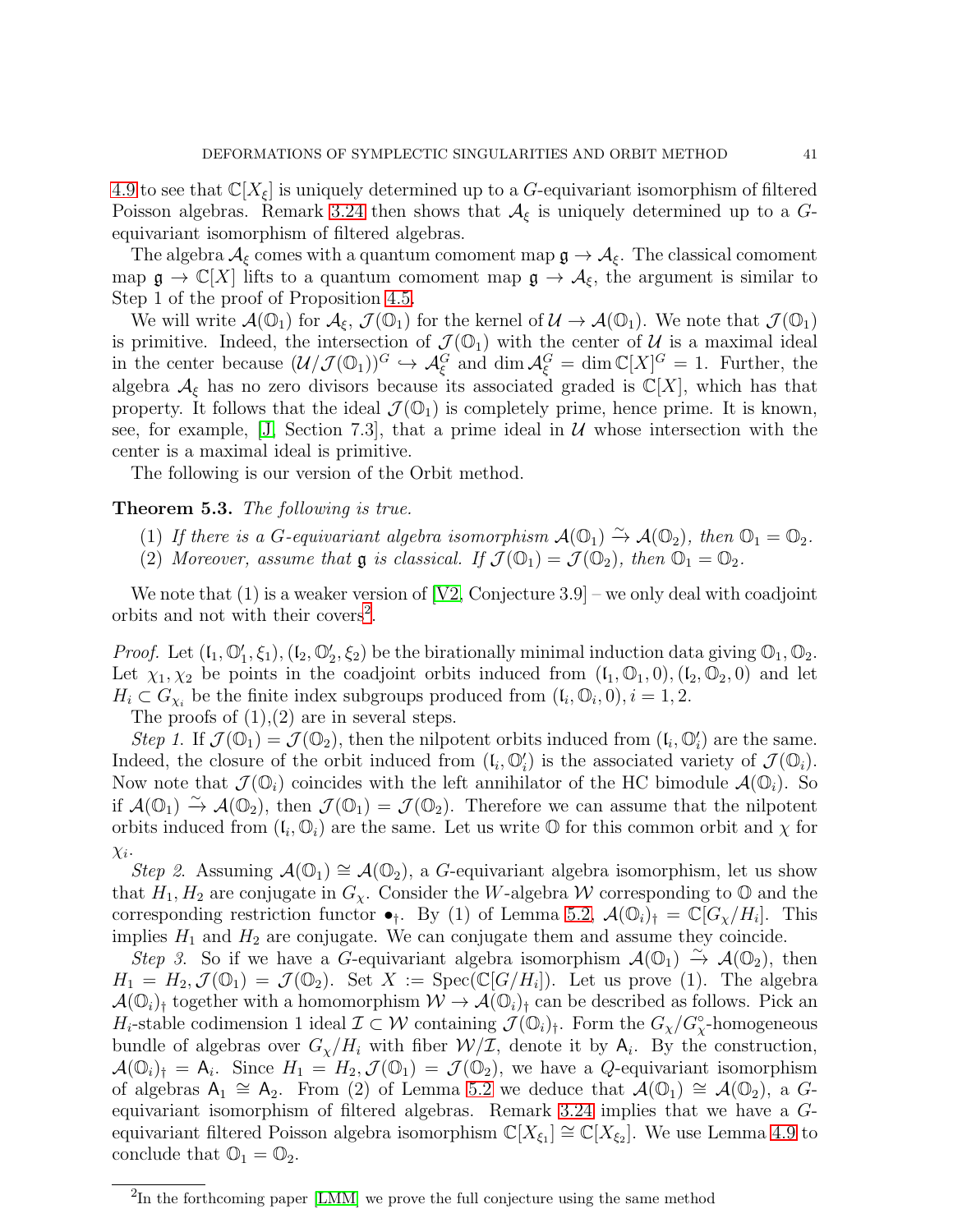Step 4. Let us proceed to proving part (2). We only need to check that  $H_1 = H_2$ . We will prove a more general claim: we have  $H_1 = H_2$  provided  $A(\mathbb{O})$  is abelian, which is always the case for classical types.

So suppose that  $H_1 \neq H_2$ . Let  $\mathcal I$  be an  $H_1H_2$ -stable codimension 1 ideal in W containing  $\mathcal{J}(\mathbb{O}_i)_\dagger$ . Let  $\Gamma_i := H_i/H_1 \cap H_2, \Gamma := (H_1 H_2)/(H_1 \cap H_2)$ . Consider the  $G_\chi/G_\chi^{\circ}$ -equivariant algebra A that is the homogeneous bundle over  $Z_G(e)/(H_1 \cap H_2)$  with fiber  $\mathcal{W}/\mathcal{I}$  over 1. The group  $\Gamma$  acts on A by  $G_{\chi}/G_{\chi}^{\circ}$ -equivariant filtered algebra automorphisms fixing the image of W. Moreover,  $\mathcal{A}(\mathbb{O}_i)_\dagger = A^{\Gamma_i}$ . So the group  $\Gamma$  also acts on  $A^{\dagger}$  by filtered algebra automorphisms fixing the image of  $U(\mathfrak{g})$ . Similarly to (2) of Lemma [5.2,](#page-39-1) we have G-equivariant filtered algebra isomorphisms  $\mathcal{A}(\mathbb{O}_i) \cong (A^{\dagger})^{\Gamma_i}$ . In particular, we see that the group  $\Gamma/\Gamma_i$  acts on  $\mathcal{A}(\mathbb{O}_i)$  by filtered algebra automorphisms lifting the action of this group on  $\mathbb{C}[G/H_i].$  This means that the parameter  $W_i \xi_i$  of the quantization  $\mathcal{A}(\mathbb{O}_i)$  is stable under the action of  $\Gamma/\Gamma_i$  (where we write  $W_i$  for the Namikawa-Weyl group of  $\mathbb{C}[G/H_i]$ ). It follows from Remark [3.24](#page-28-3) that the filtered deformation  $\mathbb{C}[X_{\xi_i}]$  of  $\mathbb{C}[G/H_i]$  also carries an action of  $\Gamma/\Gamma_i$  by G-equivariant filtered Poisson algebra automorphisms. Since G is semisimple, the moment map  $X_{\xi_i} \to \mathfrak{g}^*$  is unique hence is preserved by  $\Gamma/\Gamma_i$ . This contradicts the assumption that the moment map  $X_{\xi_i} \to \mathbb{O}_i$  is birational and completes the proof.  $\Box$ 

**Remark 5.4.** There are 12 orbits in exceptional Lie algebras with noncommutative  $A(\mathbb{O})$ : it can be equal to  $S_3$  (10 orbits, the easiest example is the subregular orbit for  $G_2$ ),  $S_4$  (for a single orbit in type  $F_4$ ) or  $S_5$  (for a single orbit in type  $E_8$ ). We have checked that the conclusion of (2) is still true for most of these orbits and we do not know what happens for the rest.

<span id="page-41-0"></span>5.4. Toward description of the image. An interesting question is to describe the image of the map  $\mathfrak{g}^*/G \hookrightarrow \mathrm{Prim}(\mathfrak{g})$ . We will sketch the conjectural results.

Note that the orbits lying in the union  $Z(\mathbb{O})$  of all sheets containing  $\mathbb{O}$  get mapped to  $\operatorname{Prim}_{\mathbb{O}}(\mathfrak{g})$ , the set of primitive ideals whose associated variety is  $\overline{\mathbb{O}}$ . Let W denote the W-algebra corresponding to  $\mathbb{O}$ . Recall, [\[Lo2,](#page-43-13) Section 1.2], that  $\text{Prim}_{\mathbb{O}}(\mathfrak{g})$  is the quotient of Irr $_{fin}(\mathcal{W})$ , the set of isomorphism classes of finite dimensional irreducible modules over W, by the action of  $A(\mathbb{O})$ .

By Lemma [5.2,](#page-39-1) the kernel  $U(\mathfrak{g}) \to \mathcal{A}_{\xi}$ , where  $\mathcal{A}_{\xi}$  is a quantization of  $\mathbb{C}[G/H]$  corresponds to a one-dimensional W-module. When  $A(\mathbb{O})$  is abelian, the argument of Step 4 of the proof of Theorem [5.3](#page-40-0) implies that any such kernel lies in the image of  $Z(\mathbb{O})/G \hookrightarrow \mathrm{Prim}_{\mathbb{O}}(\mathfrak{g})$ . When  $A(\mathbb{O})$  is not abelian, then this does not need to be the case, one gets a counter-example for the subregular orbit in  $G_2$ .

So suppose  $A(\mathbb{O})$  is abelian. Now let us impose another assumption on  $\mathbb{O}$ : we assume that  $\mathbb O$  is not one of the six bad orbits in [\[P2,](#page-43-25) Introduction] and is not induced from such an orbit. Recall that the six orbits (all in exceptional Lie algebras) are characterized by the property that  $\mathbb{O} \subsetneq \text{Spec}(\mathbb{C}[\mathbb{O}])^{reg}$ , see the tables in [\[FJLS\]](#page-42-25).

Results from [\[PT\]](#page-43-20) imply that, under our assumption on O, every multiplicity free (in the terminology of [\[PT\]](#page-43-20)) primitive ideal in  $\text{Prim}_{\mathbb{O}}(\mathfrak{g})$  arises as the kernel of  $U(\mathfrak{g}) \to \mathcal{A}_{\xi}$ , where  $\mathcal{A}_{\xi}$  is a suitable quantization of  $\mathbb{C}[\mathbb{O}]$ . Conversely, any such kernel is a multiplicity free primitive ideal.

From now on let us suppose that  $\mathfrak g$  is classical. We conjecture that the image of the injective map  $Z(\mathbb{O})/G \to \text{Prim}_{\mathbb{O}}(\mathfrak{g})$  from Theorem [5.3](#page-40-0) coincides with the subset of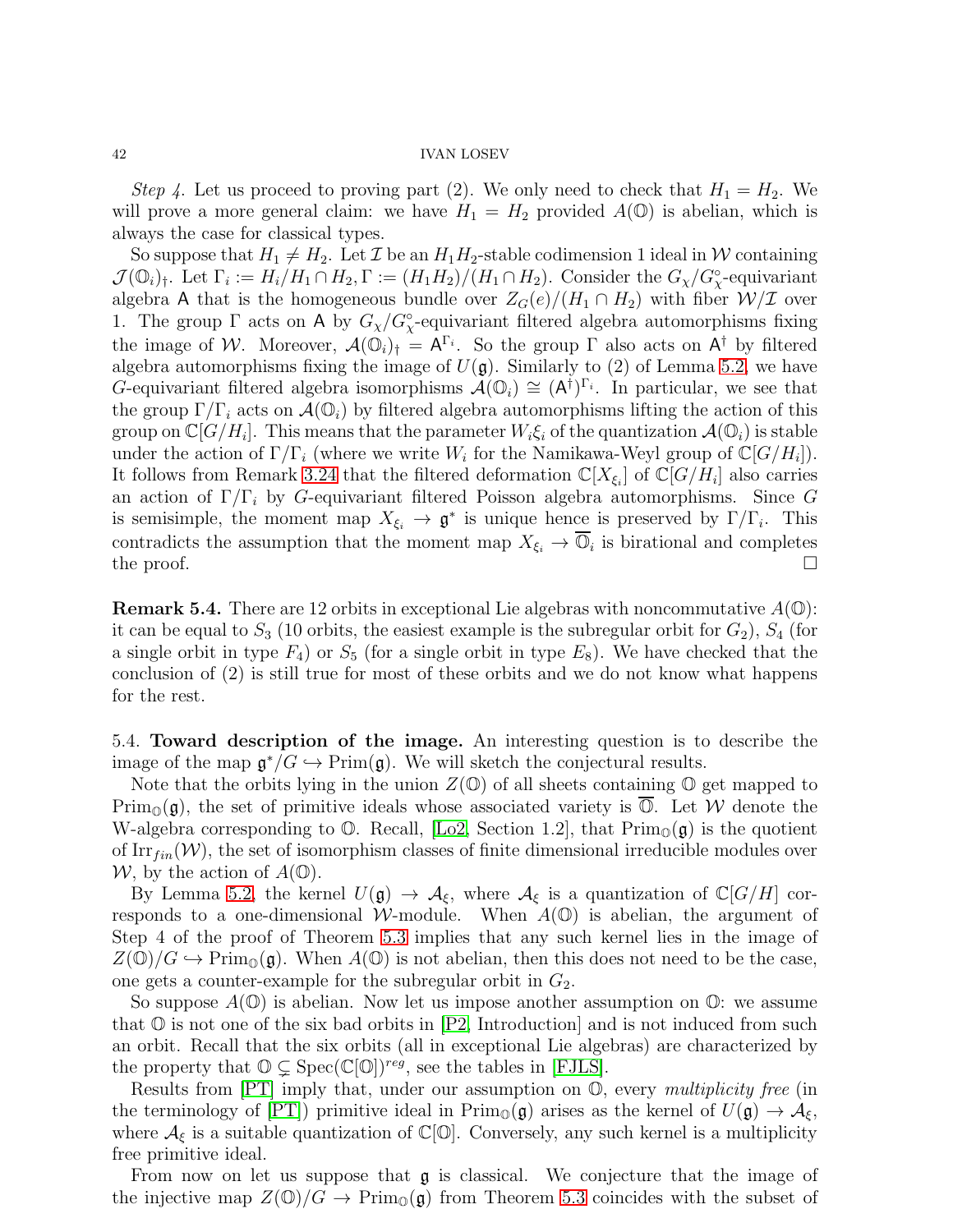all primitive ideals corresponding to the one-dimensional representations of  $W$ . This conjecture constitutes a right statement of the Orbit method for classical Lie algebras<sup>[3](#page-42-26)</sup>.

### <span id="page-42-0"></span>**REFERENCES**

- <span id="page-42-1"></span>[Be] A. Beauville, Symplectic singularities. Invent. Math. 139 (2000), no. 3, 541-549.
- <span id="page-42-4"></span>[Bel] G. Bellamy, Counting resolutions of symplectic quotient singularities. Compos. Math. 152 (2016), no. 1, 99-114.
- <span id="page-42-18"></span>[BC] Y. Berest and O. Chalykh, Quasi-invariants of complex reflection groups, Compos. Math. 147 (2011), 965-1002.
- <span id="page-42-9"></span>[BeKa] R. Bezrukavnikov, D. Kaledin, Fedosov quantization in the algebraic context. Moscow Math. J. 4 (2004), 559-592.
- <span id="page-42-14"></span>[BCHM] C. Birkar, P. Cascini, C. Hacon, J. McKernan, Existence of minimal models for varieties of log general type. J. Amer. Math. Soc. 23 (2010), no. 2, 405-468.
- <span id="page-42-16"></span>[Bod] P. Boddington, *Deformations of type D Kleinian singularities.* arXiv:0612853.
- <span id="page-42-20"></span>[Bor] W. Borho, *Über Schichten halbeinfacher Lie-Algebren*, Invent. Math.  $65$  (1981/82), no. 2, 283–317.
- <span id="page-42-23"></span>[BoKr1] W. Borho, H. Kraft, *Über die Gelfand-Kirillov-Dimension*. Math. Ann. 220(1976), 1-24.
- <span id="page-42-21"></span>[BoKr2] W. Bohro, H. Kraft, Über Bahnen und deren Deformationen bei linearen Aktionen reduktiver Gruppen. Comment. Math. Helv. 54 (1979), no. 1, 61-104.
- [BM] W. Borho, R. Macpherson, Partial resolutions of nilpotent varieties, in: Analysis and Topology on Singular Spaces, II, III, Luminy, 1981, Astérisque 101-102 (1983) 23-74, Soc. Math. France, Paris.
- <span id="page-42-2"></span>[BPW] T. Braden, N. Proudfoot, B. Webster, Quantizations of conical symplectic resolutions I: local and qlobal structure. Astérisque  $384$  (2016), 1-73
- <span id="page-42-8"></span>[CM] D. Collingwood, W. McGovern, Nilpotent orbits in semisimple Lie algebras. Chapman and Hall, London, 1993.
- <span id="page-42-6"></span>[D1] J. Dixmier. Représentations irréductibles des algèbres de Lie nilpotentes. (French) An. Acad. Brasil. Ci. 35 (1963) 491–519.
- <span id="page-42-7"></span>[D2] J. Dixmier. Enveloping algebras. Revised reprint of the 1977 translation. Graduate Studies in Mathematics, 11. American Mathematical Society, Providence, RI, 1996.
- <span id="page-42-3"></span>[EG] P. Etingof and V. Ginzburg. Symplectic reflection algebras, Calogero-Moser space, and deformed Harish-Chandra homomorphism, Invent. Math. 147 (2002), 243-348.
- <span id="page-42-10"></span>[F] B. Fu, On Q-factorial terminalizations of nilpotent orbits. J. Math. Pures Appl. (9), 93 (2010), no. 6, 623–635.
- <span id="page-42-25"></span>[FJLS] B. Fu, D. Juteau, P. Levy, E. Sommers, Generic singularities of nilpotent orbit closures. Adv. Math. 305, (2017), 1–77.
- <span id="page-42-15"></span>[G] V. Ginzburg, Characteristic varieties and vanishing cycles. Invent. Math. 84 (1986), no. 2, 327–402.
- <span id="page-42-19"></span>[GG] W.L. Gan, V. Ginzburg, Quantization of Slodowy slices. Int. Math. Res. Not. 2002, no. 5, 243–255.
- [GL] I. Gordon, I. Losev, On category O for cyclotomic rational Cherednik algebras. J. Eur. Math. Soc. 16 (2014), 1017-1079.
- <span id="page-42-24"></span>[J] J.C. Jantzen. Einh¨ullende Algebren halbeinfacher Lie-Algebren. Ergebnisse der Math., Vol. 3, Springer, New York, Tokio etc., 1983.
- <span id="page-42-17"></span>[Ho] T. Hodges. Noncommutative deformations of type A Kleinian singularities. J. Algebra 161 (1993), n. 2, 271-290.
- <span id="page-42-12"></span>[K1] D. Kaledin, Symplectic singularities from the Poisson point of view. J. Reine Angew. Math. 600 (2006), 135–156.
- <span id="page-42-13"></span>[K2] D. Kaledin, Geometry and topology of symplectic resolutions. Algebraic geometry, Seattle 2005. Part 2, 595-628, Proc. Sympos. Pure Math., 80, Part 2, Amer. Math. Soc., Providence, RI, 2009.
- <span id="page-42-22"></span>[Ka] P. Katsylo, Sections of sheets in a reductive algebraic Lie algebra. (Russian) Izv. Akad. Nauk SSSR Ser. Mat. 46 (1982), no. 3, 477–486, 670.
- <span id="page-42-11"></span>[KV] D. Kaledin, M. Verbitsky. Period map for non-compact holomorphically symplectic manifolds. GAFA 12(2002), 1265-1295.
- <span id="page-42-5"></span>[Ki] A. Kirillov, Unitary representations of nilpotent Lie groups. (Russian) Uspehi Mat. Nauk 17 1962 no. 4 (106), 57–110.

<span id="page-42-26"></span><sup>3</sup>As we have mentioned in Introduction, this has been established in [\[T\]](#page-43-5).